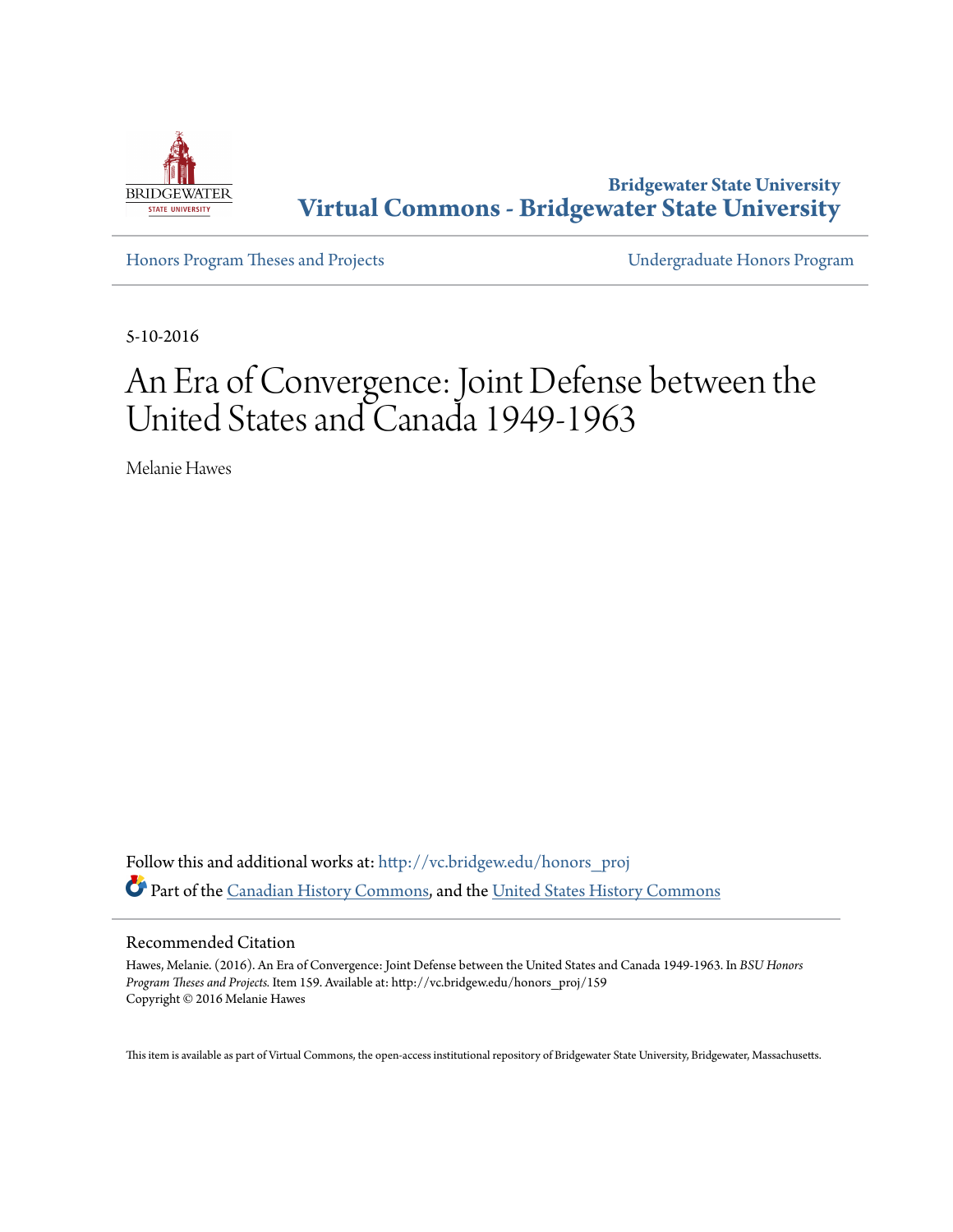## **An Era of Convergence: Joint Defense between the United States and Canada 1949-1963**

Melanie Hawes

Submitted in Partial Completion of the Requirements for Commonwealth Honors in History

Bridgewater State University

May 10, 2016

Dr. Brian Payne, Thesis Director Dr. Andrew Holman, Committee Member Dr. Paul Rubinson, Committee Member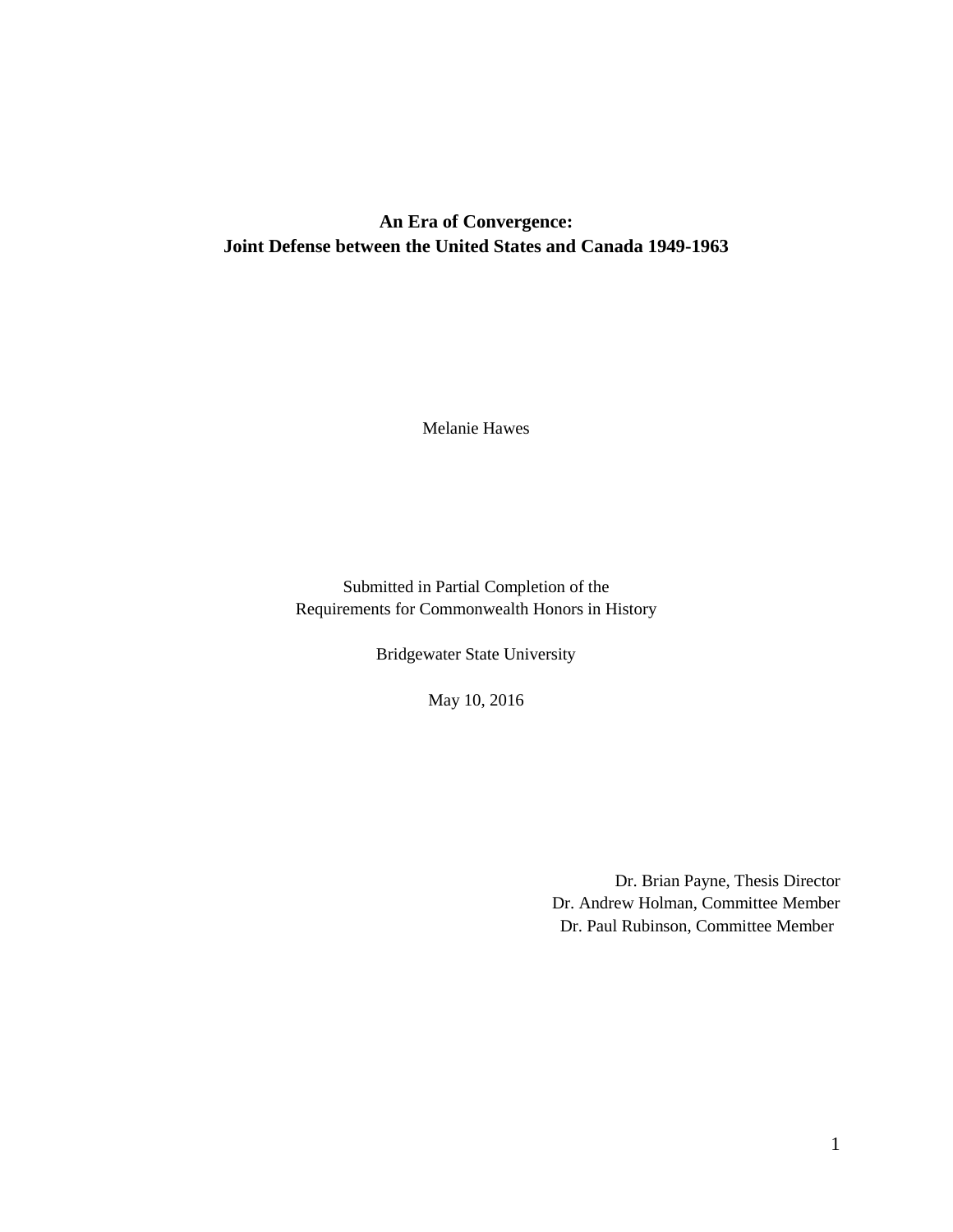During the Cold War, Canada and the United States worked together to create a mutual defense program to protect the North American continent from a potential Soviet attack. As the Soviet Union and the United States entered into a nuclear arms race, the military defense of North America became absolutely imperative. By 1962, technology had been developed enabling both super powers to launch missiles over long distances. There was a dramatic shift from air bombers to missiles during the Cold War because missiles could be launched from farther away and had a larger capability for destruction. Canadians and the Americans soon realized that the only way to truly defend the North American continent from Soviet nuclear missiles was to create their own nuclear defense systems. The newly developed long- range missiles were called inter-continental ballistic missiles (ICBMs) because they could be launched over continents having a range between  $6,000$ -9,300 miles.<sup>[1](#page-2-0)</sup> The Soviets likewise developed similar technology, and by 1958, they had the capability to launch an attack on the United States from Soviet soil. This new technology completely revolutionized the way nations' conceptualized war and also the ways in which nations sought to defend themselves militarily.

Despite shared interests in mutual defense, Canadians had a notably different perspective of the Cold War than Americans and played a distinctly different role in the war. The Canadian Arctic became the central focus of these converging yet distinct ideas of North American defense. The quickest route for any assault upon the United States would have been over the Canadian Arctic. Inevitably, this placed Canada in the middle of a potential nuclear holocaust as tensions continued to ramp up between 1949 and 1963. Like all nations in the emerging bipolar world constructed by U.S. and Soviet policies, Canadian statesmen had to make important and difficult geopolitical decisions. Due to the fact that the nations shared a border and similar

<sup>&</sup>lt;sup>1</sup> National Park Service. "Intercontinental Ballistic Missiles."

<span id="page-2-0"></span>http://www.nps.gov/mimi/learn/historyculture/intercontinental-ballistic-missiles.htm.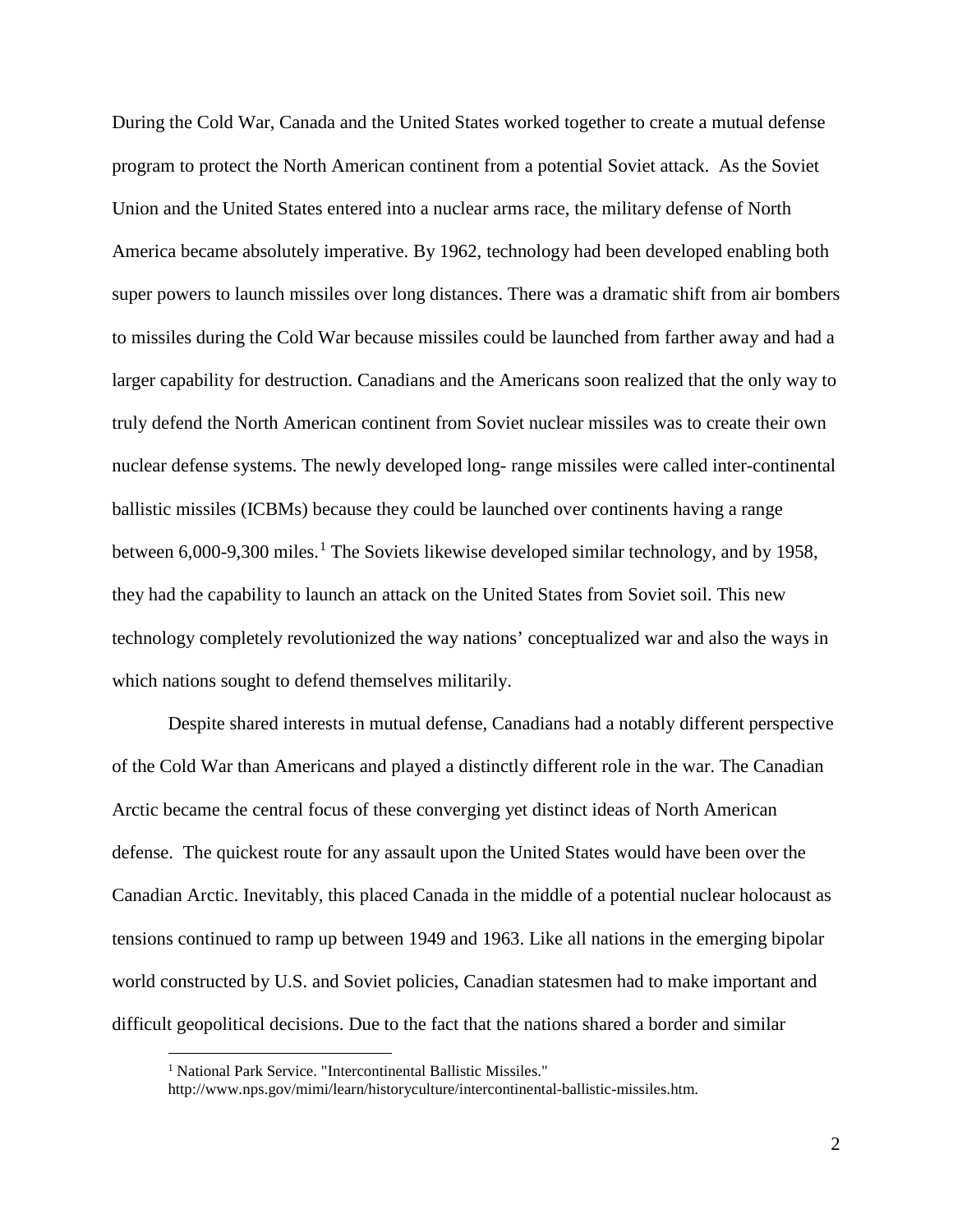political perspectives the U.S. and Canada were natural allies. But this natural alliance did not always translate into smooth bilateral action or even mutual diplomatic agreement during key moments of international tension. Working through these tensions remained a pressing issue in North American diplomacy during the Cold War. The joint defense between these two North American countries is historically significant because despite the weakness of personal diplomacy between the nations' leaders, state diplomacy was remarkably successful in protecting the continent from perceived threats and in defusing the tensions of the Cold War.

#### **Building a Partnership: Origins of Joint Defense between the United States and Canada**

The cooperative tradition between Canada and the United States dates back to the early twentieth century when the United States and Great Britain began a series of international talks to discharge festering conflicts between the two powers on the North American continent. This cooperation between the United States and Great Britain did not always translate into comfortable relations between the United States and Canada. During the late nineteenth and early twentieth centuries, Canada was fearful of the United States because of its expansionist tradition (Manifest Destiny) and the expressed desires of the United States to become the dominant continental power.

The tension between the United States and Canada was more than just diplomatic. Canada feared "Americanization" of their English speaking and French speaking cultures. Canada had only become an independent nation in 1867 thus it was far weaker economically and politically than their neighbor, thus making it vulnerable to an invasion if the United States sought to extend its borders northward. Canadians speculated that the United States would try to invade Canada since as of World War I they were an expansionist country. Knowing that the

3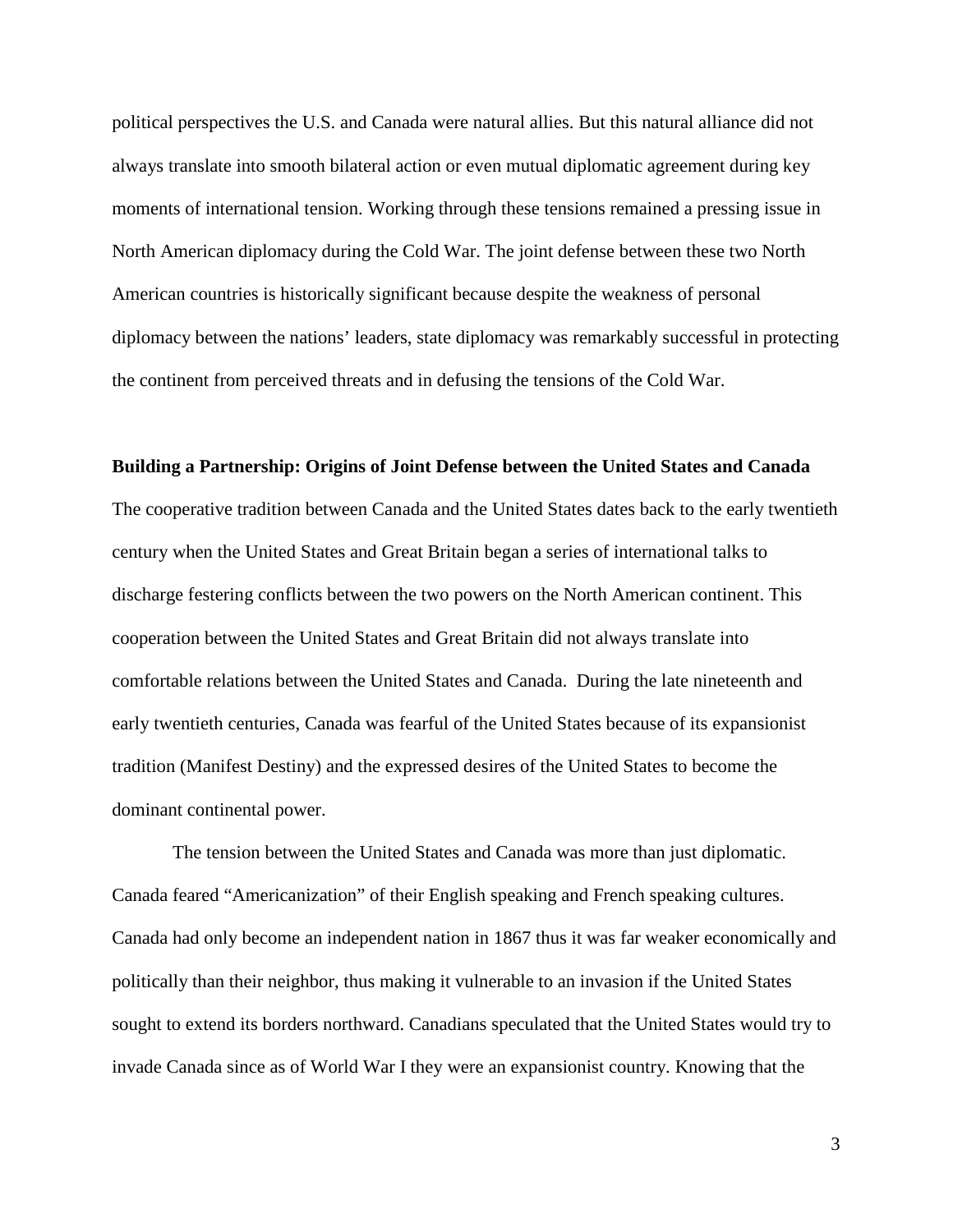U.S. had a larger population, stronger economy and had a history of aggression, Canadians had much to be concerned about. A 1921 Canadian Army record reported the following defense scheme in the event of "probable action of the United States":

The main objective of the United States force would undoubtedly be Montreal and on to Ottawa. The next important objective of the United States would be the occupation of the Ontario Peninsula including the cities of Hamilton and Toronto…the grain growing Provinces of Manitoba, Saskatchewan, and Alberta which now have a large percentage of Americans, are especially attractive to the United States, and there is just a possibility that they might make the conquest of these Provinces the ultimate objective of their campaign...<sup>[2](#page-4-0)</sup>

The fact that Canada's Army drew up military counter measures is evidence of the fear that Canada had of the United States.<sup>[3](#page-4-1)</sup> According to Canadian historians John H. Thompson and Stephen J. Randall in *Canada and the United States: Ambivalent Allies*, in the early twentieth century, "British strategic planners viewed war with the United States 'a contingency which, however improbable, is not impossible,' but they secretly conceded that a successful defense of Canada was impossible."[4](#page-4-2) Even a powerful naval country such as Britain knew that they could not possibly help Canada defend itself against the United States if the U.S. were to invade. However, the assumed failure to defend Canada is not as important as the fact that both Britain and Canada felt that some kind of defense was nonetheless necessary. The fear of a potential invasion from the United States, as it had done in the War of 1812, became a barrier that the U.S. and Canada had to overcome in order for joint defense to become a reality.

World War II became an open stage for Canada to begin overcoming its fear of the

<span id="page-4-1"></span><span id="page-4-0"></span>United States. With the whole world in chaos, the United States was the least of Canada's fears.

 <sup>2</sup> "Extracts from "Defence Scheme No.1". Army Records (April 12, 1921). James Eayrs. *In Defence of Canada: From the Great War to the Great Depression*. Vol. 1 (Toronto: University of Toronto Press, 1964).

<sup>&</sup>lt;sup>3</sup> It is necessary to note that the legitimacy of this speculation is hard for historians to determine because Canada technically still had these defense plans on the books.

<span id="page-4-2"></span><sup>4</sup> John H. Thompson, and Stephen J. Randall. *Canada and the United States: Ambivalent Allies*, 2nd ed. (Athens: University of Georgia Press, 1997), 71.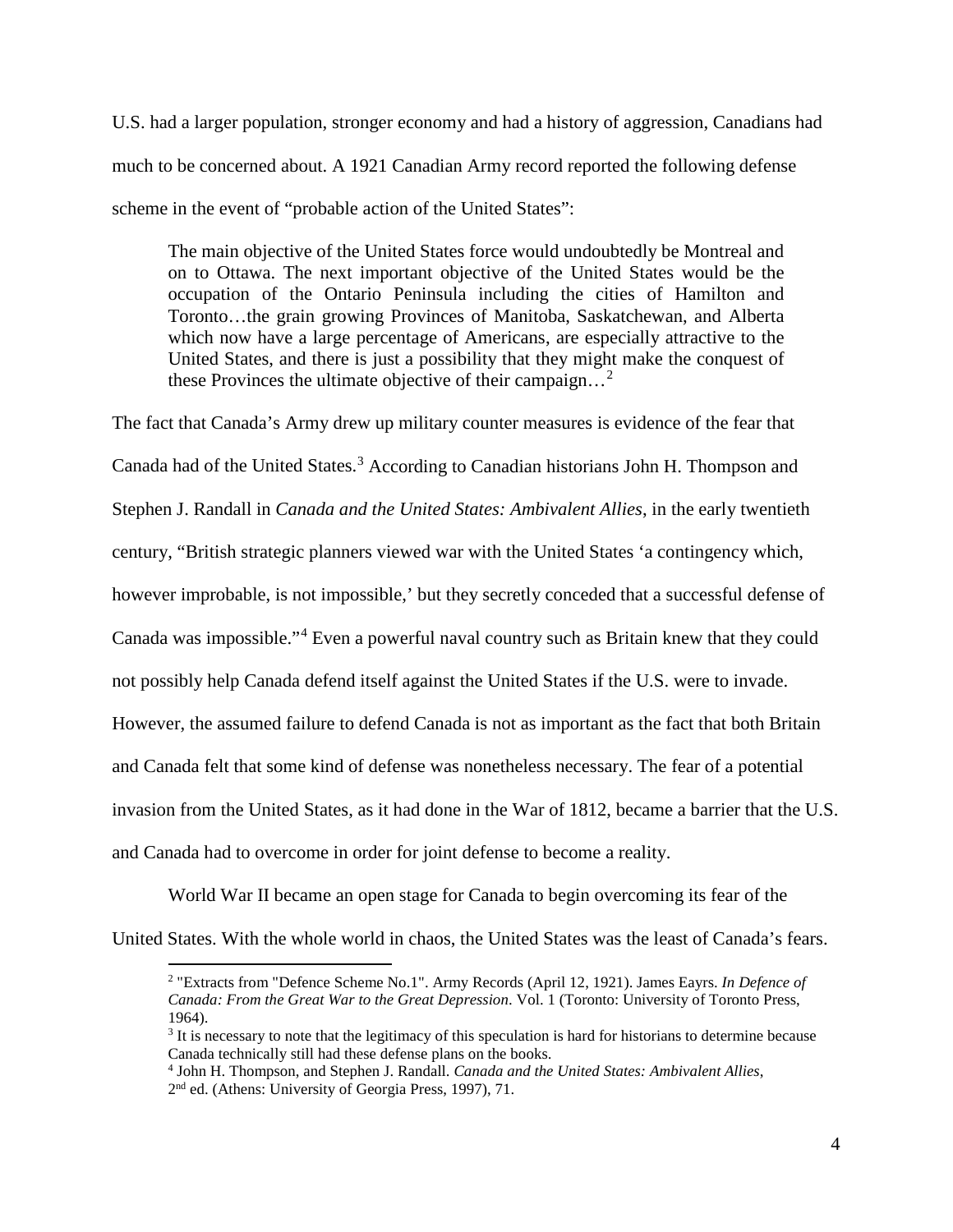Due to its historic relationship with Great Britain, Canada was a key conduit for the cooperation between Great Britain and the United States during WWII. Canada's role as an independent voice in building a cooperative relationship with the United States emerged in a fuller force with the outbreak of World War II. This wartime work eventually had important implications for the defense of North America and the rising importance of the Arctic in geopolitics.

Prior to WWII, Canada did not see a need to defend its northern Arctic border. From a military point of view, the land in the Arctic was useless and its climate could prevent anyone from trying to capture the territory even if it did have intrinsic value. The authors of *Arctic Front* describe Lester Pearson's "scorched ice" approach to defending the Arctic, immediately following WWII. Lester Pearson was Minister of External Affairs during Prime Minister Diefenbaker's administration. He later became Diefenbaker's successor and served as Prime Minister from 1963-1968. Pearson advocated for the following approach to defending the Arctic: "If you left the Arctic alone, as a deserted wasteland of ice and snow, it would be useless to the enemy, which would have to fight the natural elements simply to survive, never mind an attack."[5](#page-5-0) It was not until the Soviet Union and the United States entered into a nuclear arms race that Canada found itself with a defenseless northern flank.

In 1940, Canadian Prime Minister Mackenzie King and U.S. President Franklin D. Roosevelt met in Ogdensburg, New York, where they agreed to a mutual defense policy known as the Ogdensburg Agreement. The Ogdensburg Agreement was one of the first joint defense actions taken between Canada and the United States out of which the Permanent Joint Board on Defence was created. In the agreement, the nations agreed that, "This Permanent Joint Board on Defence shall commence immediate studies relating to the sea, land and air problems, including

<span id="page-5-0"></span> <sup>5</sup> As quoted in Kevin S. Coates, P. Whitney Lackenbauer, William R. Morrison, and Greg Poelzer, *Arctic Front: Defending Canada in the Far North* (Toronto: Thomas Allen Publishers, 2008) 66.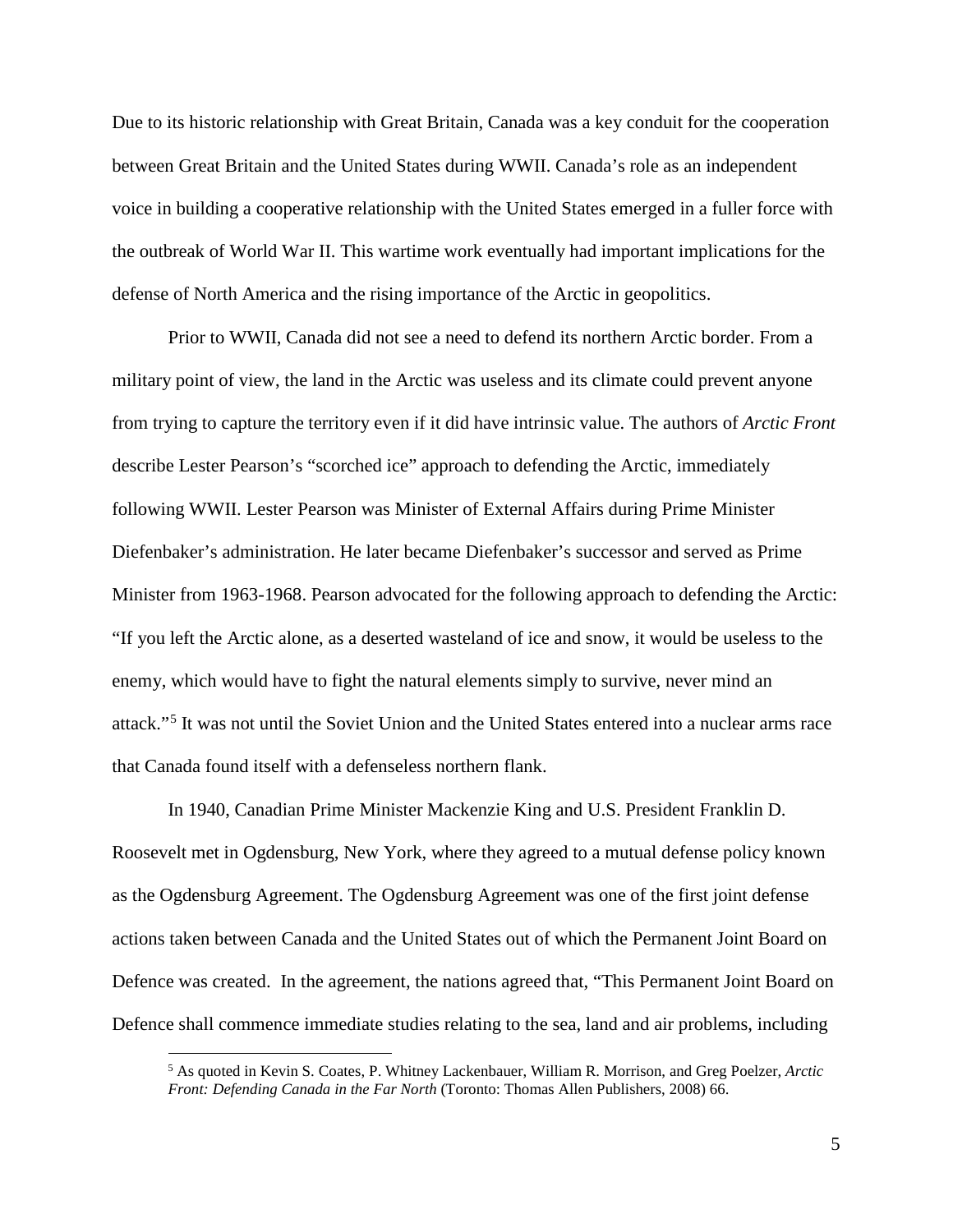personnel and material. It will consider in the broad sense of defense of the north half of the Western Hemisphere."[6](#page-6-0) The creation of the Permanent Joint Board on Defence created a precedent in the defense policy that the United States and Canada adhered to during the Cold War years as they sought to defend themselves from the Soviet Union.

H.L. Keenleyside (1898-1992) was the Secretary of the Canadian Section of the Permanent Joint Board on Defence (1940-1944). [7](#page-6-1) In a 1960 journal entry in the *Canadian International*, Keenleyside recounted the political relationship that developed between the United States and Canada during WWII. Although the time period precedes the Cold War, this journal entry is helpful to understanding the preexisting military cooperation between the two allies. In this article Keenleyside notes that in August of 1938 in Woodridge, Prime Minister King vowed a Canadian alliance to the United States stating:

We too have our obligations as a good and friendly neighbour, and one of them is to see that, at our own instance, our country is made as immune from attack or possible invasion as we can reasonably be expected to make it and that, should the occasion ever arise, enemy forces should not be able to pursue their way, either by land, sea or air, to the United States across Canadian territory.<sup>[8](#page-6-2)</sup>

This statement was essential to creating a cooperative political relationship between the two countries. U.S. President Franklin Delano Roosevelt responded to King's speech in an address he gave at Queen's University in Kingston, Ontario in 1938: "I give to you assurance that the people of the United States will not stand idly by if domination of Canadian soil is threatened by

<span id="page-6-0"></span> <sup>6</sup> H.L. Keenleyside. "The Canada-United States Permanent Joint Board on Defence, 1940-1945," *International Journal* 16, no. 1 (1960): 51-52.

<span id="page-6-1"></span><sup>7</sup> David Webster. 'Keenleyside, Hugh Llewellyn*, Biographical Dictionary of Secretaries General of International Organizations*, edited by Bob Reinalda, Kent J. Kille and Jaci Eisenberg, www.ru.nl/fm/iobio

<span id="page-6-2"></span><sup>8</sup> Keenleyside, "The Canada-United States Permanent Joint Board on Defence, 1940-1945," 52.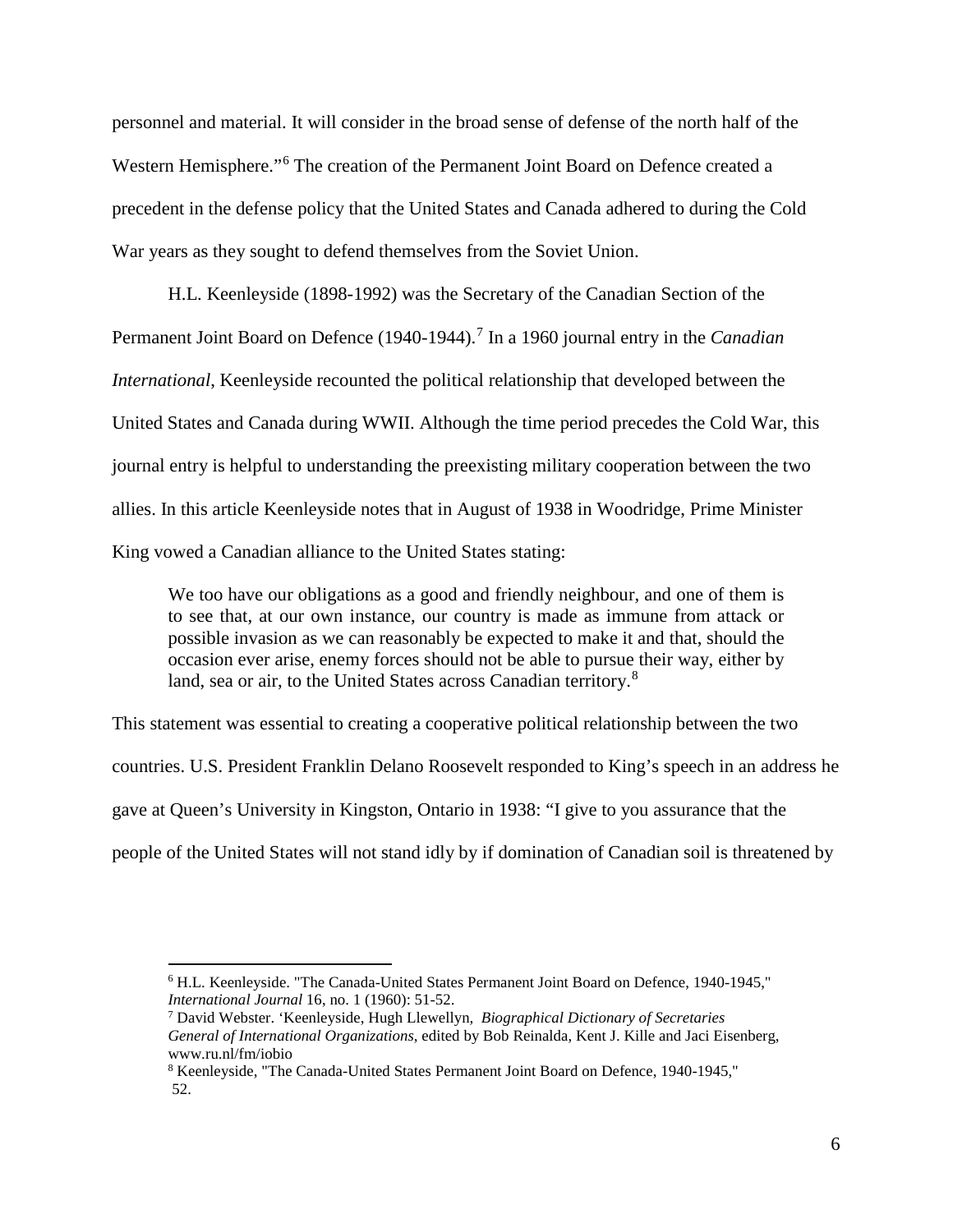any other Empire."[9](#page-7-0) WWII marked the realization that the two countries had the joint responsibility to defend the western hemisphere.

During WWII, Canada and the United States utilized their new joint defense to bring an end to German and Japanese aggression. Canada provided everything from military supplies to ground troops to aid the Allied effort against Germany in the Atlantic theater. One of its most notable contributions was its role in the invasion of Normandy during the D-Day landings of June 1944 which 14,000 Canadians stormed Juno Beach and helped the Allies push further into German occupied France.<sup>[10](#page-7-1)</sup> Canada also partnered with the United States in the atomic energy research known as the Manhattan Project, which developed the notorious atomic bomb that helped end the war in Japan in 1945.<sup>[11](#page-7-2)</sup> Canada's involvement in this research was defined in the Quebec Agreement of 1943 between the United States and the United Kingdom that established the nuclear weapons program (known as Tube Alloys in the UK).<sup>[12](#page-7-3)</sup> Although Canada was a selfruling nation at this point (Britain had granted Canada sovereignty in 1931), Great Britain still heavily influenced Canada's foreign policy.<sup>[13](#page-7-4)</sup> Therefore, when Great Britain agreed to the Quebec Agreement, Canada and the other Commonwealth nations were inclined to join the nuclear project.

<span id="page-7-0"></span> <sup>9</sup> Franklin D. Roosevelt, "Address at Queen's University, Kingston, Ontario, Canada.," August 18, 1938. Online by Gerhard Peters and John T. Woolley, *The American Presidency Project.* http://www.presidency.ucsb.edu/ws/?pid=15525.

<span id="page-7-2"></span><span id="page-7-1"></span><sup>&</sup>lt;sup>10</sup> D.W. Lane. "The Canadians On D-Day." Juno Beach.  $\frac{http://www.junobeach.info/}{http://www.junobeach.info/}$ . December 2014.<br><sup>11</sup> Canadian Nuclear Safety Commission. "Canada's historical role in developing nuclear weapons." [http://nuclearsafety.gc.ca/eng/resources/fact-sheets/Canadas-contribution-to-nuclear-weapons](http://nuclearsafety.gc.ca/eng/resources/fact-sheets/Canadas-contribution-to-nuclear-weapons-)development.cfm.

<span id="page-7-4"></span><span id="page-7-3"></span><sup>&</sup>lt;sup>12</sup> Canadian Nuclear Safety Commission, "Canada's historical role in developing nuclear weapons." <sup>13</sup> The 1931 Statute of Westminster was a British Act of Parliament that granted Canada control over its own foreign policy.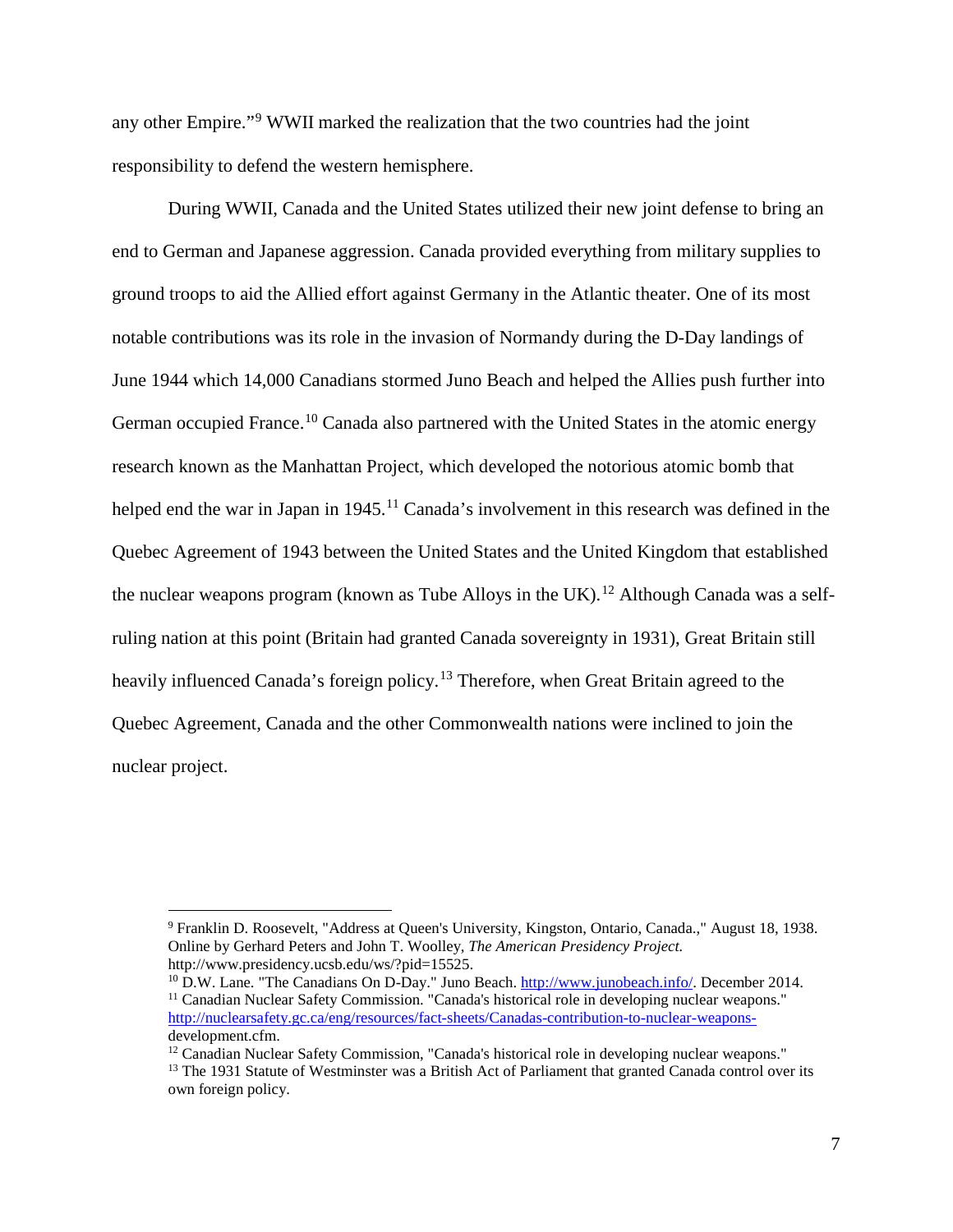Before the war ended, Canada's Department of External Affairs developed a report on *Post-War Canadian Defence Relationship with the United States* that was created on January 23,

1945. This report concluded:

That the defences of Canada should be closely co-ordinated with those of the United States after the war; that the Permanent Joint Board on Defence will continue to be a valuable means of facilitating this co-ordination; that the relations between the United States and the USSR are of special concern to Canada.<sup>[14](#page-8-0)</sup>

This report highlights the importance that Canada placed on its cooperation with the United States. The Permanent Joint Board on Defence was a platform for this new cooperation. Even before the war ended, Canada recognized that it would have to play a role in maintaining the relations between the Soviet Union and the United States.

Shortly after the war, in another example of successful state-level diplomacy, the United States and Canada created the Military Cooperation Committee in 1946. This committee met twice a year for the military staffs to meet and to discuss the state of the joint defense program between the two allies.<sup>[15](#page-8-1)</sup> On June 5, 1946, the two nations met to discuss the Joint Canadian-United States Basic Security Plan. This plan called for a joint mission that committed the two countries to the following: "to defend the territory of Canada, Newfoundland and the United States, including Alaska, and to protect the vital sea and air communications associated therewith, in order to ensure the ultimate security of Canada and the United States." The Joint Basic Security Plan was vital to strengthening relations between the two nations during the postwar era. To achieve the goal of the missions, each nation was given a plan to meet the

<span id="page-8-0"></span> <sup>14</sup> "Post-War Canadian Defence Relationship with the United States: General Considerations," *Department of External Affairs Files* (January 23, 1945). "Report of the Advisory Committee on Post-Hostilities Problems," in James Eayrs, *In Defence of Canada: Peacemaking and Deterrence*, vol. 3 (Toronto: University of Toronto Press 1972) 375.

<span id="page-8-1"></span><sup>&</sup>lt;sup>15</sup> National Defense and the Canadian Armed Forces. "The Canada-U.S. Defence Relationship." http://www.forces.gc.ca/en/news/article.page?doc=the-canada-u-s-defence-relationship/hob7hd8s.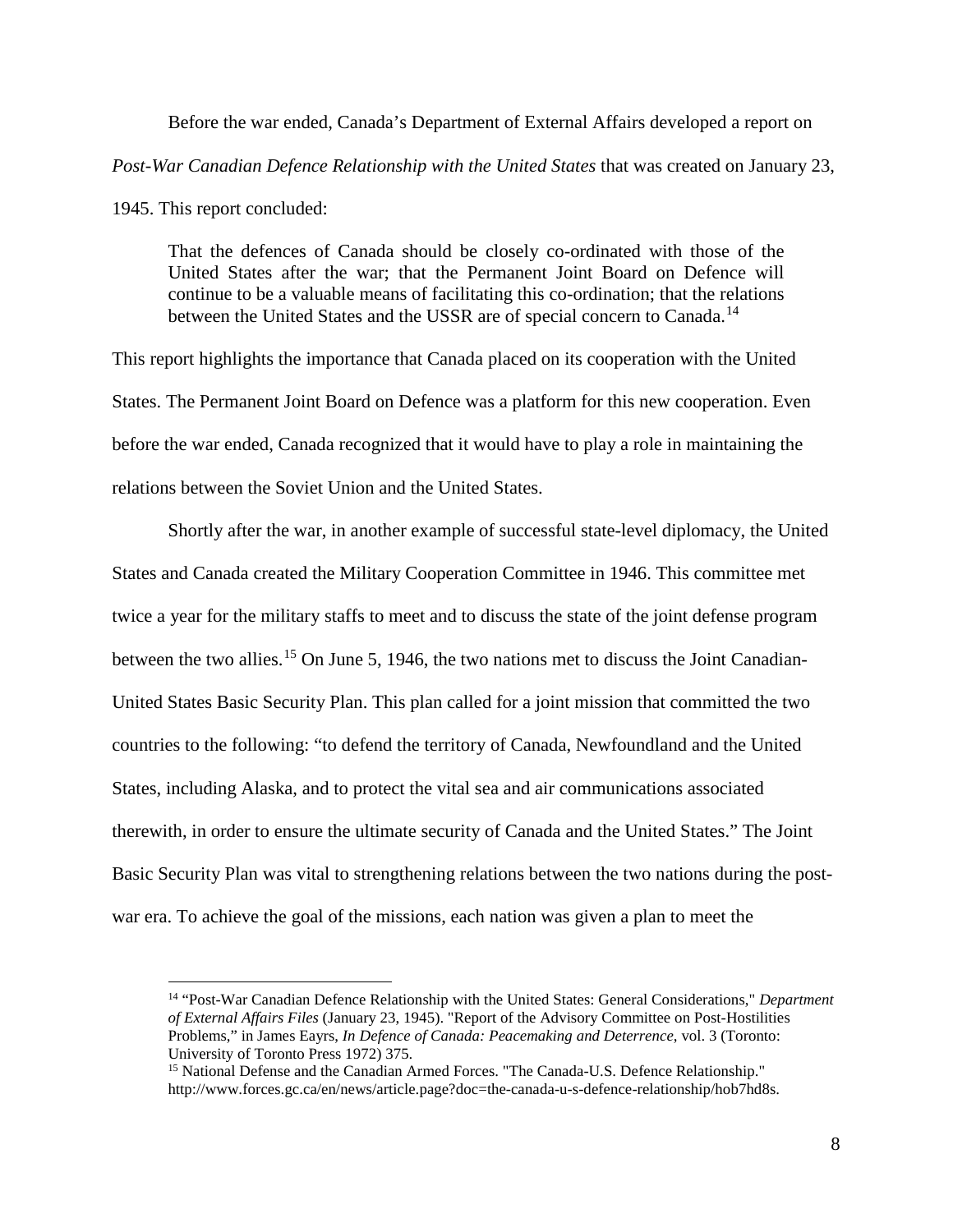requirements of joint tasks. For example, one of the joint tasks assigned was the defense of vital Canadian and United States territories from air attack. To achieve this goal, the Canadian Air Force, Army, and Navy were given specific instructions to co-operate with the United States and provide the necessary facilities and forces to achieve common protection. Meanwhile, the United States' Army, Army Air Force, and Navy were given the same instructions to support their Canadian counterparts.[16](#page-9-0) The Joint Basic Security Plan helped lay the groundwork for the joint defense between the United States and Canada during the Cold War.

Tensions between the United States and the Soviet Union grew after WWII as the United States launched the international community into a nuclear arms race with the dropping of the atomic bombs on Hiroshima and Nagasaki in August 1945. A new need for military deterrence formed out of the fear that the Soviet Union would attack the United States or its northern ally, Canada.[17](#page-9-1) Historian Berry Zeller noted in *On Thin Ice: The Inuit, the State, and the Challenge of Arctic Sovereignty* that during this time defense planners argued for a strong joint military effort between the U.S. and Canada not only for security issues but also for sovereignty issues.<sup>[18](#page-9-2)</sup> Much of this joint military effort focused on the Canadian Arctic and North Atlantic.

## **The Beginnings of the Cold War in North America**

<span id="page-9-0"></span>Canada's Cold War did not originate in the Arctic; it first emerged in Canada's capital in Ottawa with the 1945 "Gouzenko Affair." Depending on how one dates the beginning of the Cold War,

 <sup>16</sup> "Joint Canadian-United States Basic Security Plan, 5 June 1946," Mackenzie King Papers. James Eayers, *In Defence of Canada: Peacemaking and Deterrence*, vol.3 (Toronto: University of Toronto Press, 1972). 381. 17Frances J. Dickinson. *The DEW Line Years: Voices from the Coldest Cold War*. (Nova Scotia:

<span id="page-9-1"></span>Pottersfield

<span id="page-9-2"></span>Press, 2007) 11.<br><sup>18</sup>Barry S. Zellen, *On Thin Ice: The Inuit, the State, and the Challenge of Arctic Sovereignty.* (Plymouth, UK: Rowman & Littlefield Publishers, 2009) 2.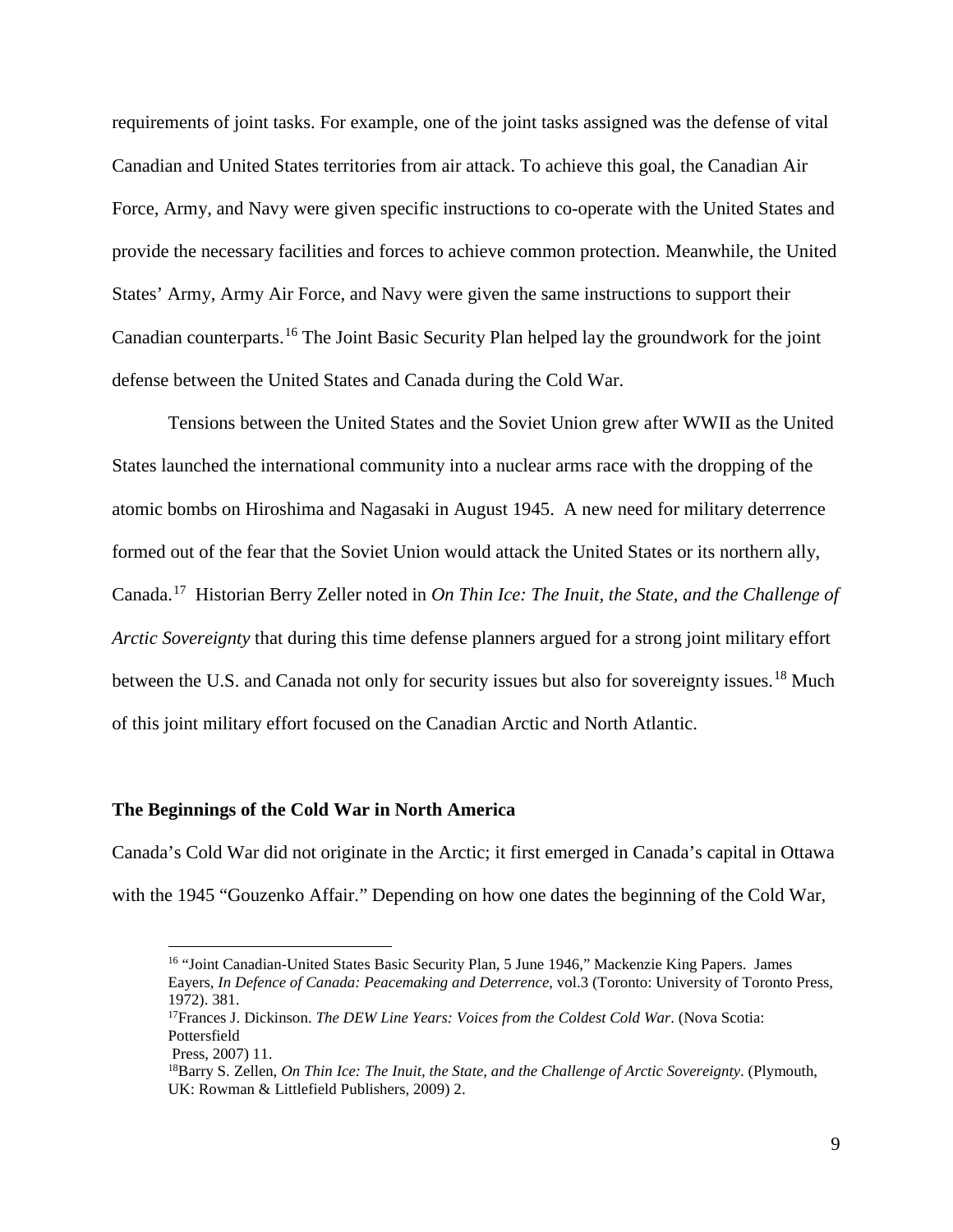one could argue that Canada actually faced the tensions of the new Cold War before the United States did. Igor Gouzenko, a Soviet cipher clerk, defected to Canada in September 1945 revealing to the Canadian government of the existence of a spy ring within their own ranks. Gouzenko revealed top-secret Soviet intelligence in return for Canada's police protection. When the government learned that there were more Soviet spies in Canada, it raised paranoia among the public. In an attempt to quickly bring order to the chaos, the government invoked its wartime powers to detain, interrogate and prosecute those suspected of being communist Soviet spies.<sup>[19](#page-10-0)</sup> The government even went as far as suspending habeas corpus.<sup>[20](#page-10-1)</sup> One month following his defection, on October 19, 1945, Gouzenko made an official announcement to the Royal Canadian Mounted Police (RCMP):

During my residence in Canada I have seen how the Canadian people and their Government, sincerely wishing to help the Soviet people, sent supplies to the Soviet Union, collected money for the welfare of the Russian people, sacrificing the lives of their sons in the delivery of supplies across the ocean and instead of gratitude for the help rendered, the Soviet Government is developing espionage activity in Canada, preparing to deliver a stab in the back of Canada all this without the knowledge of the Russian people. Convinced that such double-faced politics of the Soviet Government towards the democratic countries do not conform with the interests of the Russian people and endanger the security of civilization, I decided to break away from the Soviet regime and to announce my decision openly. I am glad that I found the strength within myself to take this step and to warn Canada and the other democratic countries of the danger which hangs over them. $21$ 

<span id="page-10-0"></span> <sup>19</sup> The government invoked the War Measures Act

<span id="page-10-1"></span><sup>&</sup>lt;sup>20</sup> Canada's Human Rights History, "Gouzenko Affair ." [http://historyofrights.ca/history/gouzenko/.](http://historyofrights.ca/history/gouzenko/)

<span id="page-10-2"></span><sup>21</sup> Igor Gouzenko, "Gouzenko's Statement to the RCMP," Commission's Final Report. 638-640, in Canada's Human Rights History[. http://historyofrights.ca/archives/gouzenko/gouzenko](http://historyofrights.ca/archives/gouzenko/gouzenko-archives/#statement)[archives/#statement.](http://historyofrights.ca/archives/gouzenko/gouzenko-archives/#statement)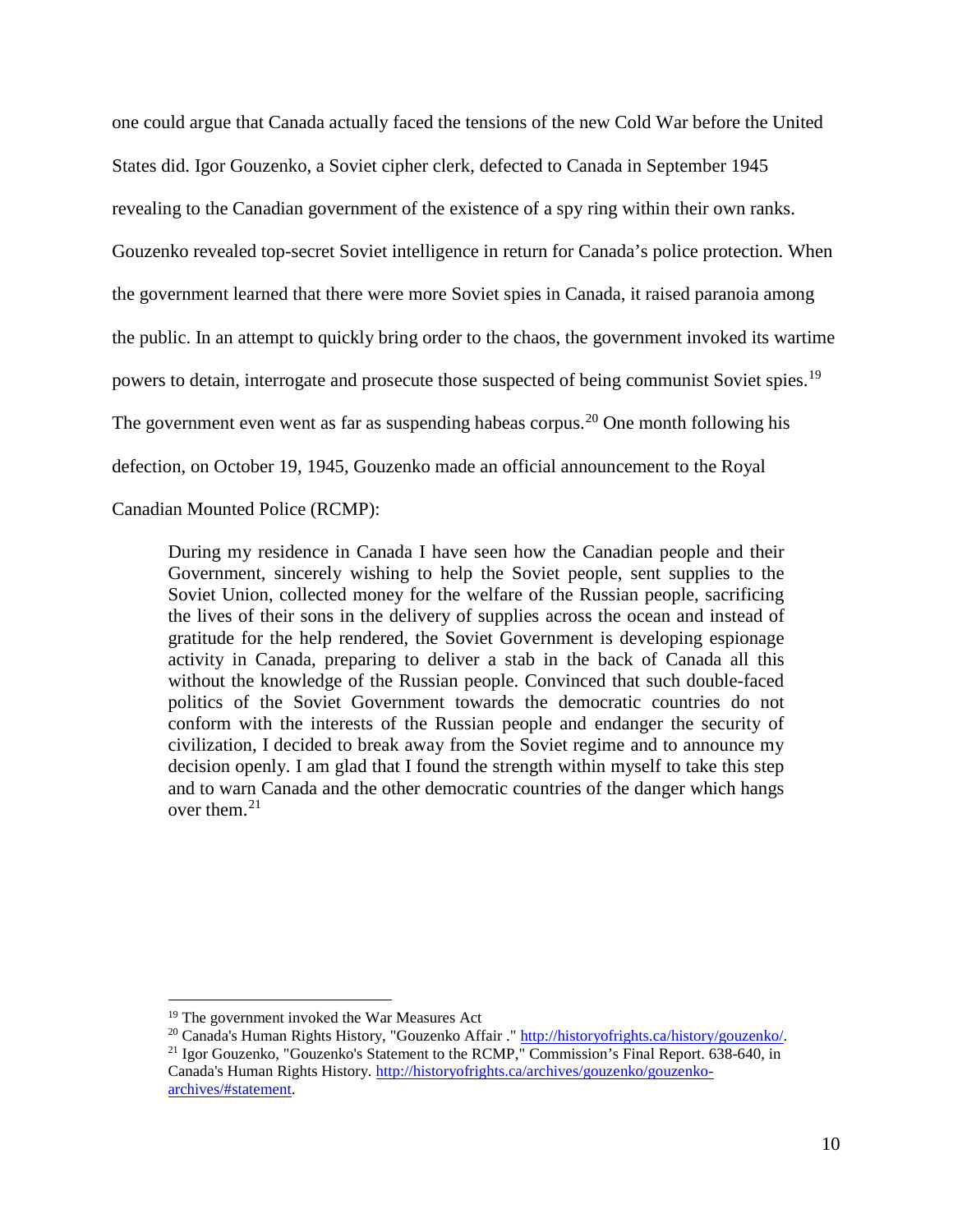The resulting fallout became known as the Gouzenko Affair, which launched Canada into the Cold War by raising public paranoia and political tensions between Canada and the Soviet Union only two months after WWII ended.<sup>[22](#page-11-0)</sup>

The largely perceived emerging crisis of Soviet aggression forced Canadians to reevaluate their position within North America. The historic fear among Canadians of US aggression northward now seemed to pale in comparison with the threat of Soviet aggression. The cooperation between the United States and Canada during WWII quickly evolved into its new Cold War context. As such, the "front" of the war now moved into the North Atlantic and the Canadian Arctic. In *Polar Imperative: A History of Arctic Sovereignty in North America,* Shelagh Grant argues that the postwar era perpetuated Canada's paranoia towards a Soviet nuclear attack, which led to a conservative movement towards national defense. Grant also argues that during the Cold War, the Soviet Union was not Canada's only concern. The United States, Canada's closest ally, was actually a primary Canadian Arctic concern during the postwar era as the U.S. sought land claims in the Arctic. Grant states, "With Canada's large size, small population and limited financial resources, the risks attached to military dependence upon a powerful neighbor [the United States] at times seemed greater that the possibility of an enemy attack from the north."[23](#page-11-1) Although this was indeed an important concern for Canada, Canadian fear of the Soviet Union (USSR) was far more severe, thus Canadian policy makers focused more on dealing with the threat of the USSR. During the Cold War, Canada had to defend itself against two superpowers in the Arctic; both the Soviet Union and the United States posed real threats, in Canada's eyes. If Canada accepted the help of the United States in defending Canada's

<span id="page-11-1"></span><span id="page-11-0"></span><sup>22</sup> Canada's Human Rights History, "Gouzenko Affair." 23 Shelagh D. Grant, *Polar Imperative: A History of Arctic Sovereignty in North America* (Vancouver: Douglas & McIntyre, 2010), p. 299.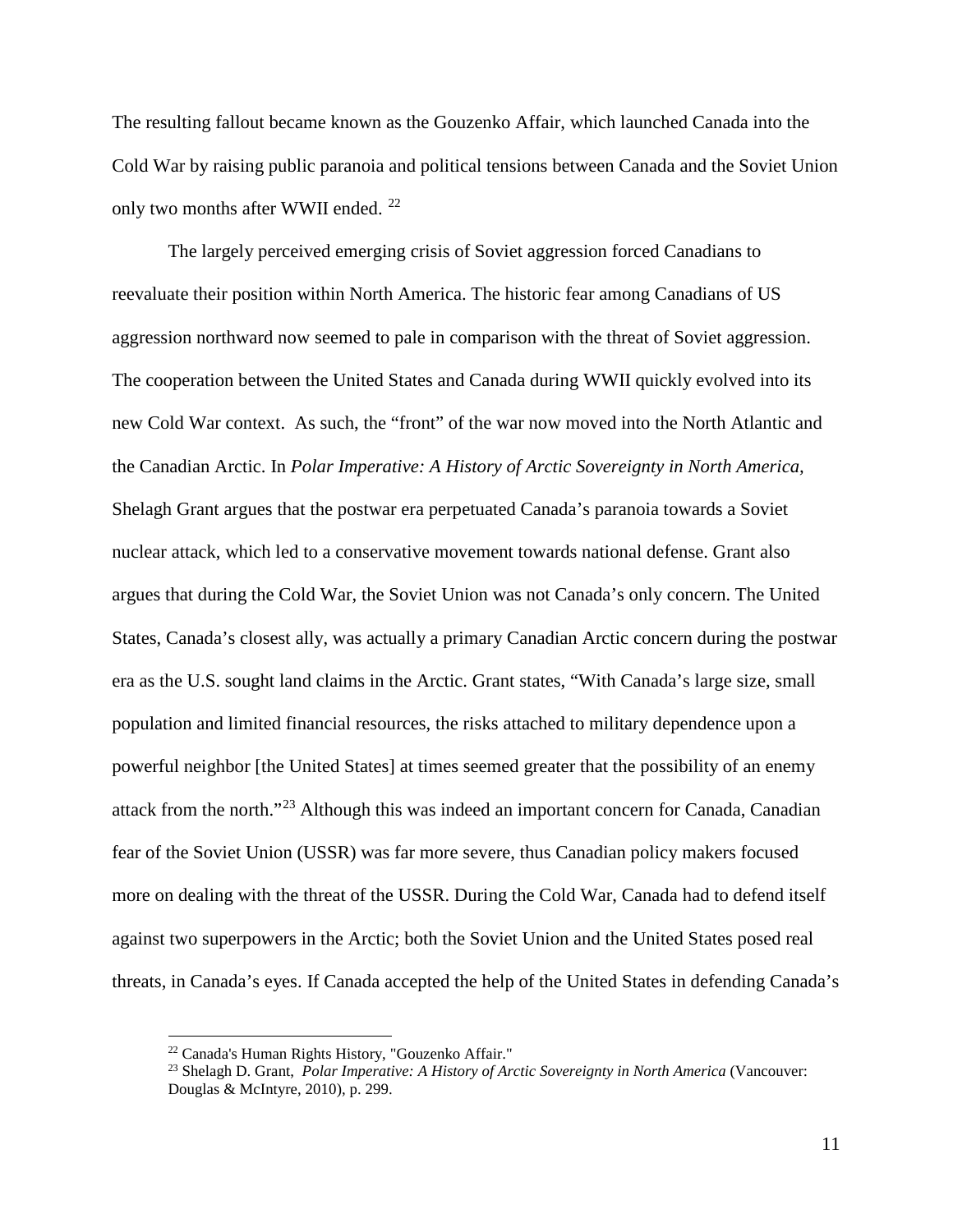northern border from the Soviets, Canada would inevitably allow the U.S. a military presence in the Arctic and therefore the opportunity to claim Canadian lands, a reality that Canada had resisted for more than seventy years. This concept is known as "defense against help" and is crucial to understanding Canadian defense decisions during the Cold War.<sup>[24](#page-12-0)</sup> This new North American cooperation, built upon precedents set during WWII but reached a new level of urgency because of the Gouzenko Affair, emerged not at the level of personal diplomacy between national leaders (as it had during WWII between King and Roosevelt), but at the level of institutional and agency cooperation. Evidence of this cooperation can be seen in the creation of the North Atlantic Treaty Organization (NATO) in 1949, missile defense, the creation of the North American Air Defense Command known as NORAD in 1957, the BOMARC missile controversy in 1963, and the Cuban missile crisis in 1963.<sup>[25](#page-12-1)</sup> Historians refer to this era of US-Canadian relations as the "era of convergence," because the cooperation between the two nations helped protect North America from Soviet threats.<sup>[26](#page-12-2)</sup>

## **NATO**

During the 1940s, the United States changed its pre- war foreign policy approach from "isolationism" to a collective security approach. Future President Harry S. Truman (1945-1953) advocated for the United States stay out of European affairs; but involvement soon became inevitable after the Japanese attack on Pearl Harbor in 1941. During the war, the U.S. and its European allies learned the benefits of having global allies for defense and security measures.

 <sup>24</sup> Coates, Lackenbauer, Morrison, Poelzer, *Arctic Front*, 64.

<span id="page-12-1"></span><span id="page-12-0"></span><sup>25</sup>William C. Armstrong, Louis S. Armstrong, and Francis O. Wilcox, *Canada and the United States:* 

<span id="page-12-2"></span><sup>&</sup>lt;sup>26</sup> William C. Armstrong, Louis S. Armstrong, and Francis O. Wilcox, *Canada and the United States: Dependence and Divergence,* p. 225-226.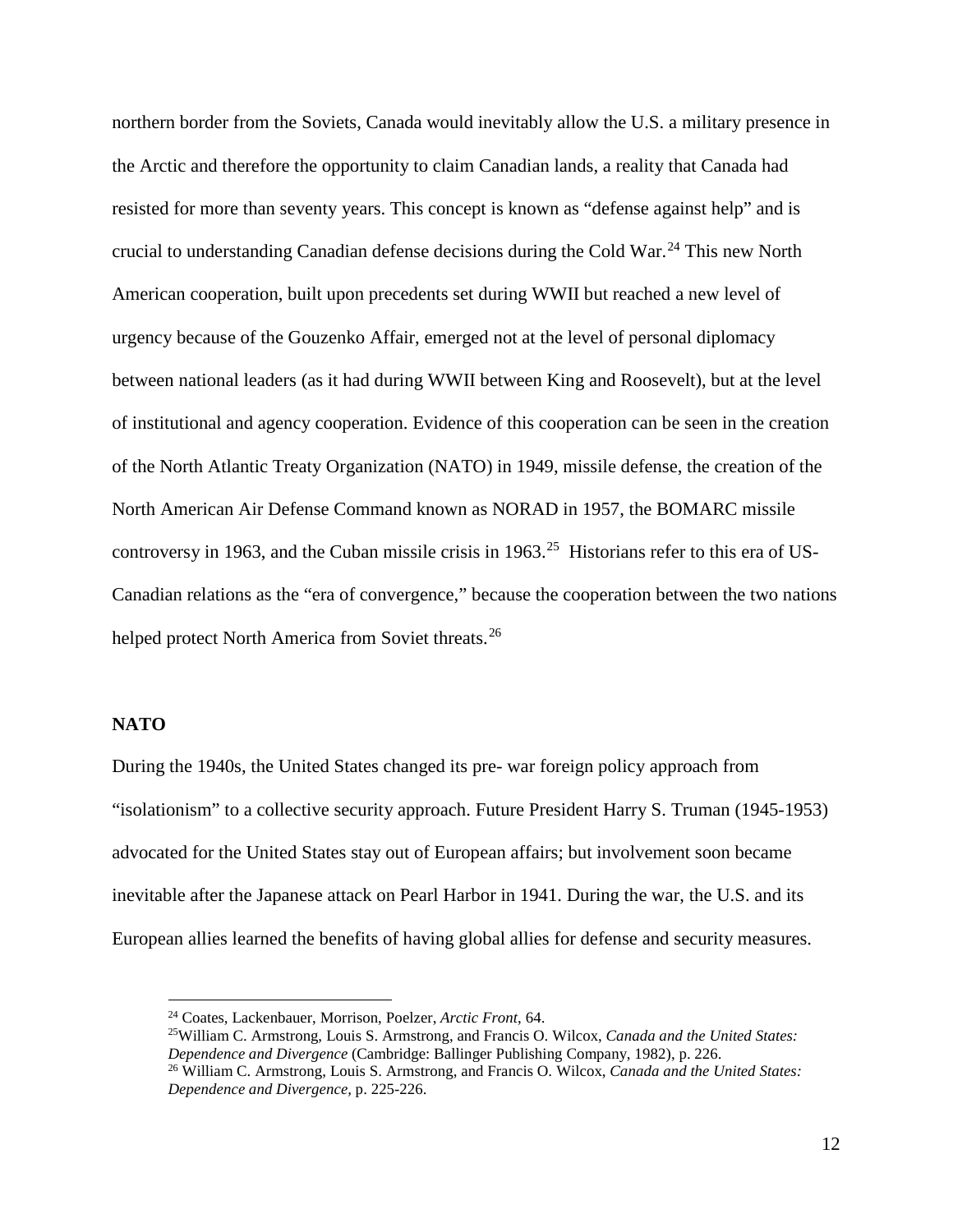For Europe, NATO was a foreign policy tool to keep the United States' attention and focus in European affairs in the post-WWII war era.<sup>[27](#page-13-0)</sup> Once the war ended, the United States was ready to formally enter into a collective security pact in hopes of preventing another world war.

In 1949, the United States and Canada, along with other Western European nations, entered a collective security effort against the Soviet Union known as the North Atlantic Treaty Organization (NATO). NATO was a military alliance amongst the Western powers that committed each nation to defending the collective if any one of their members was attacked. This was a direct response to the increasing tensions between the democratic/capitalist world and the growing Soviet-led communist world. Western powers feared that if one nation fell to communism, the other nations would follow suit. This idea was known as the domino effect and it largely influenced the foreign policy of the Western powers during the Cold War. As the Soviet Union expanded its borders to puppet regimes, fears of another world war began to emerge as tensions between communist nations and democratic nations climaxed. It was hoped that NATO would act as a deterrent for nations to wage war.

The allied powers of the West created NATO to provide mutual-defense against Soviet aggression and to maintain the peace. If the Soviet Union attacked one nation of NATO, the members would consider it an attack against all NATO nations.<sup>[28](#page-13-1)</sup> NATO served as an incentive for the Soviet Union to maintain peace, knowing that the alternative could lead to another world war. As noted by Thompson and Randall, Louis St. Laurent (Prime Minister of Canada from

<span id="page-13-0"></span> <sup>27</sup> Geir Lundestad. "Empire by Invitation? The United States and Western Europe, 1945-1952." *Journal of Peace Research* 23, no. 3 (September 1986)[. http://www.ies.be/files/private/17\)%20Lundestad%20-](http://www.ies.be/files/private/17)%20Lundestad%20-) %20Empire%20by%20Invitation.pdf.

<span id="page-13-1"></span><sup>&</sup>lt;sup>28</sup> United States Department of State: Office of the Historian. "North Atlantic Treaty Organization (1949)." https://history.state.gov/milestones/1945-1952/nato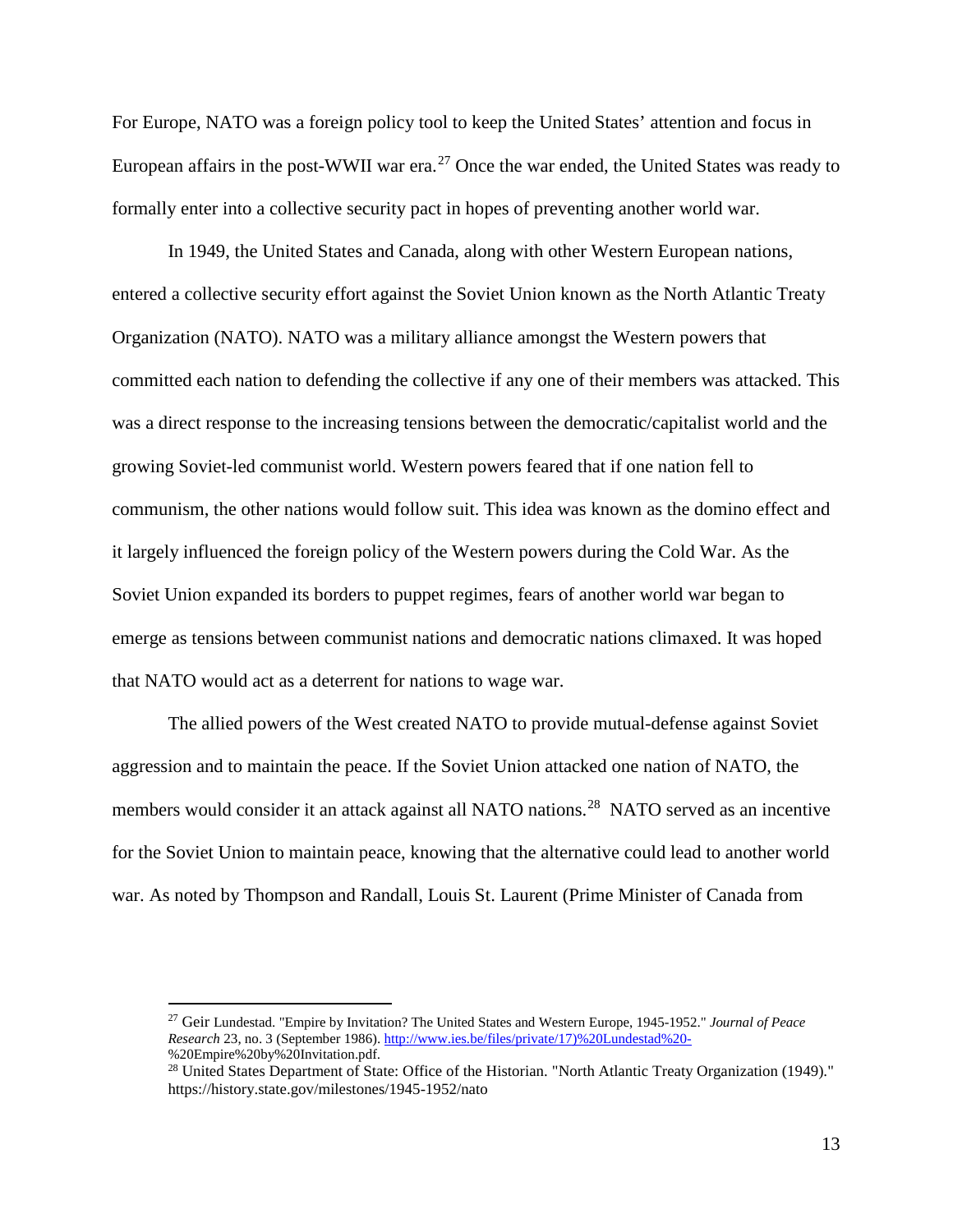1948-1957), viewed NATO as an "'overwhelming preponderance of moral force,' as well as economic and military power.'"[29](#page-14-0)

As stated in the treaty, the primary objective of the "moral force" was to commit the member nations to a determination:

To safeguard the freedom, common heritage and civilization of their peoples, founded on the principles of democracy, individual liberty and the rule of law. They seek to promote stability and well-being in the North Atlantic area. They are resolved to unite their efforts for collective defense and for the preservation of peace and security. [30](#page-14-1)

Canada's involvement in NATO proved to be crucial for the United States for three reasons: geography, a 40 year tradition of cooperation, and cross-border decision dynamics.<sup>[31](#page-14-2)</sup> The United States and Canada share a border that not only defines their geographic relationship, but also their political and military relationship. Due to the shared geography, the United States and Canada were mutually responsible for the defense of the North American continent. If Canada were to come under attack, the United States would be inevitably drawn into the conflict due to the close proximity of its ally. When the Cold War began between the U.S. and the Soviet Union, Canada was similarly caught between the two nations.<sup>[32](#page-14-3)</sup> In this fight, the Canadian Arctic became potential middle battleground. As mentioned previously, Canada's Cold War began with the Gouzenko Affair; however, Canada chose to become more involved in the war, knowing that neutraility would not be an effective defense measure against the two world powers. Instead, Canada willingly chose to partner with the United States in the defense of the continent and democratic ideals.

<span id="page-14-1"></span><span id="page-14-0"></span> <sup>29</sup> As quoted in, Thompson and Randall. *Canada and the United States: Ambivalent Allies,* p.192. <sup>30</sup> *North Atlantic Treaty Hearings*, Senate Committee on Foreign Relations, 81 Cong. 1 sess, 3 pts. (Washington, DC., 1949), 1:1-4.

<span id="page-14-2"></span><sup>&</sup>lt;sup>31</sup> Armstrong, Armstrong, and Wilcox, *Canada and the United States*, 224.

<span id="page-14-3"></span><sup>32</sup> Armstrong, Armstrong, and Wilcox, *Canada and the United States,* 223.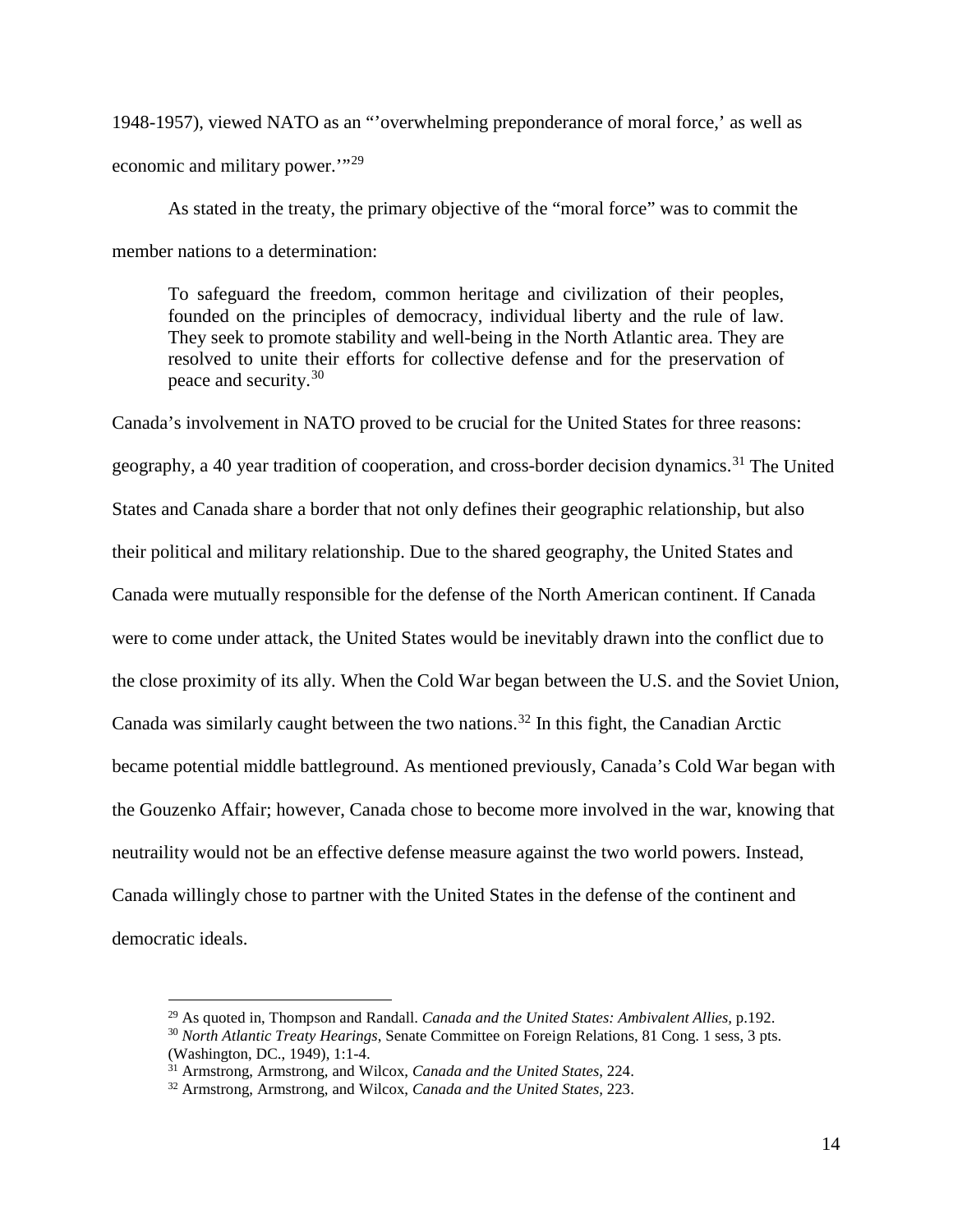Lester Pearson, minister of External Affairs during the creation of the treaty, later recalled:

The North Atlantic Treaty was born out of fear and frustration; fear of the aggressive and subversive policies of communism and the effect of those policies on our own peace, security and well-being; frustration over the obstinate obstruction by communist states of our efforts to make the United Nations function effectively as a universal security system.<sup>[33](#page-15-0)</sup>

Pearson's reflection provides a unique perspective of Canada's primary purpose for signing the treaty. Canada signed the treaty out of fear of the spread of communism as well as frustration of communist nations trying to thwart the global movement of the U.N. to bring peace and security to the world. By signing the treaty, Canada chose to act as international player without direct or even indirect oversight from Great Britain. Partnering with the United States and the other NATO members was the best way for Canada to achieve its own political agenda as well as defend itself from the Soviet Union.

For the United States, the creation of NATO was not only a response to the international Cold War but also to its own domestic Cold War, which emerged in the late 1940s under the guise of the "Red Scare" that infected the nation. The Red Scare was a paranoia and fear of communism that swept across the nation like wildfire in the 1940s and the 1950s. The fear of communists, or "reds," was a result of the emerging Cold War between the United States and the Soviet Union after WWII.<sup>[34](#page-15-1)</sup> Communist paranoia within the American government became evident with the creation of the Special House Committee to Investigate Un-American Activities in 1938, later renamed the House of Un-American Activities (HUAC) in 1945. HUAC was responsible for investigating those accused of communist-like behavior. In 1950, former State

<span id="page-15-0"></span><sup>&</sup>lt;sup>33</sup> Lester B. Pearson, "On Signing the North Atlantic Treaty," *Words and Occasions: An Anthology of Speeches and Articles Selected from His Papers. Harvard University Press, 1970. 87.* 

<span id="page-15-1"></span><sup>&</sup>lt;sup>34</sup> Dwight D. Eisenhower Presidential Library, Museum, and Boyhood Home. "McCarthyism / The "Red Scare". http://www.eisenhower.archives.gov/research/online\_documents/mccarthyism.html.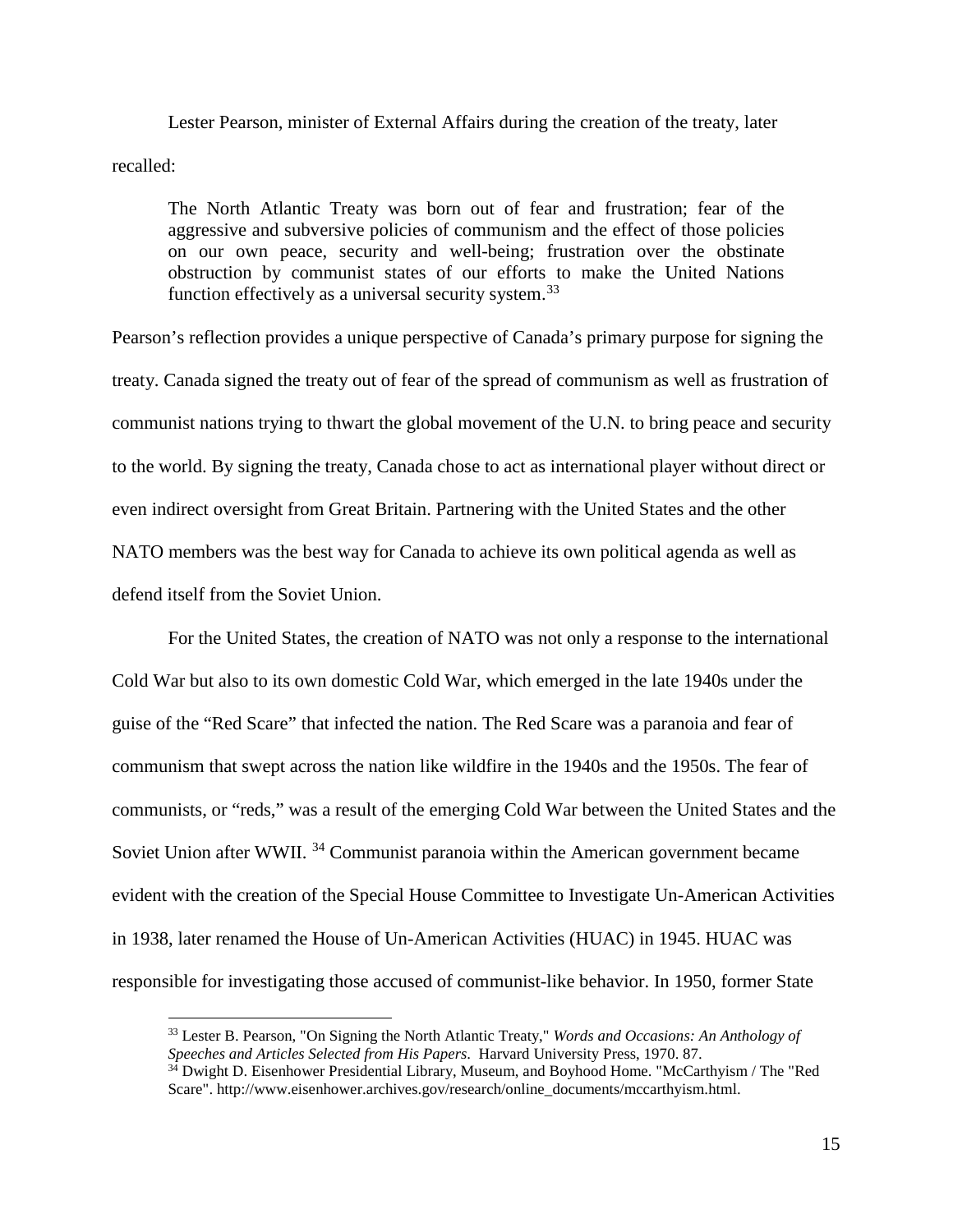Department official Alger Hiss was convicted of perjury for lying about this involvement with a Soviet spy ring.<sup>[35](#page-16-0)</sup> Later in 1953, Senator Joseph McCarthy further instigated this Red Scare by accusing 205 State Department officials of being communists.<sup>[36](#page-16-1)</sup> In his 1953 letter to President Eisenhower, McCarthy accused James B. Conant, a High Commissioner in Germany, of being unqualified for the job due to his favoring of communist ideals:

Let me make it clear that I do not accuse Mr. Conant of being either Communist or pro-Communist. However, I strongly feel that his innocent statement about Communist activities in education and about the presence of communism in his own faculty indicate a woeful lack of knowledge the vicious and intricate Communist conspiracy. Certainly it doesn't show any qualifications for the task of safeguarding the American Embassy at Bonn against Communist penetration, nor with the task of meeting the Communist threat in Western Germany  $37$ 

McCarthy's accusations of communism at home within the U.S. government fueled the public paranoia that created the Red Scare. The Red Scare put pressure on the United States to make a bold move to bring about the end of communism. For the United States, NATO was in part a domestic political maneuver to stop the outbreak of fear and paranoia within U.S. borders, and also a foreign policy tool designed to deter and contain communism in Eastern Europe. The United States was late in providing troops on the ground in both WWI and WWII, so it had to convince Europeans that they would respond more quickly to Soviet aggression. Yet, within the realm of international politics, NATO also related to U.S. needs in North America. It was crucial to the United States that Canada joined NATO to better protect North America internally from another red scare and an externally from a Soviet attack.

<span id="page-16-1"></span><span id="page-16-0"></span> <sup>35</sup> PBS: NOVA Online . "Alger Hiss." http://www.pbs.org/wgbh/nova/venona/dece\_hiss.html. 36Landon R.Y. Storrs. "McCarthyism and the Second Red Scare." *American History Oxford Research Encyclopedias* (July 2015).

<http://americanhistory.oxfordre.com/view/10.1093/acrefore/9780199329175.001.0001/acrefore->9780199329175-e-6.

<span id="page-16-2"></span> $37$  Joseph McCarthy, "United States Senate Committee on Government Operations," Dwight D. Eisenhower Presidential Library, Museum, and Boyhood Home. Eisenhower Archives. http://www.eisenhower.archives.gov/research/online\_documents/mccarthyism.html.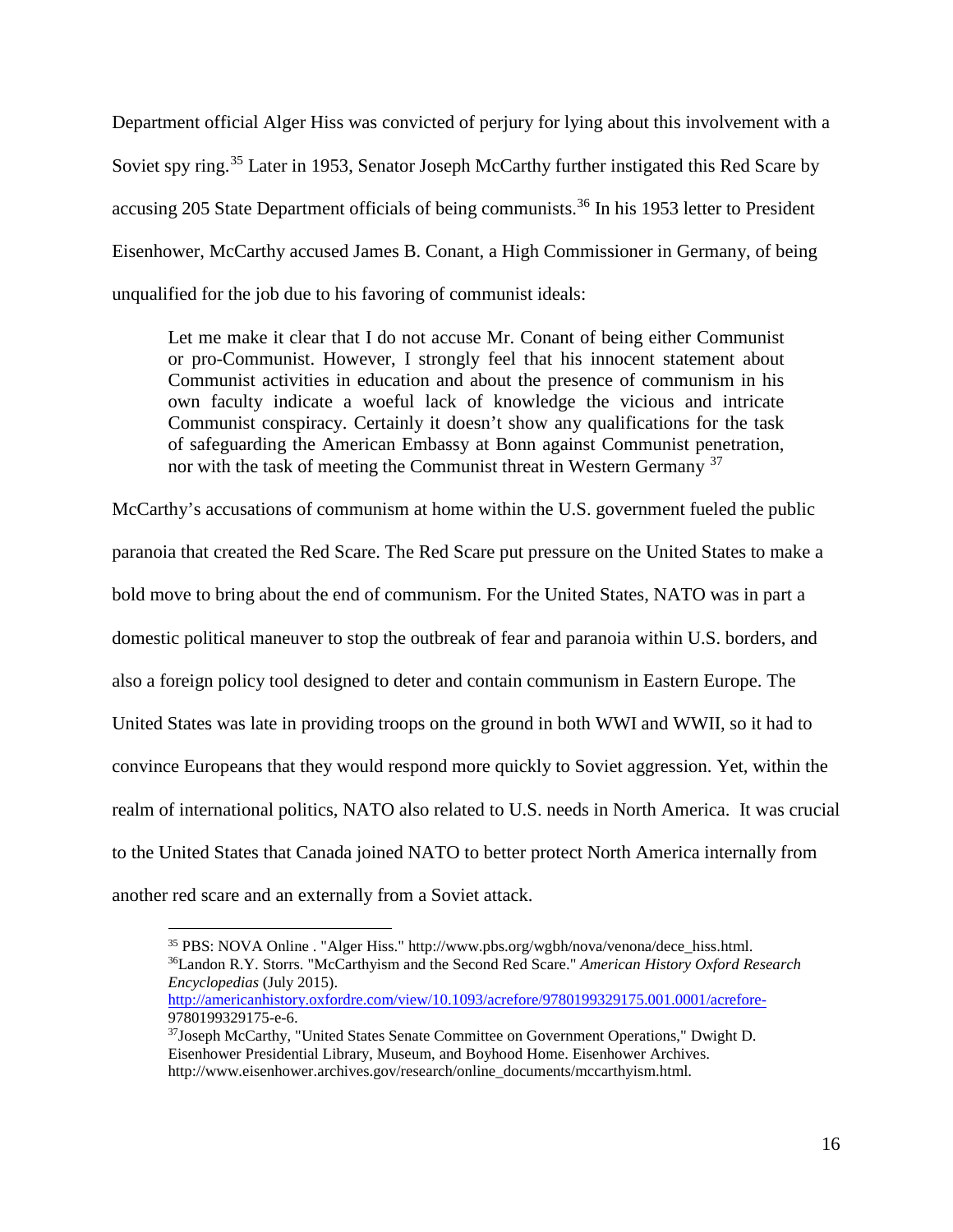## **Missile Defense**

NATO was a paper document, but it needed actual military backing. In North America, that backing came first in the form of missile defense. During this era of convergence, Canada actively cooperated with the United States through agency relations rather than personal diplomacy to create early warning systems because they shared the same security concerns as the United States. As early as 1946, statesmen in Canada and the United States thought of the possibility of building a radar chain in the Arctic to give advanced warning of a Soviet attack. However, it was not until 1951 that the United States and Canada created the Pinetree Line, the first of three different radar systems.<sup>[38](#page-17-0)</sup> The Pinetree line consisted of 44 radar stations that stretched across the northern border of the United States and the southern border of Canada. The project was officially completed by 1954, but by then a new radar defense project was already in motion: the Mid-Canada Line.<sup>39</sup> The Mid-Canada Line, also known as the McGill Fence, stretched along the fifty-fifth parallel, north of the Pinetree Line. Canada was interested in the McGill Fence for three different reasons*.* To begin with, Canada had the technical capacity available domestically as Canadian scientists at McGill University had recently developed the radar technology. Canada also viewed the project as a way to save money since building radar stations in the middle of the country would be more affordable than trying to build a chain of radar stations in the Arctic. Lastly, the Mid-Canada Line avoided the issue of an American presence by being a purely Canadian-funded and operated project. By the time the project was finished in 1957, Canada had built 98 radar stations at the cost of \$250 million.<sup>[40](#page-17-2)</sup> The Mid-

<span id="page-17-1"></span><span id="page-17-0"></span> <sup>38</sup> Coates, Lackenbauer, Morrison, Poelzer, *Arctic Front,* 68.

<sup>39</sup> Coates, Lackenbauer, Morrison, Poelzer, *Arctic Front,* 69.

<span id="page-17-2"></span><sup>40</sup> Coates, Lackenbauer, Morrison, Poelzer, *Arctic Front,* 70.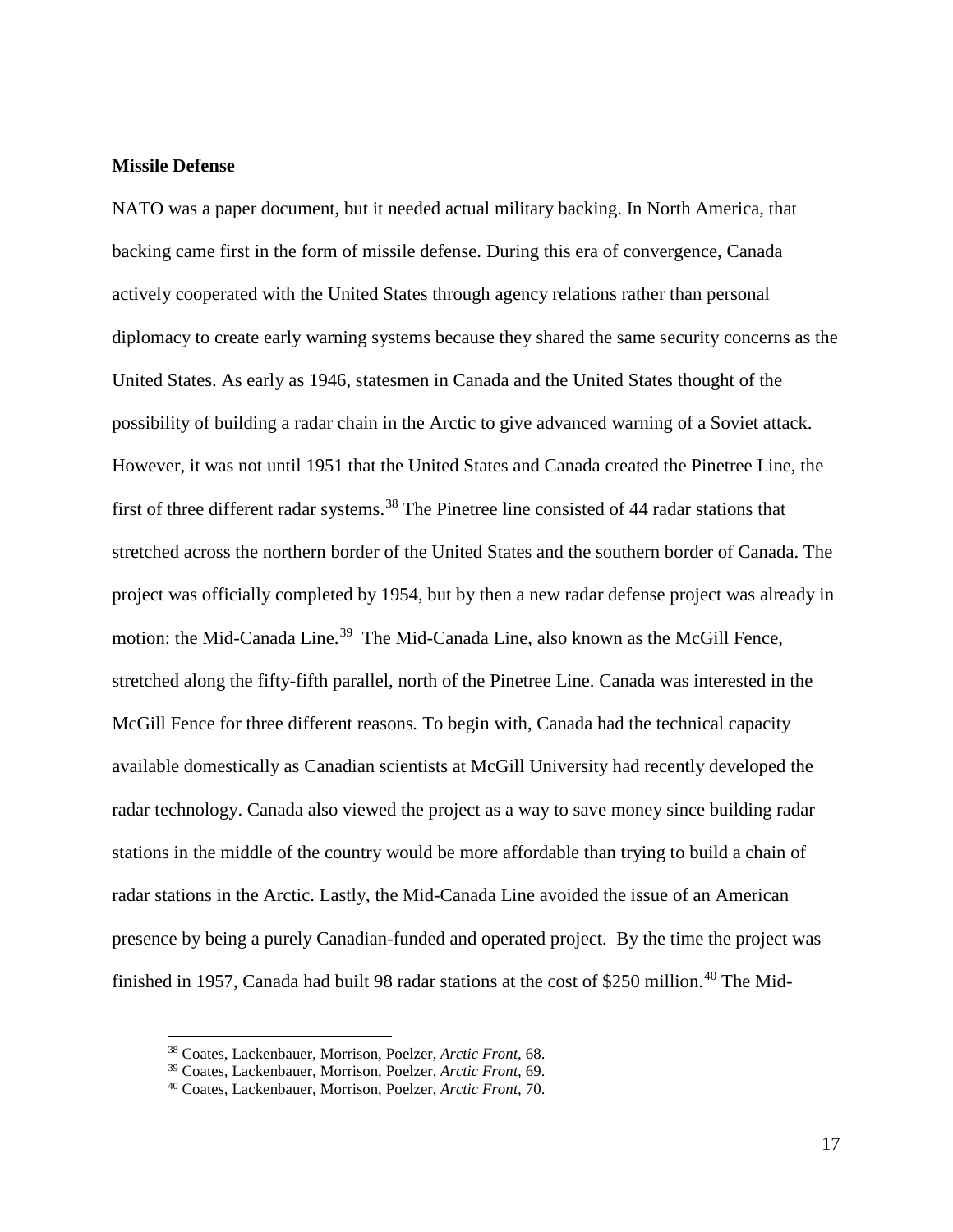Canada line demonstrated Canada's commitment to the United States in preventing the Cold War from becoming a hot war.

In November 1954, the United States and Canada decided that a more sophisticated radar system was needed and agreed to build the Distant Early Warning Line (DEW Line). The DEW Line was yet another radar system that would warn the governments of a Soviet nuclear attack.<sup>[41](#page-18-0)</sup> The DEW Line was to be located above the Mid-Canada Line across the Canadian Arctic. During the Cold War, thousands of men from across the continent, ranging from civilians and military officials to engineers, were sent by the United States military to the Arctic to help create this new warning system. In order to strengthen Canadian sovereignty claims as U.S. troops began to flood the region, Canada relocated Inuit families to the High Arctic and employed them wherever possible.<sup>[42](#page-18-1)</sup> Inuit presence on radar sites effectively increased Canadian participation in the project, at least on the surface. The original DEW Line agreement with Canada stated that American forces should avoid contact with local Inuit unless they were employed and had the approval of Canada's Department of Northern Affairs and Natural Resources: "All contact with Eskimos, other than those whose employment on any aspect of the project is approved, is to be avoided except in cases of emergency."[43](#page-18-2) American troops were told that Inuit were "susceptible to disease," thus contact was not allowed. Over time, however, the nations relaxed the clause as it was rarely ever enforced by the local military authority; soon, many Inuit found themselves working side by side with the American and Canadian military.<sup>[44](#page-18-3)</sup>

<span id="page-18-1"></span><span id="page-18-0"></span><sup>&</sup>lt;sup>41</sup>Grant. *Polar Imperative*, 318.<br><sup>42</sup> Grant, *Polar Imperative*, 320.

<span id="page-18-2"></span><sup>&</sup>lt;sup>43</sup> Statement of Conditions to Govern the Establishment of a Distant Early Warning System in Canadian Territory. (1955).<http://pubs.aina.ucalgary.ca/aina/dewlinebib.pdf>

<span id="page-18-3"></span><sup>44</sup> Grant, *Polar Imperative*, 322.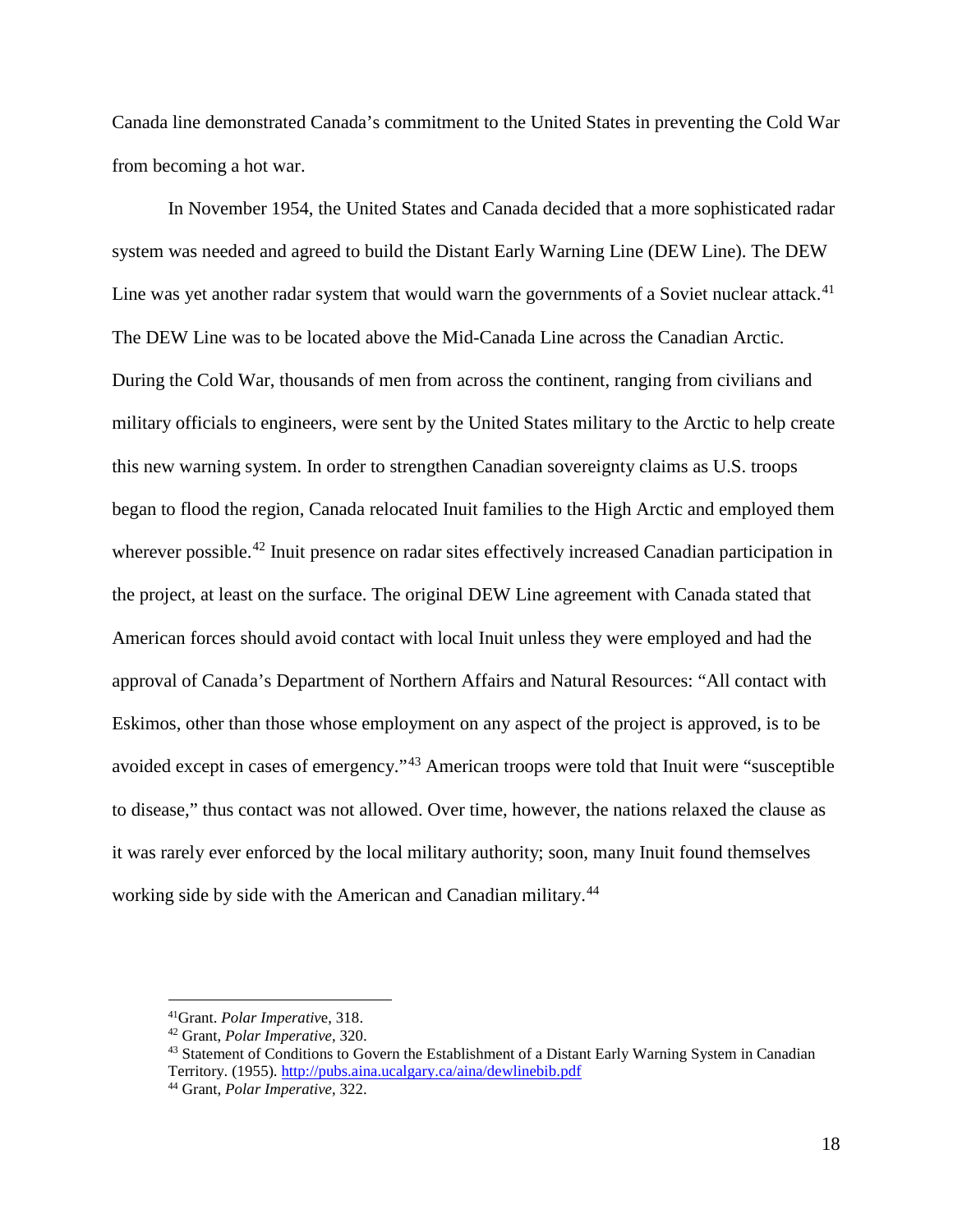Since Canada had taken responsibility for creating the Mid-Canada line, the U.S. agreed

to fund the construction and the installation of the DEW Line as long as the Canadian

government agreed to assist the US operation whenever necessary.[45](#page-19-0) In a note sent to U.S.

Secretary of State John Foster Dulles from the United States' Canadian Ambassador Doug Stuart

in November 1954, Canada informed the United States of its DEW Line proposal:

The Canadian Government has now considered a proposal put forward through the Permanent Joint Board on Defence that the construction of the Distant Early Warning element of the over-all joint Canada-United States warning system should be the responsibility of the United States Government. The Canadian Government concurs in this proposal subject to the conclusion at an early date of an agreement as to the terms which shall govern the work. At the same time, however, the Canadian Government wishes to state its intention to participate in the project, the nature and extent of such participation to be determined in the near future.[46](#page-19-1)

The project was completed in 1957 and consisted of 22 radar stations. The cooperation between the two allies helped create what was believed to be an effective early warning radar system that would mutually defend both nations.

The DEW Line was a product of the United States' fear of an attack by the Soviet Union via air bombers and ICBMs as the Cold War continued to escalate. The United States needed Canada to build up its early warning system in order to protect the continent from a Soviet aerial offensive. If Canada could protect itself from the Soviets, it would in turn be protecting its southern neighbor. It was in the self-interest of the United States to build the DEW Line in Canada; Canadians naturally agreed to the building of this project because they too benefited from the safeguard that the DEW Line provided. The United States Air Force was responsible for evaluating the radar sites and served as communication liaison for the United States for the

 <sup>45</sup> Dickinson. *The DEW Line Years: Voices from the Coldest Cold War*, 11.

<span id="page-19-1"></span><span id="page-19-0"></span><sup>46</sup> Exchange of Notes Between Canada and the United States Of America Governing the Establishment of a Distant Early Warning System in Canadian Territory (May 5, 1955). http://pubs.aina.ucalgary.ca/aina/dewlinebib.pdf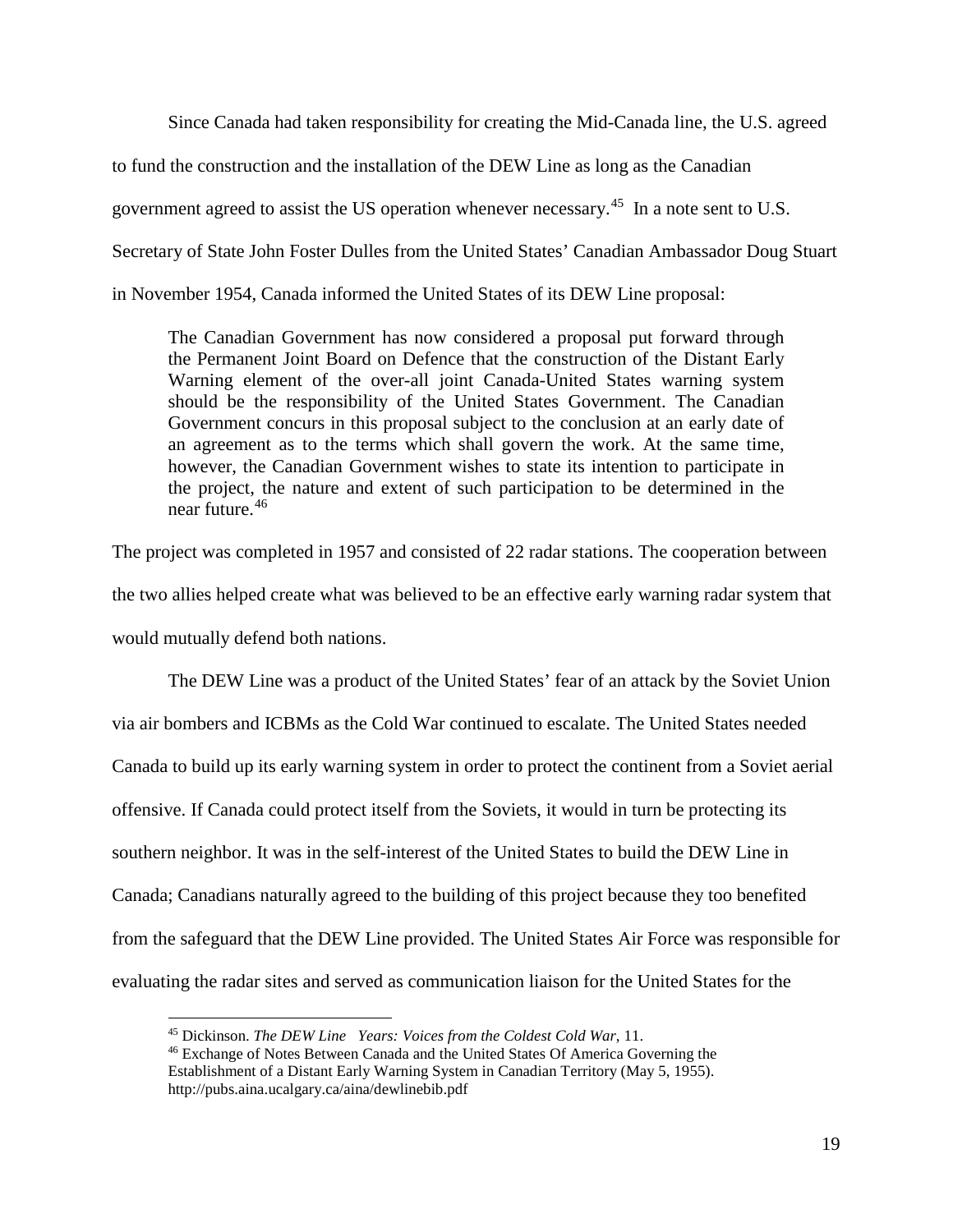supply and service centers.<sup>[47](#page-20-0)</sup> Militarily, the DEW Line was a necessity for U.S. defense. Politically, the DEW Line allowed for a larger U.S. presence in Canada for the staffing of radar stations. This later became a point of tension between the United States and Canada as sovereignty issues emerged, despite the fact that the United States agreed that Canadian sovereignty in the north would not be compromised as a result of the project.<sup>[48](#page-20-1)</sup> Other historians however, argue that Canada's media and opponents of the DEW Line made the controversy about sovereignty bigger than it actually was by highlighting the fact that the U.S. exercised its right to turn away Canadian visitors without security authorization.<sup>[49](#page-20-2)</sup> For the most part, Canadian officials agreed that the Americans were respectful of Canada's concerns about sovereignty and acknowledged Canadian control of the Arctic. [50](#page-20-3) The authors of *Arctic Front* argued, "The DEW Line contributed more to Canadian sovereignty in the North than it took away from it." The DEW Line was not a sovereignty issue; rather it helped the United States and Canada unite under the recently created North American Air Defense Command (NORAD) to meet the need of an intercontinental defense system. [51](#page-20-4) The missile defense systems, that were made up of radar systems and anti-ballistic missiles developed by Canada and the United States, demonstrate how the cooperation amongst government agencies strengthened the joint defense of the two nations.

## **NORAD**

<span id="page-20-0"></span>North American Air Defense Command (NORAD), headquartered in Colorado Springs, was another mutual defense program in which the United States and Canada collaborated. NORAD is

 <sup>47</sup> David Nuefeld, "The Distant Early Warning (DEW) Line: A Preliminary Assessment of its Role and Effects upon Northern Canada." Arctic Institute of North America.

http://www.stankievech.net/projects/DEW/BAR-1/bin/Neufeld\_DEWLinehistory.pdf.

<span id="page-20-1"></span><sup>48</sup> Dickinson. *The DEW Line Years: Voices from the Coldest Cold War*, 17.

<span id="page-20-3"></span><span id="page-20-2"></span><sup>&</sup>lt;sup>49</sup> Coates, Lackenbauer, Morrison, Poelzer, Arctic Front, 74.<br><sup>50</sup> Coates, Lackenbauer, Morrison, Poelzer, Arctic Front, 74.

<span id="page-20-4"></span><sup>&</sup>lt;sup>51</sup> Coates, Lackenbauer, Morrison, Poelzer, *Arctic Front*, 75.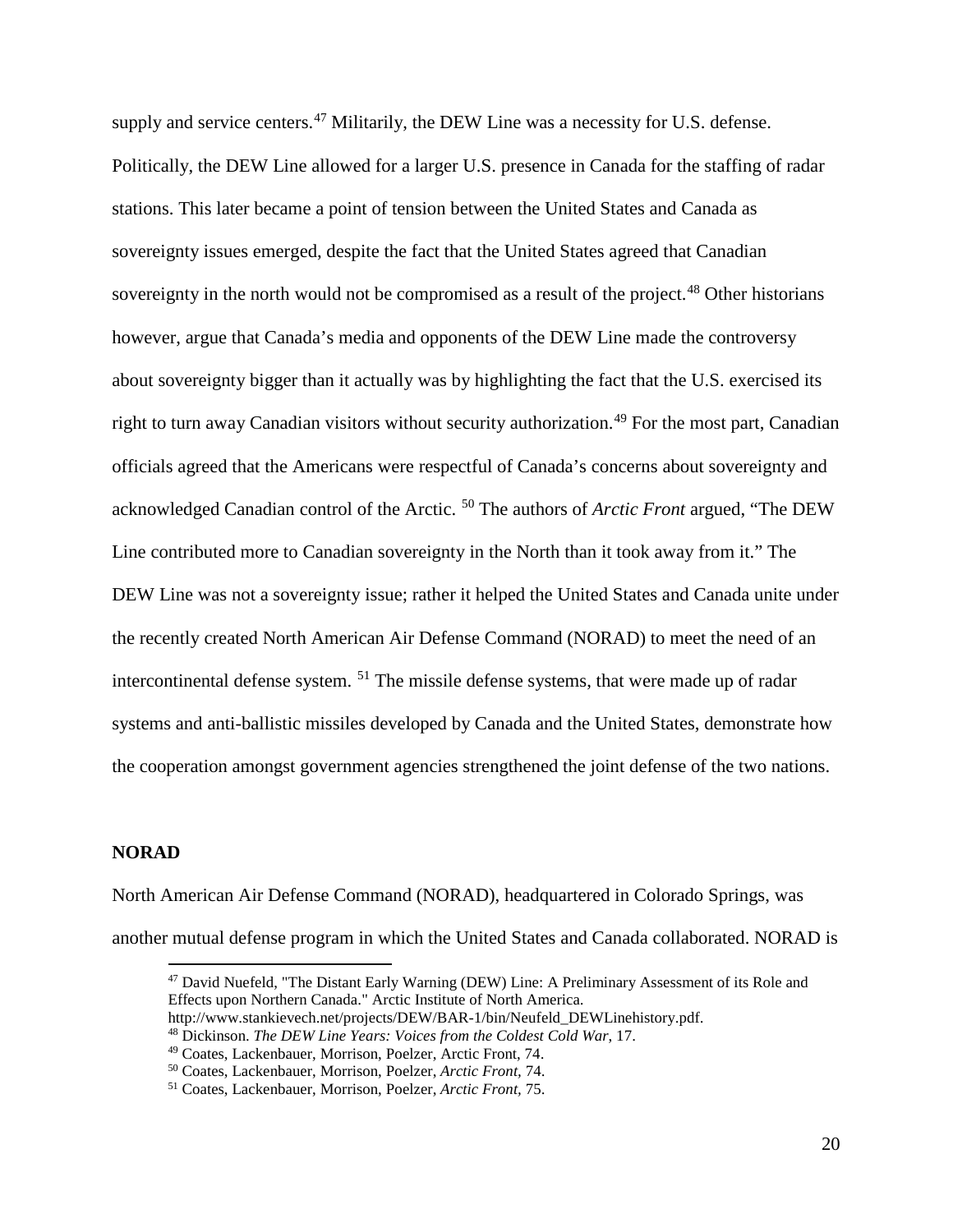a bilateral defense organization between the U.S. and Canada that was established to coordinate the military cooperation of the two nations in the creation of the early warning systems in Canada. In September 1957, the two nations created the NORAD agreement to defend, protect, and control the air space of North America during the war.<sup>[52](#page-21-0)</sup> It was not until nine months later on May 12, 1958 that the agreement was officially announced.<sup>[53](#page-21-1)</sup> Even before the nation's leaders announced the agreement, military leaders from both the U.S. and Canada were already cooperatively working with one another to make joint defense possible. NORAD is further evidence of the productivity of military cooperation as opposed to personal diplomacy during the Cold War.

The new defense command was responsible for the coordination of defense production and the development of sharing agreements between the U.S. Air Force (USAF) and the Royal Canadian Air Force (RCAF).<sup>[54](#page-21-2)</sup> The two air forces were developed and operated the early warning radar sites and systems, which acted as a "trip wire" against air attacks. For Canada, NORAD was an opportunity to defend itself and their U.S. ally from the threat of a Soviet attack. Typically, the Commander of NORAD is a U.S. military officer and the Deputy Commander is usually Canadian. This is indicative of the junior role that Canada plays compared to its southern ally.[55](#page-21-3) Despite its junior role, Canada's partnership was essential for this mutual defense agreement because of the way that it benefitted the Canadian government and military.

<span id="page-21-0"></span> <sup>52</sup> General Charles H Jacoby, Jr. "A Brief History of NORAD." North American Aerospace Defense Command. 2012.

<span id="page-21-1"></span><sup>53</sup> North American Aerospace Defense Command. "NORAD History." http://www.norad.mil/AboutNORAD/NORADAgreement.aspx

<span id="page-21-2"></span><sup>54</sup> Armstrong, Armstrong, Wilcox, *Canada and the United States,* 226. 55 National Defence and the Canadian Armed Forces, "NORAD." 2014.

<span id="page-21-3"></span>http://www.forces.gc.ca/en/news/article.page?doc=norad/hjiq6lbn.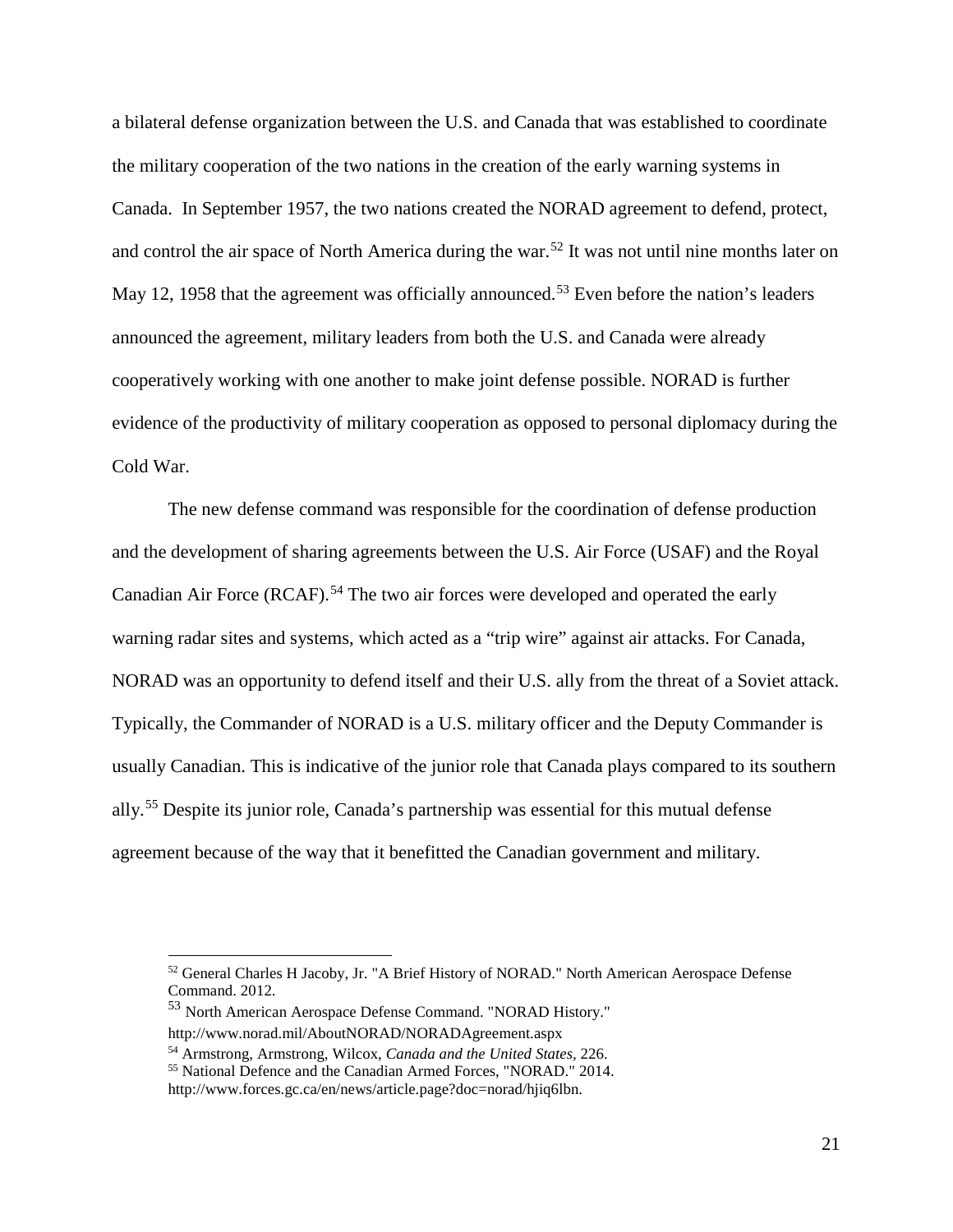According to the Centre for Defence and Security Studies at the University of Manitoba in

Canada, NORAD allowed Canada the following defensive benefits:

For Canada, air defence cooperation and subsequently NORAD had other significant benefits. It provided access to the greater military resources of the U.S. through which the U.S. provided, for example, majority funding for relevant NORAD infrastructure in Canada. This infrastructure, in turn, enhanced Canadian sovereignty not just in terms of control over its expansive air space in the Canadian North, but also through the presence of ground installations across the North. It gave Canada access to U.S. air defence plans, thereby ensuring unique Canadian air defence requirements would be taken into account. It was also Canada's entry point into the strategic world. NORAD's missions required access to vital intelligence on Soviet capabilities, which Canada could not acquire on its  $own<sup>56</sup>$  $own<sup>56</sup>$  $own<sup>56</sup>$ 

During the Cold War, NORAD also allowed Canada to assert its national sovereignty through the use of air patrols, infrastructure, and surveillance. The benefits of participating in NORAD with the United States far outweighed the cost of joint defense with the United States. Due to the vastness of the Canadian geography, Canada struggled to assert sovereignty over its territory; however, through NORAD the United States promised to partner with Canada and ensure that its national sovereignty remains intact.

For the United States, NORAD was another military maneuver, designed like NATO, to achieve a political outcome. In 1950, in National Security Council Document 68, the United States government concluded that the best way to combat the communist Soviet threat in the East was to build up its military arsenal, including nuclear weapons.<sup>[57](#page-22-1)</sup> The document also argued for a containment approach to communism through the development of a "healthy international community" with other like-minded nations.<sup>[58](#page-22-2)</sup> NSC 68 argued:

<span id="page-22-0"></span> <sup>56</sup> Andrea Charron and James Fergusson. "NORAD in Perpetuity? Challenges and Opportunities for Canada." (March 31, 2014).

<span id="page-22-1"></span>https://umanitoba.ca/centres/cdss/media/NORAD\_in\_Perpetuity\_final\_report\_March\_2014.pdf. <sup>57</sup> United States Department of State: Office of the Historian. "NSC 68, 1950."

https://history.state.gov/milestones/1945-1952/NSC68.

<span id="page-22-2"></span><sup>58</sup> Thompson and Randall, *Canada and the United States,* 186.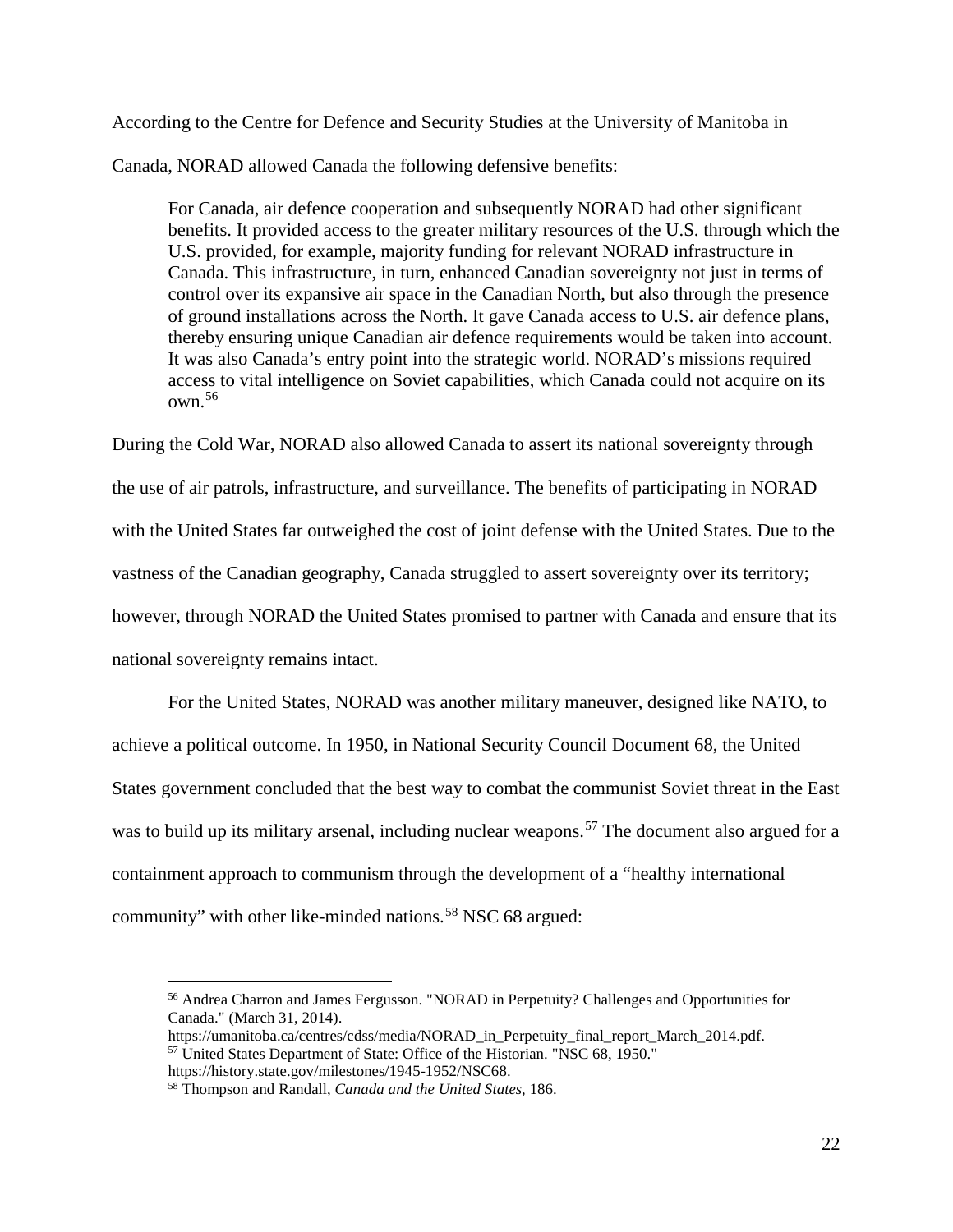We must by means of a rapid and sustained build up, of the political, economic, and military strength of the free-world, and by means of an affirmative progress intended to wrest the initiative from the Soviet Union, confront it with convincing evidence of the determination and ability of the free world to frustrate the Kremlin design dominated by its will.<sup>[59](#page-23-0)</sup>

NSC 68 outlined the need for the United States to not only build up its military weapons but also its political weapons in the form of joint defense agreements with allied nations of the free world. NORAD was product of this new policy. In this sense, the NORAD agreement helped secure freedom and democracy against communism. While NORAD was a military defense agreement, it served the political purpose of strengthening the allied relationship between the U.S. and Canada. In March 1981, NORAD was renamed to the North American Aerospace Defense Command to "include the monitoring of man-made objects in space, and the detection, validation, and warning of attack against North America whether by aircraft, missiles, or space vehicles," as according to the defense command. The incorporation of space defense was the product of the space race between the U.S. and USSR. NORAD was the first bilateral and binational agreement ever to be made between two nations. The NORAD agreement reflects the success of state level diplomacy and military cooperation in creating a joint defense command in the face of Soviet aggression.

#### **BOMARC Missile and a North American Nuclear Policy**

A new era of divergence filled with tension and hostility began to emerge after Canada's acceptance into NORAD. As a new member of NORAD, Canada needed to build up its air defense in order to meet the requirements that were established in the NORAD agreement. The

<span id="page-23-0"></span> <sup>59</sup> "A Report to the National Security Council - NSC 68, April 12, 1950." President's Secretary's File, Truman Papers. https://www.trumanlibrary.org/whistlestop/study\_collections/coldwar/documents/pdf/10- 1.pdf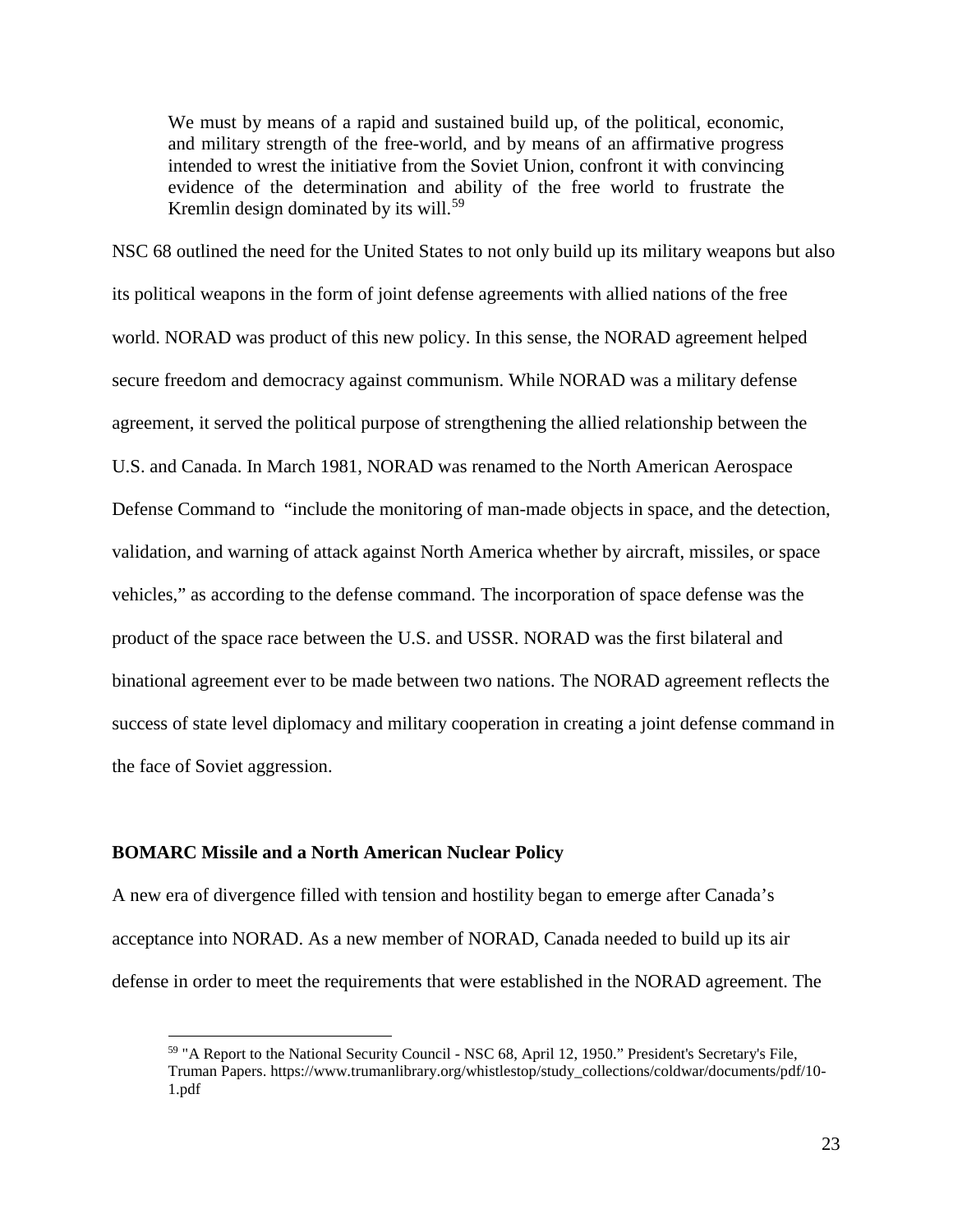BOMARC (Boeing-Michigan Aeronautical Research Center) missile was a ground to air missile that was designed to carry a nuclear warhead. It could help Canada satisfy NORAD's requirements; however, at the time Canada lacked nuclear warheads. By September 1958, Canadian defense officials began debating whether it was in the best interest of the nation to acquire nuclear warheads from the United States to strengthen their joint defense. <sup>[60](#page-24-0)</sup> The desire to obtain nuclear warheads contrasted with Canada's international policy that stated that Canada was opposed to the spreading of nuclear weapons. Canada's Atomic Energy Control Board was created in 1946 under the Atomic Energy Control Act.<sup>[61](#page-24-1)</sup> This Board, despite working with the United States on the Manhattan Project, chose to have a non-nuclear weapons policy after witnessing the devastation that the atomic bombs had caused. By 1958, however, the United States urged Canada to incorporate nuclear missiles as part of its fulfillment of the NORAD agreement. Canadian leadership tried to appease these conflicting initiatives by emphasizing the defensive nature of the country's nuclear goals. In January 1960, Prime Minister John G. Diefenbaker (1957-1963) prepared the following message for the Canadian Armed Forces:

The Government believes in limiting the spread of nuclear weapons at the independent disposal of national governments. We are planning arrangements now for arming the Canadian forces with defensive weapons using nuclear warheads, which will be consistent with this principle. Our need for such weapons will arise only in defensive operations taken jointly with the forces of the United States.<sup>[62](#page-24-2)</sup>

<span id="page-24-0"></span>In 1960, Diefenbaker was prepared to accept the nuclear warhead for the BOMARC missile; however Canada did not receive it until 1963 when Lester B. Pearson was elected Prime

 <sup>60</sup> Diefenbaker Canada Centre. "The Nuclear Question in Canada."

<span id="page-24-1"></span>http://www.usask.ca/diefenbaker/galleries/virtual\_exhibit/nuclear\_question\_in\_canada/ <sup>61</sup> Gordon H. E. Sims. *A History of the Atomic Energy Control Board.* Ottawa: Canadian Government Publishing Centre, 1980.

<span id="page-24-2"></span>http://www.iaea.org/inis/collection/NCLCollectionStore/\_Public/14/762/14762380.pdf.  $62$ John. G. Diefenbaker. "Nuclear Weapons for Canadian Forces." Diefenbaker Canada Centre Archives (071575 – 071576). http://www.usask.ca/diefenbaker/galleries/virtual\_exhibit/nuclear\_question\_in\_canada/.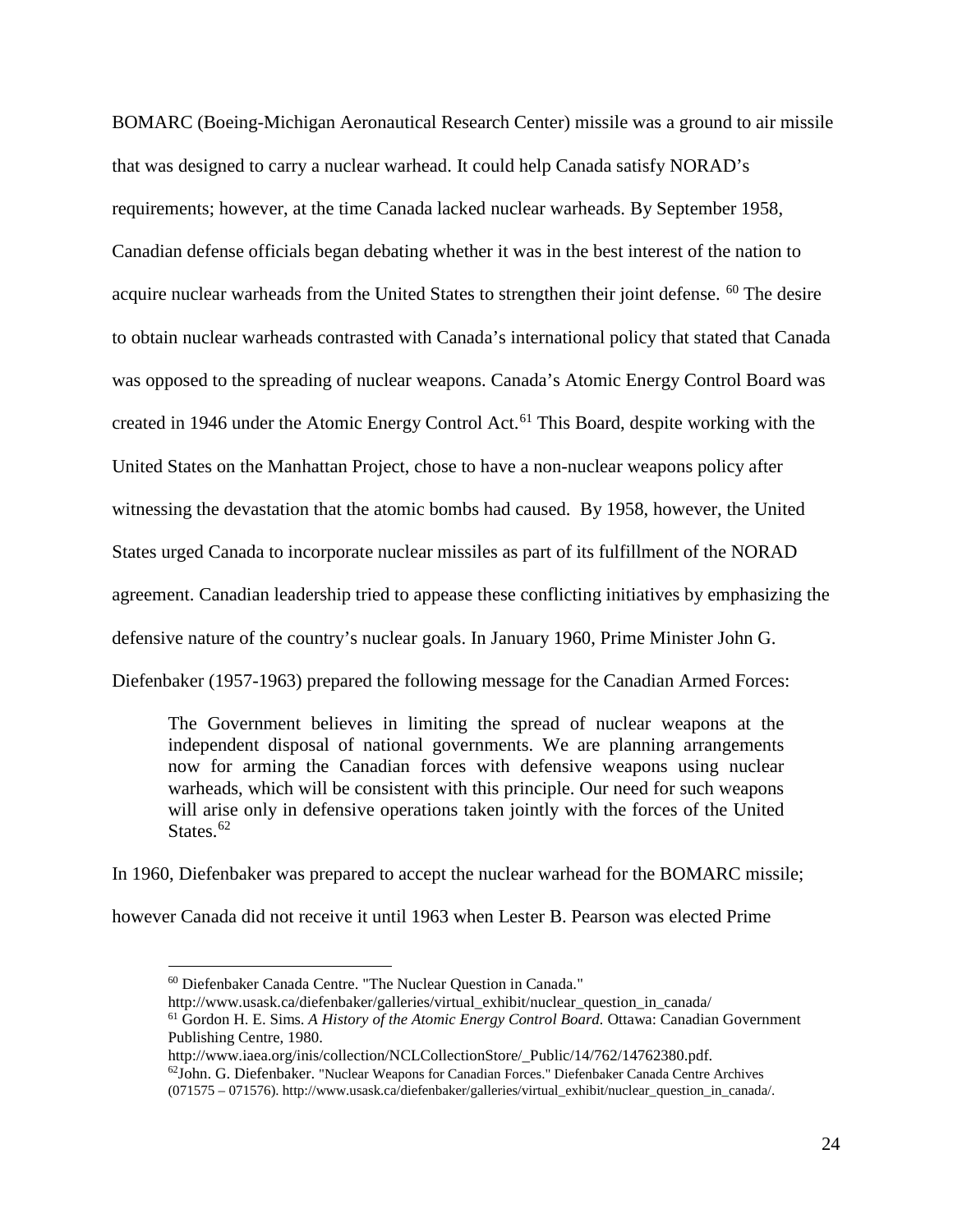Minister. Diefenbaker received public criticism for even considering a shift in policy, which delayed his decision and marked the beginning of the BOMARC missile "crisis."

Canadian newspapers in 1963 shared a common theme claiming that the buildup of Canada's defense was a role that was long delayed, yet a role that should be readily accepted. At the time, the Canadian public was embarrassed to learn that their country still failed to meet the NORAD requirements and urged their government officials to do whatever it took to meet NORAD demands, even if it meant accepting a new nuclear defense policy.[63](#page-25-0) In the *Montreal Gazette* on January 7, 1963, the newspaper reflected popular Canadian public opinion when it reported that, "This [failure] is a serious and embarrassing situation." Despite the feeling of embarrassment that some people had, public opinion in Canada was split regarding the decision of Canada accepting to nuclear weapons. On January 15, 1963, the Toronto *Daily Star* published their statement of opposition to the acceptance of nuclear arms by Canada. Joseph Atkinson, President and publisher of the *Star* argued that the United States should be in possession of the nuclear weapons, not Canada:

It will be a step in that dangerous direction if Canada accepts atomic missiles even one of relatively limited capacity. Such a development will increase the pressure on the United States to supply nuclear arms to its other allies, in Asia as well as Europe.<sup>[64](#page-25-1)</sup>

Atkinson believed that the buildup of nuclear weapons in Canada would only prolong the nuclear arms race rather than promote the peace that Canada was committed to maintaining.<sup>[65](#page-25-2)</sup> Yet Samuel Lubell, a public opinion reporter and an American freelance journalist, learned through interviewing Canadians that "the confidence of the Canadian public in the BOMARCs had been

<span id="page-25-0"></span> <sup>63</sup> "Canada's Defence: A Role Accepted." *Montreal Gazette,* January 7, 1963. John F. Kennedy Presidential Library and Museum.

<span id="page-25-1"></span><sup>64</sup> Joseph S. Atkinson, "The Basic Question." *Toronto Daily Star*, January 15, 1963, p. 4.

<span id="page-25-2"></span> $65$  Atkinson, 4.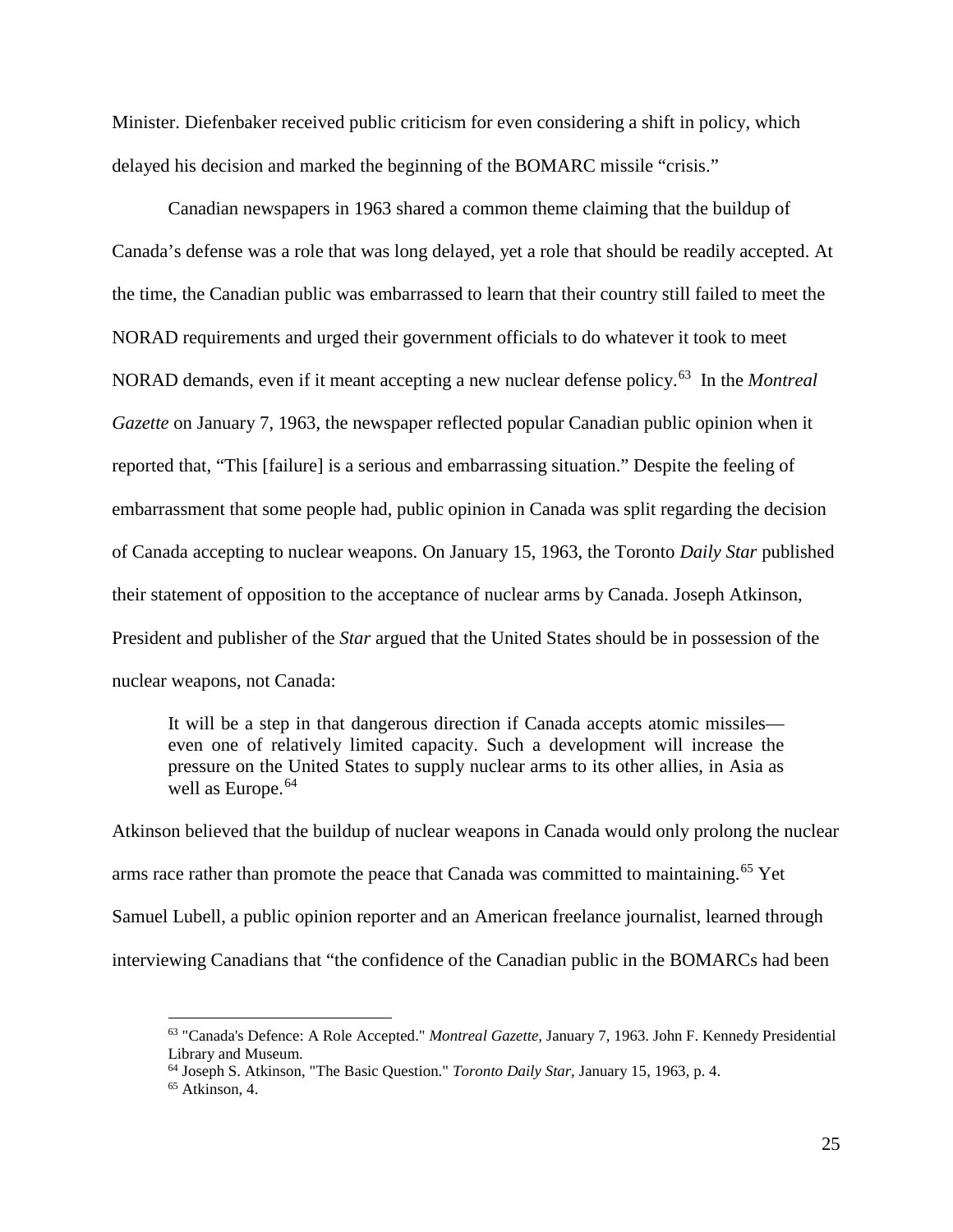just about destroyed." Meanwhile, other Canadian voters resented the testimony of Defense Secretary Robert McNamara, which was widely interpreted as meaning, 'the BOMARCs are just decoys to draw fire away from American cities.''[66](#page-26-0) Political tensions within the Canadian government at this time along with a divide in public opinion delayed Canada's decision to obtain nuclear weapons to strengthen its joint defense with the United States at the height of the Cold War.

The BOMARC missile was not only designed to meet the needs of NORAD, but also to assert Canadian defense power and to reestablish Canada as a "little great power" in the midst of the Cold War.<sup>[67](#page-26-1)</sup> The BOMARC was designed to replace the AVRO Arrow. The AVRO Arrow was an jet interceptor designed to destroy air attacks, however, it proved to be ineffective in an era of nuclear weapons and missile technology.[68](#page-26-2) Although BOMARC was an American-made missile, Canada requested BOMARC missiles for its defense program. For the RCAF, I was hoped that the BOMARC missile provided air defense against Soviet missiles and aircraft.<sup>[69](#page-26-3)</sup> The BOMARC missile was also an opportunity for Canada to recover from the financially draining AVRO Arrow project and replace air bombers with nuclear warheads.<sup>[70](#page-26-4)</sup> Canada received 56 BOMARCs in 1961, which the United States paid for while Canada paid for the military sites that would host the missiles near North Bay, Ontario.

<span id="page-26-0"></span> <sup>66</sup> Samuel Lubell "Kennedy-Pearson Nuclear Formula Must be Designed to Restore Canadian Confidence." Department of State National Security Files (February 27, 1963). JFK Library Archives. Pearson, Richard. "Samuel Lubell, Public Opinion Analyst, Dies." *Washington Post*, August 23, 1987. ttps://www.washingtonpost.com/archive/local/1987/08/23/samuel-lubell-public-opinion-analystdies/62f30632-5a61-

<span id="page-26-1"></span>

<span id="page-26-3"></span><span id="page-26-2"></span>

<sup>429</sup>d-a44f-9b9e73daf264/.<br><sup>67</sup> Bothwell. *Canada and the United States: The Politics of Partnership*. 76.<br><sup>68</sup> Historica Canada. "Avro Arrow." https://www.historicacanada.ca/content/heritage-minutes/avro-arrow.  $69$  Sean M. Maloney. "Secrets of the BOMARC: Re-examining Canada's Misunderstood Missile - Part 1," Royal Canadian Air Force. http://www.rcaf-arc.forces.gc.ca/en/cf-aerospace-warfare-

centre/elibrary/journal/2014-vol3-iss3-06-secrets-of-the-bomarc.page.

<span id="page-26-4"></span><sup>70</sup> Steven K. Holloway, *Canadian Foreign Policy: Defining the National Interest* (Toronto: Broadview Press, 2006), p. 60.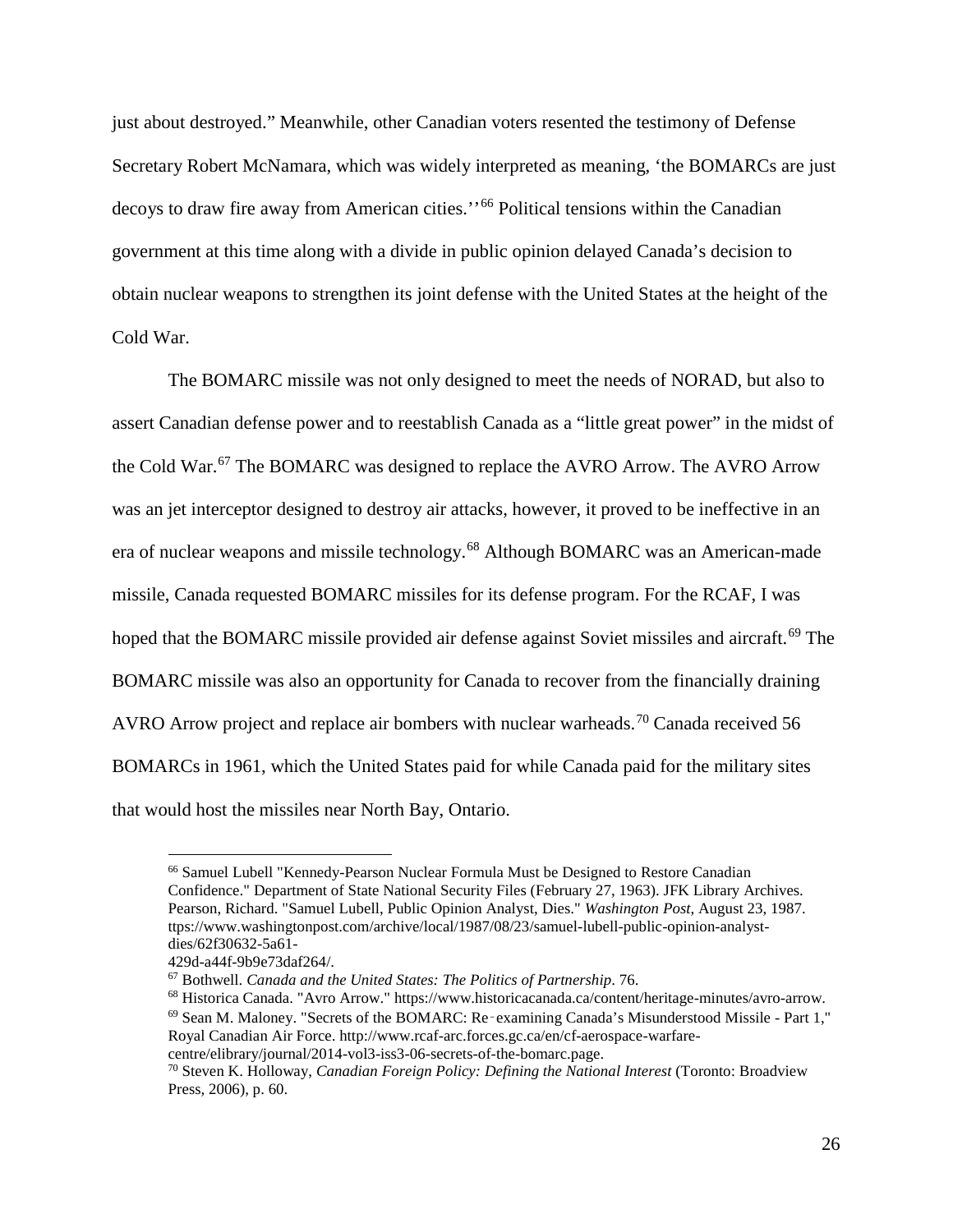Ironically, by the time Canada received the BOMARCs, the United States began to question the military effectiveness of the BOMARC but by then it was too late; Canada had already committed to the missile program. Although Prime Minister Diefenbaker agreed to purchase the missile from the Americans, he refused to purchase the nuclear missile warhead that would make the weapon effective. This resulted in a dispute between the United States and Canada as to how the BOMARC missile ought to be utilized. In a 1958 test, a BOMARC missile successfully intercepted a Navaho missile flying off of Cape Canaveral, Florida despite earlier U.S. Army reports that the missile was an ineffective military weapon. The missile testing reassured Canada that the BOMARC missile was indeed a worthy investment.

Although Diefenbaker never made an executive decision on the new proposed nuclear defense policy, his Liberal opponent Pearson, argued that Canada ought to adopt the new policy in order to meet the requirements of NORAD and NATO and to better support its allies. The controversy between the United States and Canada highlighted the different approaches that the two nations had towards national defense and fueled the already soaring tensions between President Kennedy and Prime Minister Diefenbaker.<sup>[71](#page-27-0)</sup> The nuclear weapon controversy also led to a split within Diefenbaker's own Cabinet, all of which aided the election of Prime Minister Pearson in September 1963. The BOMARC "missile crisis," as it is now commonly remembered, was not so much a military crisis as it was a diplomatic crisis between the United States and Canada as the nations sought the most efficient and cost effective way to defend the North American continent.

<span id="page-27-0"></span> $71$  Kennedy and Diefenbaker had clashing personalities and political approaches which often resulted in disagreement and argument. Knowlton Nash. *Kennedy and Diefenbaker: The Feud that Helped Topple a Government.* McClelland & Stewart, 1991.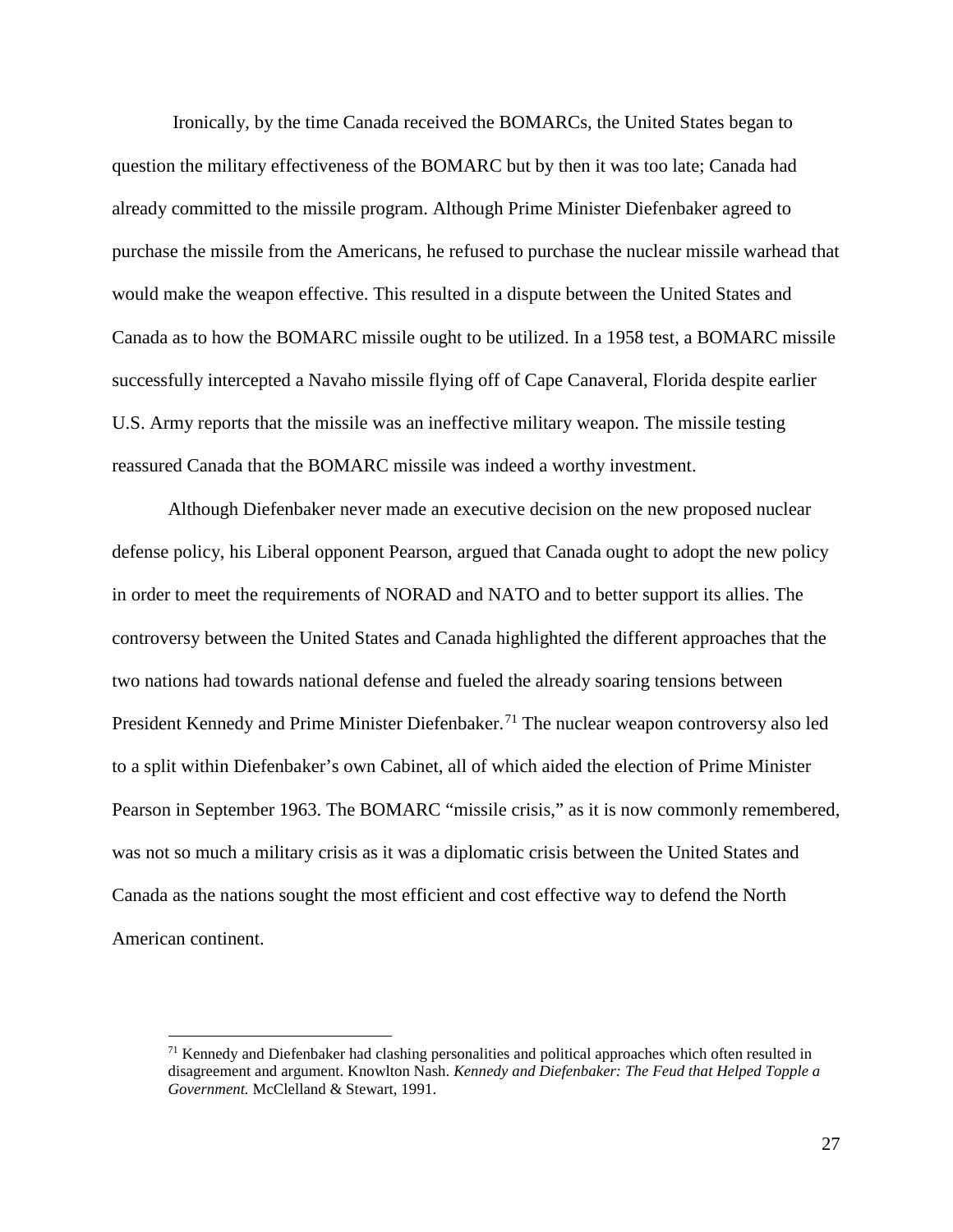Once Canada agreed to add nuclear weapons to its arsenal, a new issue arose: who would have control over the nuclear devices? The United States paid and produced the weapons; therefore the BOMARCs were U.S. property. Canada readily allowed the U.S. to claim ownership due to the fact that Canada had committed to a peacekeeping approach to defense that included not having nuclear weapons. Jurisdiction and sovereignty issues arose once the BOMARCs were moved onto Canadian soil. Canada claimed that since the BOMARCs were on Canadian soil, Canada had the authority to control and use the devices as they deemed appropriate. This was not the first time when the United States faced this sovereignty issue. In Britain, in order to avoid jurisdiction dispute with the nuclear weapons, the nations agreed to the "dual-key" system. The dual-key system imposed a policy in which both an American and a British officer had to jointly arm the nuclear weapon before it was used. This was done so that Britain had the opportunity to veto the use of the weapons and not be "pulled unwittingly" into an American nuclear war. Although the dual-key system was successful in Britain, the United States was hesitant to adopt the same system in North America.<sup>[72](#page-28-0)</sup> In a 1961 memorandum for President Kennedy, the White House secretary recorded the following report regarding the meeting between Kennedy and Diefenbaker on February 20:

The President and the Prime Minister met at the White House. In the course of a long discussion, the Prime Minister raised with the President the question of the "joint defense of North America." Although there was no commitment by the Prime Minister to any nuclear weapons posture, the text of the memorandum of conversations indicates the Prime Minister suggested to the President that the United States and Canada conclude a nuclear weapons agreement similar to that between the United States and the United Kingdom.<sup>[73](#page-28-1)</sup>

<span id="page-28-0"></span> <sup>72</sup> Steven K. Holloway, *Canadian Foreign Policy: Defining the National Interest*. Toronto: Broadview press, 2006. 140.

<span id="page-28-1"></span><sup>&</sup>lt;sup>73</sup> John F. Kennedy Presidential Library and Museum. "Executive Office of the President: National Security Council-Memorandum for the President." John Kennedy Presidential Library and Museum (13526).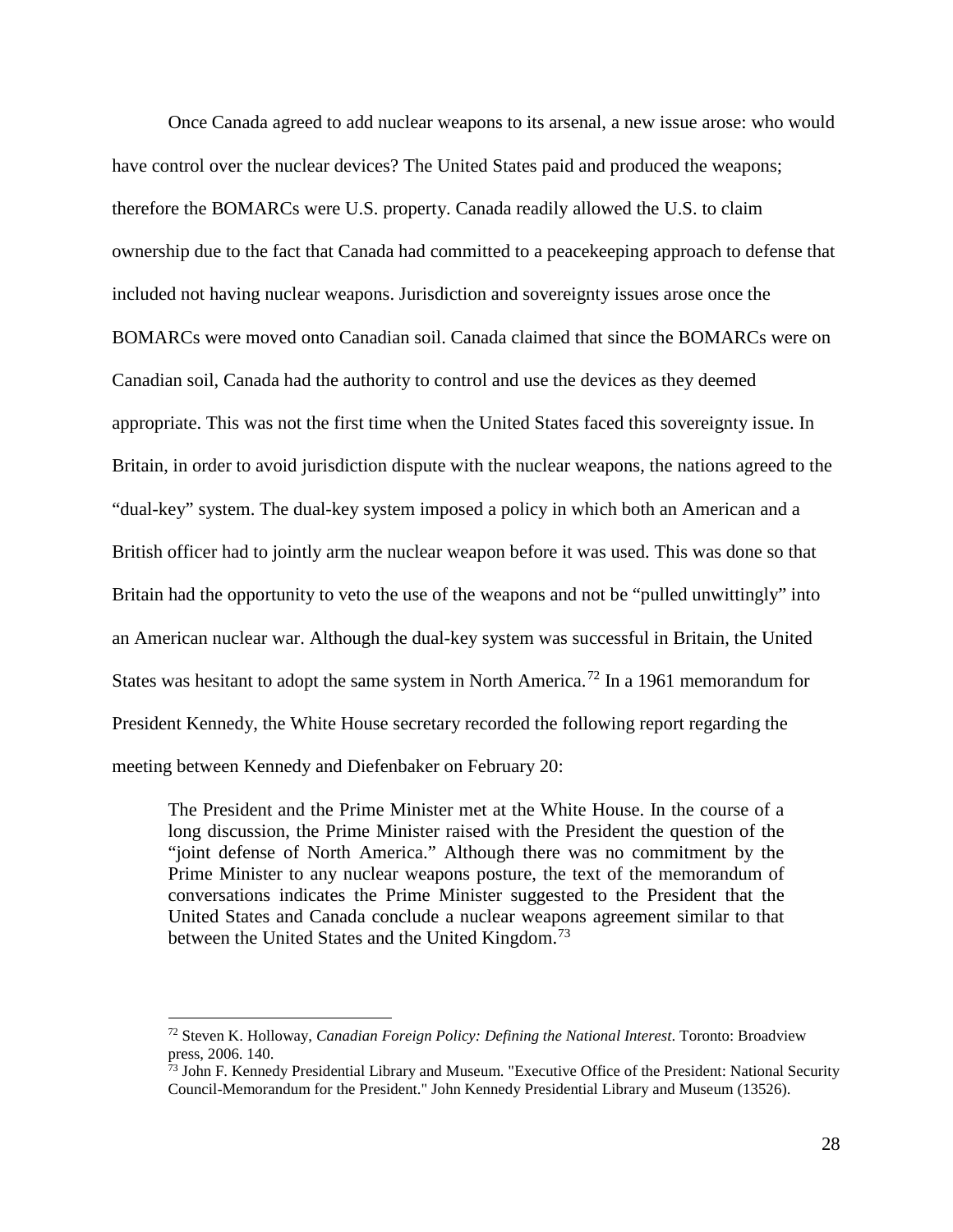Diefenbaker's proposed dual key system called for nuclear weapons to not be held on Canadian soil so that it would not interfere with its claim to be a non-nuclear power. The system also allowed Canada the same veto privileges as it did Britain. Diefenbaker wanted the BOMARCs to be held on U.S. soil and then shuttled across the border in the event of a crisis that would involve Canada to change its stance on nuclear weapons. This proposition, however, was not practical.<sup>[74](#page-29-0)</sup> The Kennedy administration urged Diefenbaker to change its nuclear policy; however, it was not until Pearson became Prime Minister in 1963 that Canada officially adopted an agreement with the United States to obtain nuclear warheads.<sup>[75](#page-29-1)</sup>

Historian Patricia I. McMahon summarizes this complex controversy in her book *Essence of Indecision*: "No doubt, such an approach [storing nuclear weapons in Canada] would be a show of good faith [to the United States] in the pursuit of a bipartisan foreign policy (for which the media had praised the government in the recent campaign), but it could also be construed as a sign of insecurity and uncertainty."[76](#page-29-2) The Canadian government feared that complying with the United States' request would be a sign of weakness rather than evidence of a strong joint defense between the two nations. By the end of 1962, Diefenbaker's indecision contributed to his government's fall and his nation without nuclear weapons.

In a speech given in January of 1963, Pearson stated that Canada's new nuclear policy was created because "Canada must continue the closest possible co-operation with the United States and with her friends in NATO. She must do nothing to weaken continental or NATO

<span id="page-29-0"></span> <sup>74</sup> Holloway, *Canadian Foreign Policy: Defining the National Interest*,141.

<span id="page-29-1"></span><sup>75</sup> Diefenbaker Canada Centre. "The Nuclear Question in Canada."

http://www.usask.ca/diefenbaker/galleries/virtual\_exhibit/nuclear\_question\_in\_canada/

<span id="page-29-2"></span><sup>76</sup> Patricia I. McMahon, *Essence of Indecision* (Montreal: McGill-Queen's University Press, 2009), p. 32.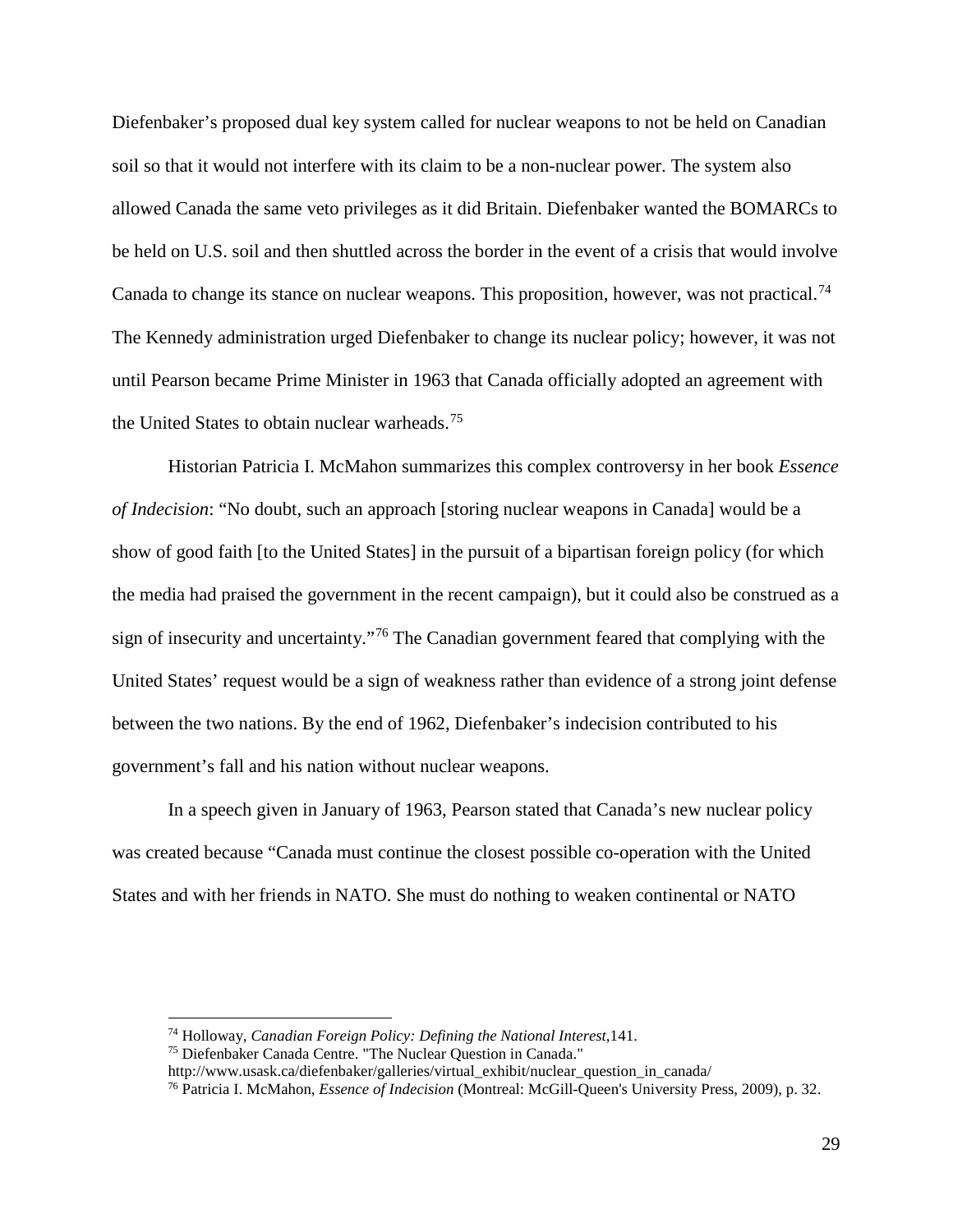collective policy and action."[77](#page-30-0) Pearson's new administration ushered in a dramatic change from

Diefenbaker's conservative politics, promising Canadians that they would honor their historic

commitment to the United States to not only strengthen Canada but also to better protect her

from the threat of the Soviet Union.

The creation of the BOMARC missile brought change to U.S. defense policy. In a letter

to Senator Dennis Chavez (Democrat- New Mexico), the chairman of the Defense Sub-

committee on Appropriations, Secretary of Defense Neil McElroy wrote the following about the

United States' new defense strategy:

In our planning for the protection of the North American continent against air attack, we visualize a defense in depth which consists of three stages. The first attempt to destroy or turn back invading aircraft would be made by our interceptors, supersonic planes which would meet the enemy as far out from our own borders as can be done. The second state would be furnished by the Bomarc which, in the new version, will have a range of 400 miles. Again, the attempt would be to reach out and intercept the attacker as he comes closer to but before he reaches our continental borders. Finally, as a third stage, the Nike Hercules would be sited for additional close-in protection of high priority targets.<sup>[78](#page-30-1)</sup>

McElroy believed that the BOMARC had the potential to redefine the way the United States

defended itself from the Soviet Union due to its long missile range, and this relied on

cooperation with Canada. However, as mentioned previously, U.S. military officials argued that

that the missile was ineffective.

For Canada, the BOMARC "crisis" revealed the distrust that Canada still had toward

American diplomacy, yet the incident also highlighted the willingness of the Canadian

government to incorporate nuclear missiles into its military upon request of the United States.

<span id="page-30-1"></span><span id="page-30-0"></span>Despite all of the criticism the Canadian government received for their decision, they stood by

 <sup>77</sup> Lester B. Pearson, "Text of Pearson Speech on Canada's A-Arms Policy," *Toronto Daily Star*, January 12, 1963, p. 10.

<sup>78</sup> Max Freedman, "Debate Forces Major Change in U.S. Defence Policy." *Toronto Daily Star*, May 25, 1959, p. 7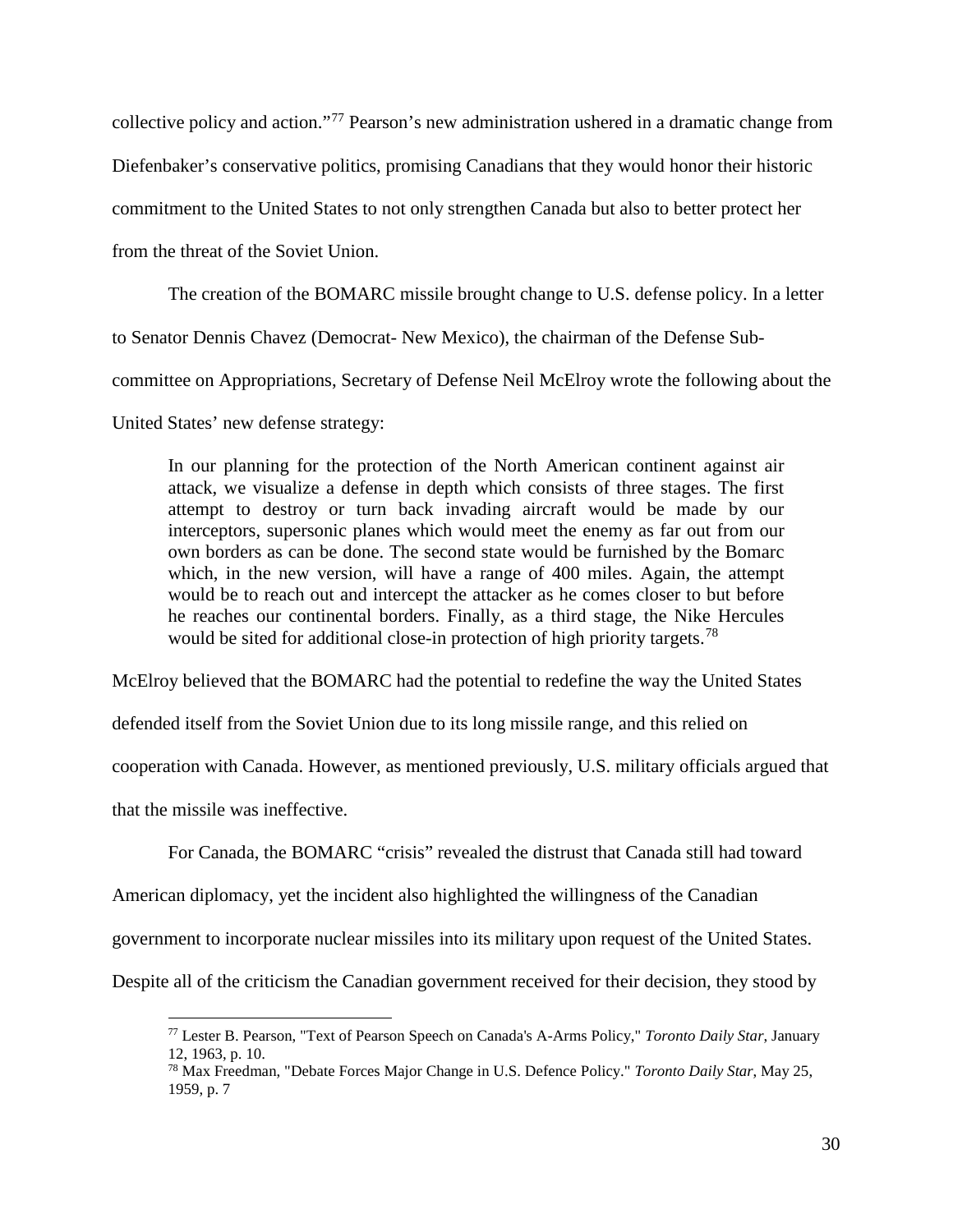their commitment to their ally. Although many military officials in the United States did not like the BOMARC missile due to the fact that they believed it to be militarily ineffective, the United States could not deny the Canadian effort to satisfy the NORAD requirement of obtaining nuclear weapons for their arsenal.

## **The Herbert Norman Affair**

Even in the midst of cooperation within NATO, NORAD, and the BOMARC "missile crisis," by the late 1950s, Canadians developed a sort of wariness of American policy (though not Americans) and worried about becoming too closely aligned with American Cold War policy initiatives. This change in public opinion toward American policy came in the wake of the death of Herbert Norman, a Canadian diplomat in Egypt. As a student in the 1930s, he was a member of a communist club at Oxford. By the mid-1950s Norman was outed as a communist and hounded by the McCarthyite House Committee on Un-American Activities as the United States became infected by the Red Scare. Distraught, he committed suicide. Although it is not fair to conclude that American policy in the form of McCarthyism resulted in Norman's death, this is exactly what the Canadian public concluded. In a House of Commons debate on April 4, 1957, Prime Minister Diefenbaker captured the Canadian sentiment when he stated, "I think all of us in this house cannot but feel a sense of deep sorrow that this man's good name was filched from him by indiscriminately branding him as an enemy, trying him by suspicion and, in the public mind to great extent, convicting him by innuendo."<sup>[79](#page-31-0)</sup> Norman was a public figure, and Canadians viewed the suicide of their diplomat as a need for Canada to distance themselves from American diplomacy. On April 4, 1957, the *Toronto Daily Star* reported on the incident:

<span id="page-31-0"></span> $79$  Canada, House of Commons, Debates, various, Diefenbaker Response to Norman's Death, April 4, 1957, 3059.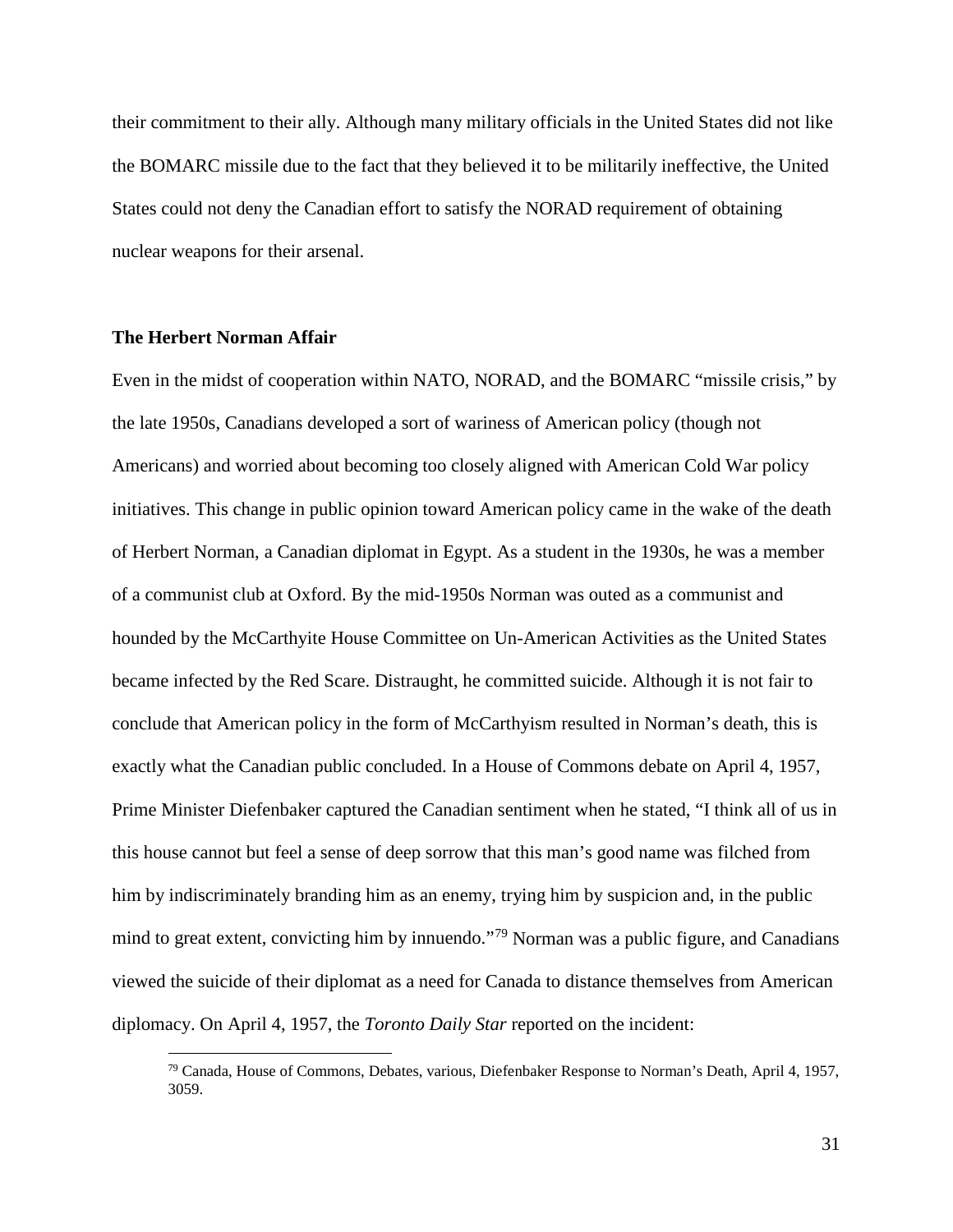Norman was reported by associates to have been depressed in recent days over the continuing attempts by the U.S. subcommittee to smear him. As late as March 28 the sub-committee on internal security, ignoring protests both by Canada and its own state department, released further testimony alleging that Norman had been linked with communism. The U.S. state department, following Canada's protest over release of similar material March 14, had asked the sub-committee not to release the later testimony because 'it might be damaging to our friendly relations with Canada.' The state department repudiated the sub-committee allegations against Norman, saying that they did not represent the opinions of the U.S. government. [80](#page-32-0)

Despite the U.S. State Department's attempt to rid itself of the blame for Norman's death, Canadian media was already holding the United States responsible. In the very same newspaper,

William Stevenson reported that Herbert Norman's death was a result of the United States witch-

hunt of communists; meanwhile another Canadian reporter Bruce MacDonald of the *Toronto* 

*Daily Star* titled his article following the death of Norman "Murdered by Slander." Canada's

media fueled public distrust toward the United States as they blamed the United States (more

specifically McCarthy and the House for Un-American Activities Committee) for harassing

## Norman into suicide.<sup>[81](#page-32-1)</sup>

In response to the outcry of the public, Canada decided to cut off security information to the United States in hopes of avoiding another diplomatic nightmare. In a 1957 letter to Norman Robertson the Canadian Ambassador in the United States, Lester Pearson, then the Canadian Secretary of State for External Affairs, delivered the following message to the United States, "I am instructed by my Government to inform you with regret that the Canadian Government will be unable in future to supply any security information concerning a Canadian citizen to any US Government agency." In a latter part of Pearson's letter, however, he wrote assuredly that

 <sup>80</sup> Harold Green, "Envoy Smeared by U.S., Kills Self," *Toronto Daily Star*, April 4, 1957, p. 2.

<span id="page-32-1"></span><span id="page-32-0"></span><sup>81</sup>William Stevenson, "Norman Seen Victim of U.S. Witch Hunters," *Toronto Daily Star*, April 4, 1957, p. 1. *Toronto Daily Star* Archives. Bruce MacDonald, "Murdered By Slander," *Toronto Daily Star*, April 4, 1957, p. 1. *Toronto Daily Star* Archives.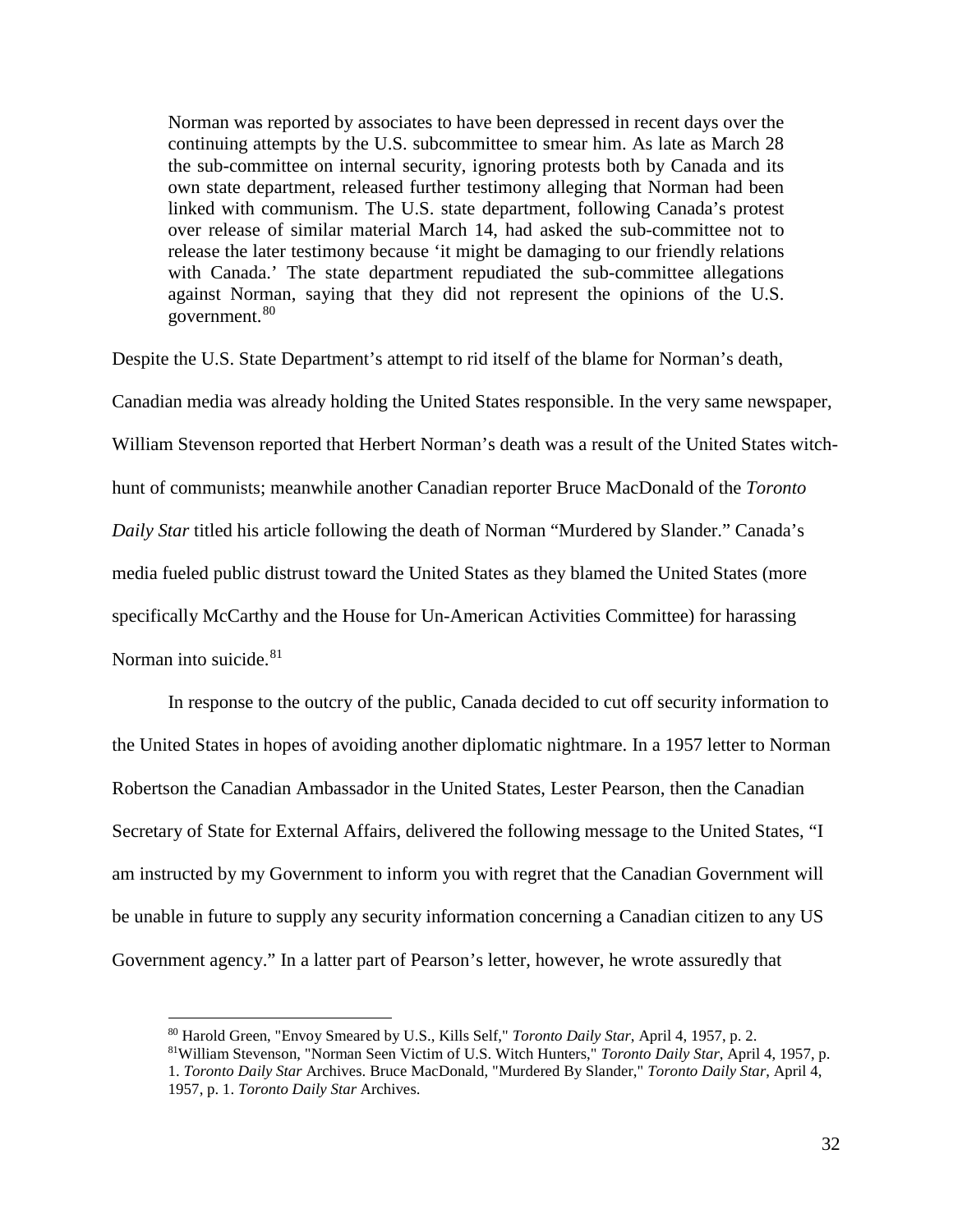Canada has no desire "to upset in any way the long standing and friendly relations between the FBI and the RCM Police. Nor do we wish to upset the new and satisfactory relations between the US Immigration and Naturalization Service and the RCM Police."[82](#page-33-0) Despite the distrust that the Canadian public seemed to have toward the United States after Norman's death, the Canadian government had to balance public pressure with the real need to maintain the good relations with the United States. It can be argued that the only reason why Canada chose to cut off its security information to the U.S. was to appease the Canadian public. Pearson's letter appears to assure the United States that despite the public reaction, Canada was not ready to ruin the allies' relationship.

## **Cuban Missile Crisis**

The response of the Canadian public combined with the new military shift toward to the BOMARC missiles resulted in a major diplomatic crisis between the United States and Canada. Add to this the fact that Kennedy and Diefenbaker already had mounting tensions in their political relationship, a darkening cloud emerged over the Canada-US relationship.

The Cuban missile crisis began on October 14, 1962 when an American U2 spy plane flying over Cuba photographed the construction of several Intermediate Range Ballistic missile (IRBMs) deployment sites built by the Soviet Union. The U2 spy plane revealed that the Soviets were building up an arsenal of nuclear missiles in Cuba. After the failed Bay of Pigs invasion (April 1961), Soviet Premier Nikita Khrushchev and Cuban Premier Fidel Castro made a deal that allowed the Soviets to place nuclear weapons on Cuba to prevent another attempt by the

<span id="page-33-0"></span> <sup>82</sup>L.B. Pearson, "Pearson says Canada Will Cut off Security Information to USA," (April 8, 1957), 60. Death of a Diplomat: Herbert Norman Database

http://www.canadianmysteries.ca/sites/norman/archives/governmentdocument/5445en.html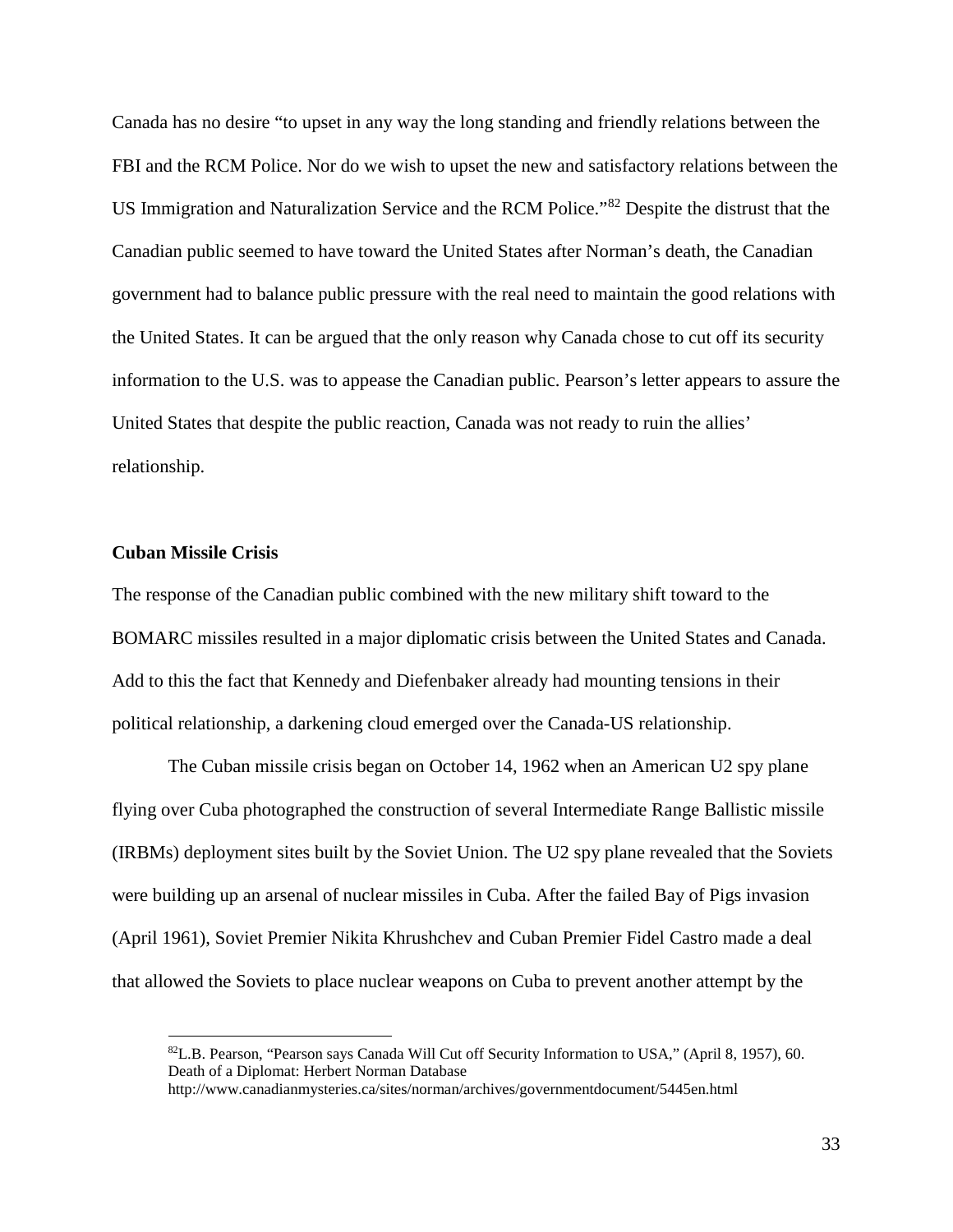United States to invade Cuba. Cuba received the benefit of Soviet protection from the United States, while the Soviets received the benefit of having a military arsenal right off the coast of the United States at the height of the Cold War between the two nations.<sup>[83](#page-34-0)</sup> Now, the Soviets could challenge their enemy right in its own backyard. Kennedy and his National Security Council agreed that it was unacceptable for the Soviets to place their missiles there, as it threatened the lives of innocent Americans. The question at hand was how to convince the Soviets to remove their missiles without triggering a nuclear conflict.<sup>[84](#page-34-1)</sup>

U.S. President Kennedy received a briefing about the missiles in Cuba on October 16, 1962, yet he chose not to consult world leaders until a few days into the crisis. There is no evidence that Kennedy even considered consulting Diefenbaker. In fact, the only communication that Kennedy had with Diefenbaker was a letter on October 19 asking Canada for support of a UN resolution calling for a moratorium on nuclear testing.<sup>[85](#page-34-2)</sup> Three days later, in a telegram on October 22, 1962 (one week after Kennedy was first informed), Kennedy wrote the following message informing Diefenbaker just before his address to the American people:

#### My dear Prime Minister:

I am asking Ambassador Merchant to deliver to you the text of a public statement I intend to make today at 1900 hours Washington time. It is occasioned by the fact that we are now in the possession of clear evidence which Ambassador Merchant will explain to you, that the Soviets have secretly installed offensive nuclear weapons in Cuba, and that some of them are already operational.

As you will see from my speech, I consider that the situation calls for the immediate execution of certain quarantine measures whose object is to prevent the introduction into Cuba of further nuclear weapons, and to lead to the elimination of the missiles that are already in place. $86$ 

<span id="page-34-0"></span> <sup>83</sup> United States Department of State: Office of the Historian. "The Cuban Missile Crisis, October 1962." https://history.state.gov/milestones/1961-1968/cuban-missile-crisis.

<span id="page-34-1"></span>Robert J. McMahon, *The Cold War: A Very Short Introduction* (Oxford: Oxford University Press, 2003), 96.<br><sup>85</sup> Thompson and Randall, *Canada and the United States: Ambivalent Allies*, 224.

<span id="page-34-3"></span><span id="page-34-2"></span>

<sup>&</sup>lt;sup>86</sup> John F. Kennedy, "Telegram to Embassy in Ottawa." Department of State National Security Files, October 22, 1962.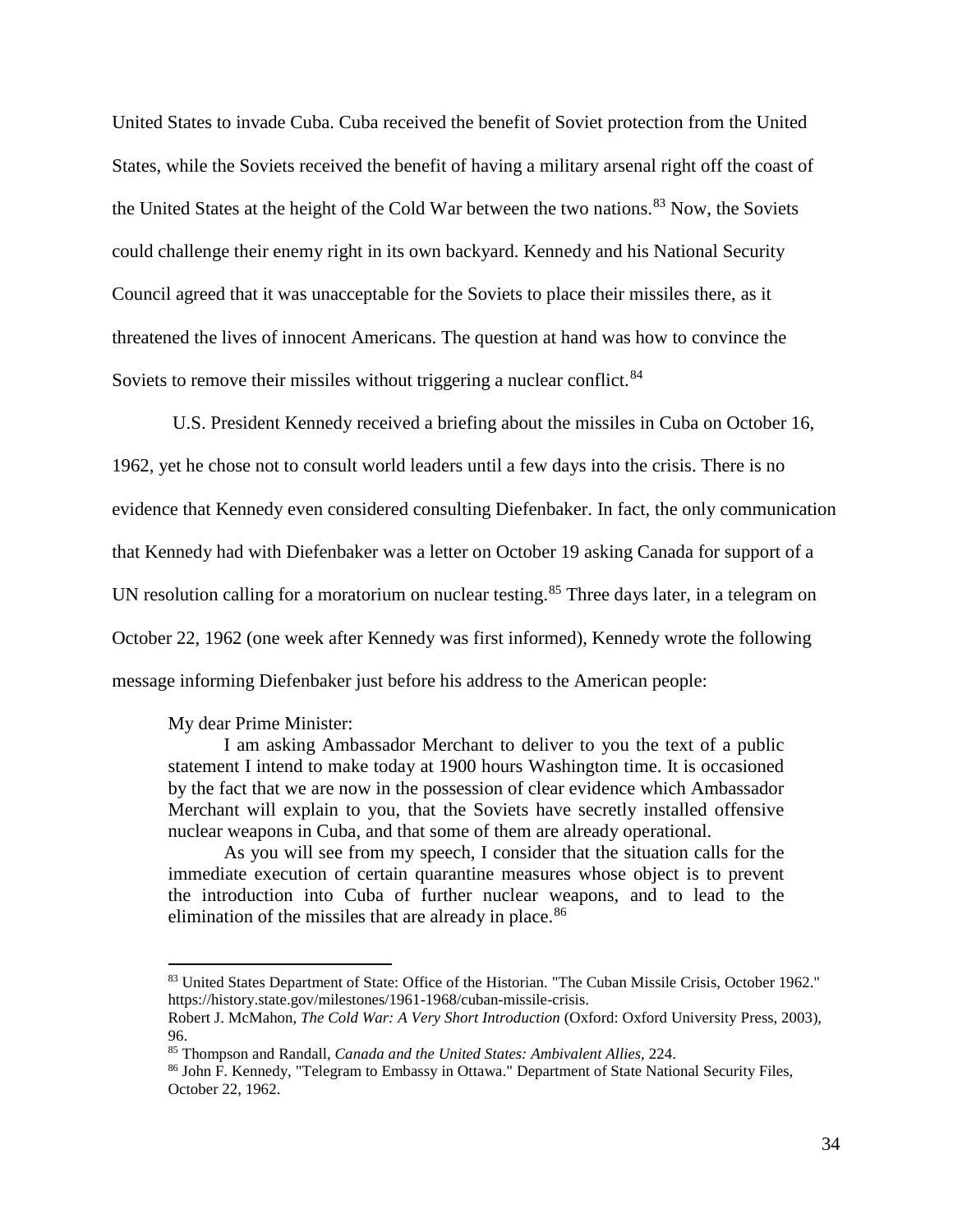The telegram is evidence of the fact that Diefenbaker was informed about the crisis only hours before Kennedy addressed the American people about the U.S. plan of action. In a meeting with U.S. Ambassador Livingston Merchant to discuss Kennedy's address to the nation, Diefenbaker had the following response according to a memorandum of the conversation recorded by a secretary:

Mr. Diefenbaker, after inquiring as to when the President's message was delivered to Khrushchev [via press conference with the American people] and after commenting that he was himself a politician, said "let us face facts; an election is on the United States"; that he could understand that the President might find his speech to be politically helpful but that the quarantine was dangerous and a threat to Allies of the United States. The United States was not only informing the Soviet Union of what it knew, it was challenging the Soviet Union.<sup>[87](#page-35-0)</sup>

Diefenbaker believed that Kennedy's speech was too provocative and that the quarantine might provoke the Soviet Union to respond aggressively. Diefenbaker was initially alarmed and taken aback by the aggressive tone of Kennedy's speech, however by the end of the meeting Diefenbaker's response shifted from "skepticism" and "antagonism" to a more "friendly and cooperative manner."[88](#page-35-1) Despite the meeting ending well, Diefenbaker was offended that the Canadians were not informed of the crisis sooner. Under the NORAD agreement, Diefenbaker expected Kennedy to consult with him in a joint decision-making process. Instead, Kennedy disregarded the consultation and made his own decision regarding the crisis.<sup>[89](#page-35-2)</sup>

Diefenbaker also doubted Kennedy's assessment of the situation at hand. After hearing Kennedy give the address, Diefenbaker proposed that a UN commission visit Cuba to determine whether the U.S. intelligence was indeed accurate. Washington interpreted this as a lack of trust

<span id="page-35-0"></span> <sup>87</sup> "Memorandum of Conversation between Merchant and Diefenbaker." *Department of State National* 

<span id="page-35-1"></span>*Security Files* (October 22, 1962). JFK Library Archives. 88"Memorandum of Conversation between Merchant and Diefenbaker." *Department of State National Security Files* (October 22, 1962). JFK Library Archives.

<span id="page-35-2"></span><sup>89</sup> Holloway 140.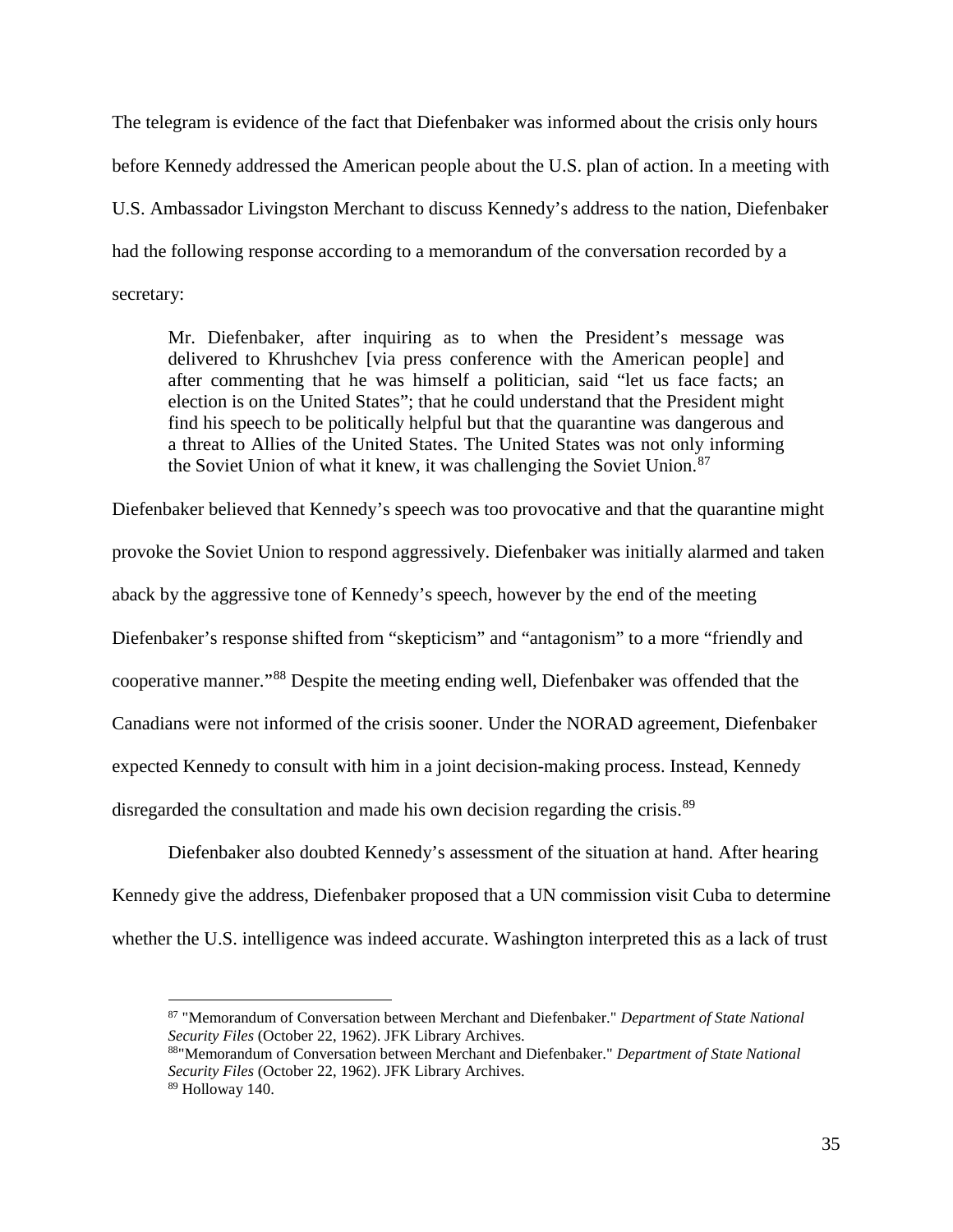in the United States.<sup>[90](#page-36-0)</sup> According to historians John H. Thompson and Stephen J. Randall in *Canada and the United States: Ambivalent Allies*,

Diefenbaker feared that Kennedy was too determined to erase the Bay of Pigs and the rumors that he had been routed by Khrushchev at Vienna and on Berlin. "Kennedy", he [Diefenbaker] wrote, "was perfectly capable of taking the world to the brink of thermonuclear destruction to prove himself the man for our times, a courageous champion of Western democracy."[91](#page-36-1)

The failure of the United States' invasion of Cuba still very eminent in Canada's memory. What later became known as the Bay of Pigs fiasco, was an attempt by the United States and Cuban rebels to overthrow the communist regime of Fidel Castro. The objective was for the CIA to train anti-Castro Cuban exiles (who became known as the Cuban Freedom Brigade) to lead a rebellion against their communist government. Despite the efforts of the U.S. government to keep the operation covert, Cuban intelligence loyal to Castro learned of the plans. Although President Eisenhower was responsible for creating the military operation, the operation was launched under Kennedy's administration on April 17,1961. Even though the operation was no longer covert, Kennedy authorized the invasion plan anyway. In hopes of disguising U.S. support, the U.S. ordered the invasion to be launched from the Bay of Pigs, which was a remote swampy area off the southern coast of Cuba where a night invasion would have been extremely unlikely. The initial plan called for two air strikes, a 1,400- man invasion force, Cuban locals to join the invasion, and the establishment of a provisional government. American historian Arthur Schlesinger advised Kennedy on the military operation in a memorandum to the President,

 <sup>90</sup> Thompson, Randall, *Canada and the United States: Ambivalent Allies*, 224.

<span id="page-36-1"></span><span id="page-36-0"></span><sup>91</sup> Thompson, Randall, *Canada and the United States: Ambivalent Allies,* 225. Kennedy and Kruschev met in Vienna for a two day conference at which they discussed the status of Berlin, which at the time was divided between East Berlin and West Berlin. East Berlin was controlled by the Soviet Union, while West Berlin was split amongst the United States, Britain and France.

Andrew Glass. "JFK and Khrushchev meet in Vienna: June 3, 1961." Politico.

[http://www.politico.com/story/2009/06/jfk-and-khrushchev-meet-in-v](http://www.politico.com/story/2009/06/jfk-and-khrushchev-meet-in-)ienna-june-3-1961-023278.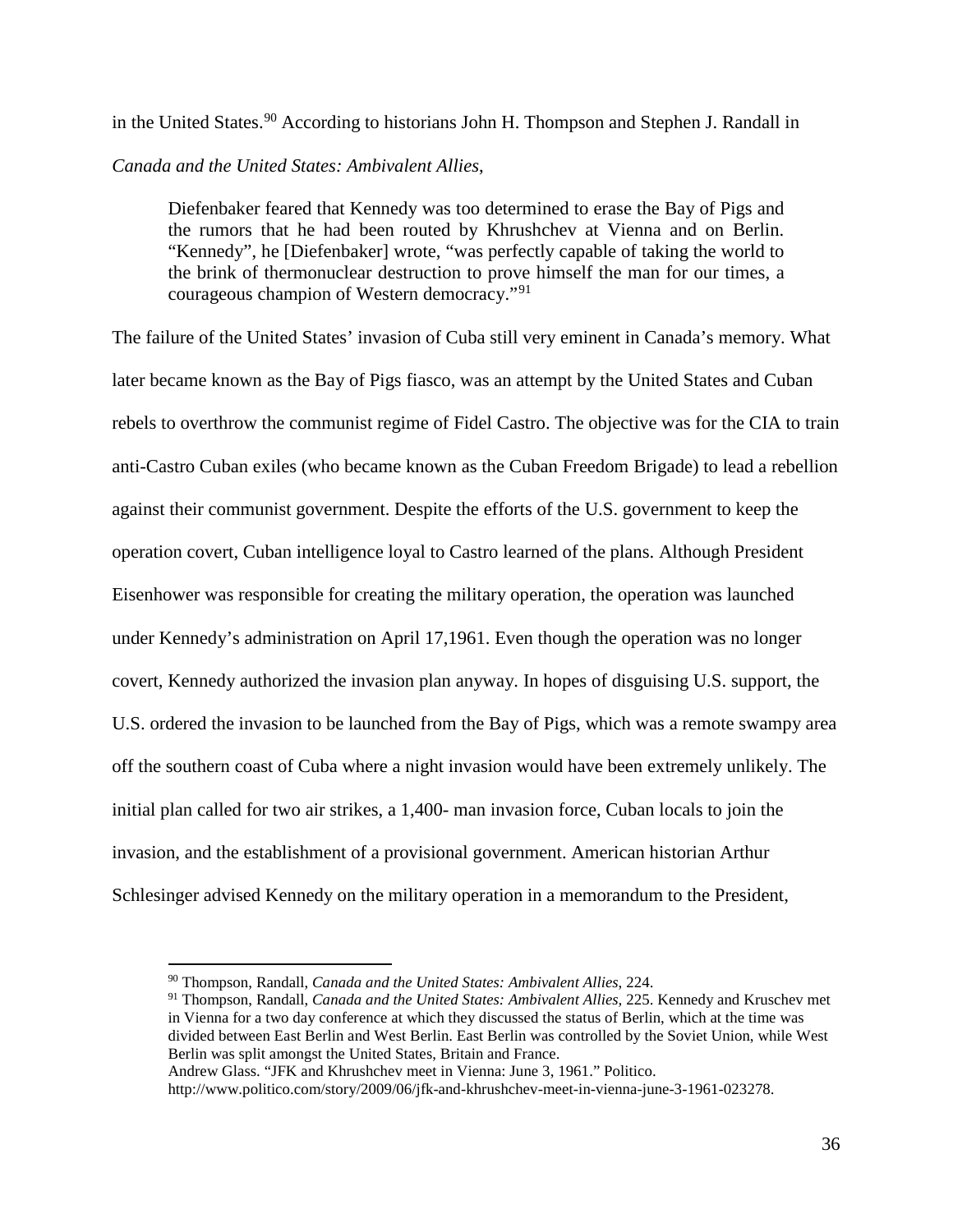I am in favor of a continuation and expansion of the present approach to Cuba i.e., quiet infiltration, of anti-Castro exiles into Cuba and subsequent support through air drops. The beachhead operation, with the landing and recognition of the provisional government would represent, however, a change of highly beneficial result of getting rid of the Castro regime. <sup>[92](#page-37-0)</sup>

Schlesigner suggested that Kennedy expand the operation in order to include the complete abolishment of the Castro regime. Despite the scholarly advice and alterations to the plan, the invasion failed miserably due to obsolete U.S. bombers missing their targets, poor weather conditions, lack of ammunition for the Cuban rebels, and a strong counterattack by the Cuban military that quickly crushed the rebellion. The invasion began on April 17, 1961 and was crushed by April 19, only two days later. Most of the rebel forces were imprisoned after surrendering, while others were killed during the struggle. After learning of the failure of the invasion, Kennedy vowed that the brigade flag of the Cuban rebels would soon be returned to a free Havana. Since the invasion, Kennedy was desperately trying to make up for the failure at the Bay of Pigs.<sup>[93](#page-37-1)</sup> Diefenbaker believed that Kennedy was using the Cuban missile crisis as a means to make up for this failure. Diefenbaker argued that the Bay of Pigs clouded Kennedy's judgment in making an appropriate response to the Soviets during the Cuban missile crisis.<sup>[94](#page-37-2)</sup>

Although Diefenbaker eventually came to terms with the intelligence provided, he did not give Kennedy the blank check of support that the U.S. president sought; in fact, he refused to even put Canadian troops on heightened alert until his Defence Minister pressed him to do so.<sup>[95](#page-37-3)</sup> Diefenbaker proposed that the crisis be turned over to the United Nations so that they could survey the land in Cuba and provide their own analysis of the situation. Some Canadians

<span id="page-37-0"></span> $92$  Arthur Schlesinger, "Memorandum to the President, April 5, 1961," John F. Kennedy Presidential Library and Museum, President Office Files.

<span id="page-37-1"></span><sup>93</sup> John F. Kennedy Presidential Library and Museum. "The Bay of Pigs."<http://www.jfklibrary.org/JFK/JFK-in->History/The-Bay-of-Pigs.aspx.

<sup>94</sup> Thompson and Randall, *Canada and the United States: Ambivalent Allies*, 225.

<span id="page-37-3"></span><span id="page-37-2"></span><sup>95</sup> Diefenbaker Canada Centre. "Canada's Role in the Cuban Missile Crisis."

http://www.usask.ca/diefenbaker/galleries/virtual\_exhibit/cuban\_missile\_crisis/index.php.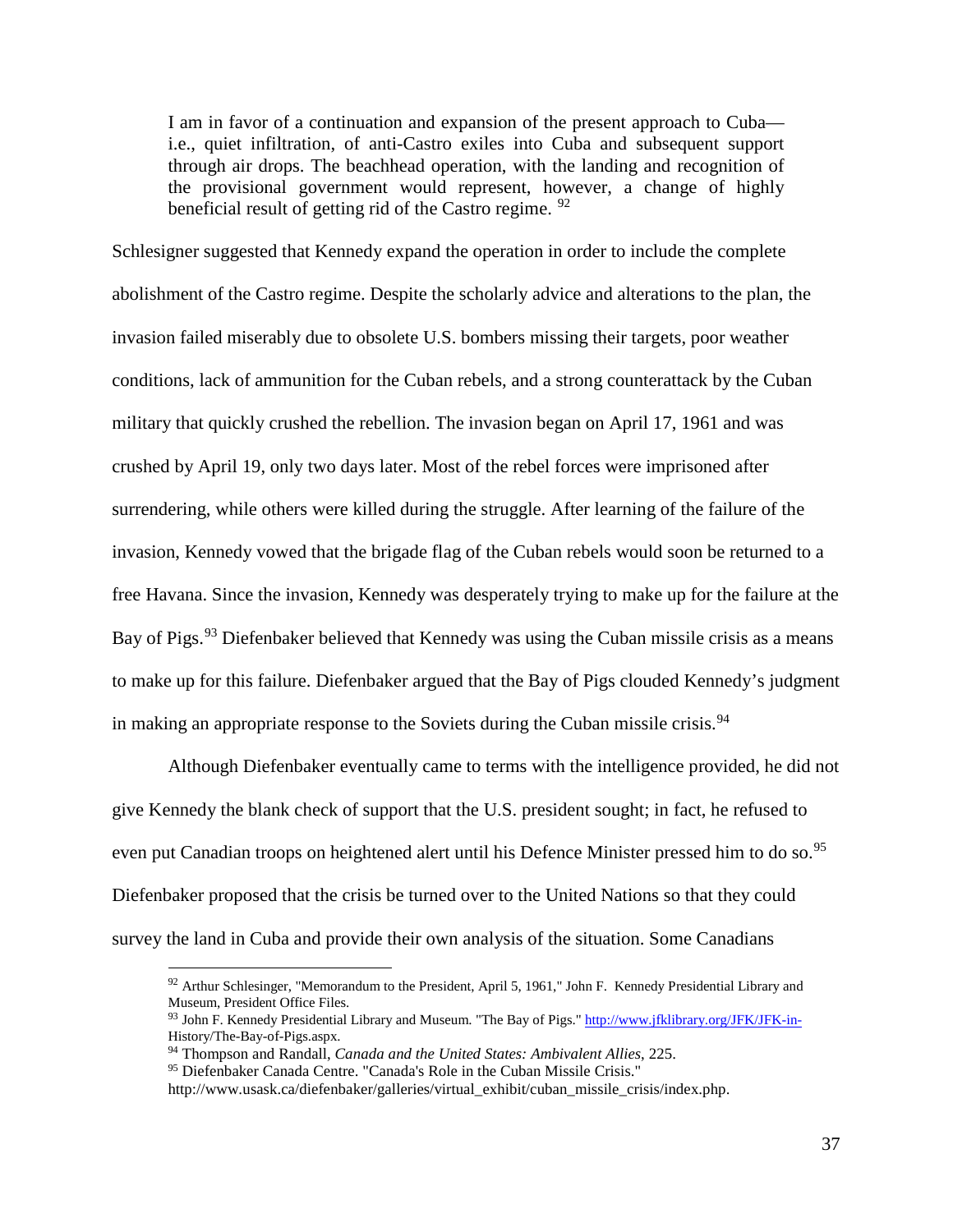including the Minister of External Affairs, Howard Green, accused the United States of being too hostile with the Soviet Union and criticized the U.S. for their unwillingness to negotiate. <sup>[96](#page-38-0)</sup> Historians John Herd Thompson and Stephen Randall argue in their book *Canada and the United States: Ambivalent Allies* that for Canada the biggest questions of the Cuban missile crisis were: "Why use an ultimatum rather than negotiations; were the missiles in Cuba a real threat to the United States or only to the president's prestige?"[97](#page-38-1) The conservatism of the Diefenbaker government clashed with the liberalism of the Kennedy administration thus creating different approaches to the Cuban crisis. Diefenbaker's unwillingness to support Kennedy and Canada's recalcitrant response to the Cuban missile crisis increased already hostile personal relations between the Prime Minister and the President. Diefenbaker blamed Kennedy's "arrogance" for getting North America into this crisis.<sup>[98](#page-38-2)</sup>

Eventually, Diefenbaker conceded to NATO's decision to put troops on alert and supported a blockade if the United States were to go to war.<sup>[99](#page-38-3)</sup> War never actually broke out between the Soviet Union and the United States, as diplomatic negotiations successfully diffused the situation; however, the crisis altered the relationship between the United States and Canada due to Diefenbaker's delayed response. During the crisis, it is evident that the failed personal relationship between Diefenbaker and Kennedy affected the political decisions. It can be argued that Kennedy's failure to notify Diefenbaker of the crisis when it immediately occurred affected Diefenbaker's delayed response and mistrust of U.S. intelligence. As the United States closest ally, Kennedy should have brought the Canadians up to speed so that they could consult with one

<span id="page-38-0"></span> <sup>96</sup> Thompson and Randall, *Canada and the United States: Ambivalent Allies,* 217.

<span id="page-38-1"></span><sup>97</sup> Thompson and Randall, *Canada and the United States: Ambivalent Allies*, 223.

<span id="page-38-2"></span><sup>98</sup> Diefenbaker Canada Centre, "Canada's Role in the Cuban Missile Crisis."

<span id="page-38-3"></span><sup>99</sup> Diefenbaker Canada Centre, "Canada's Role in the Cuban Missile Crisis."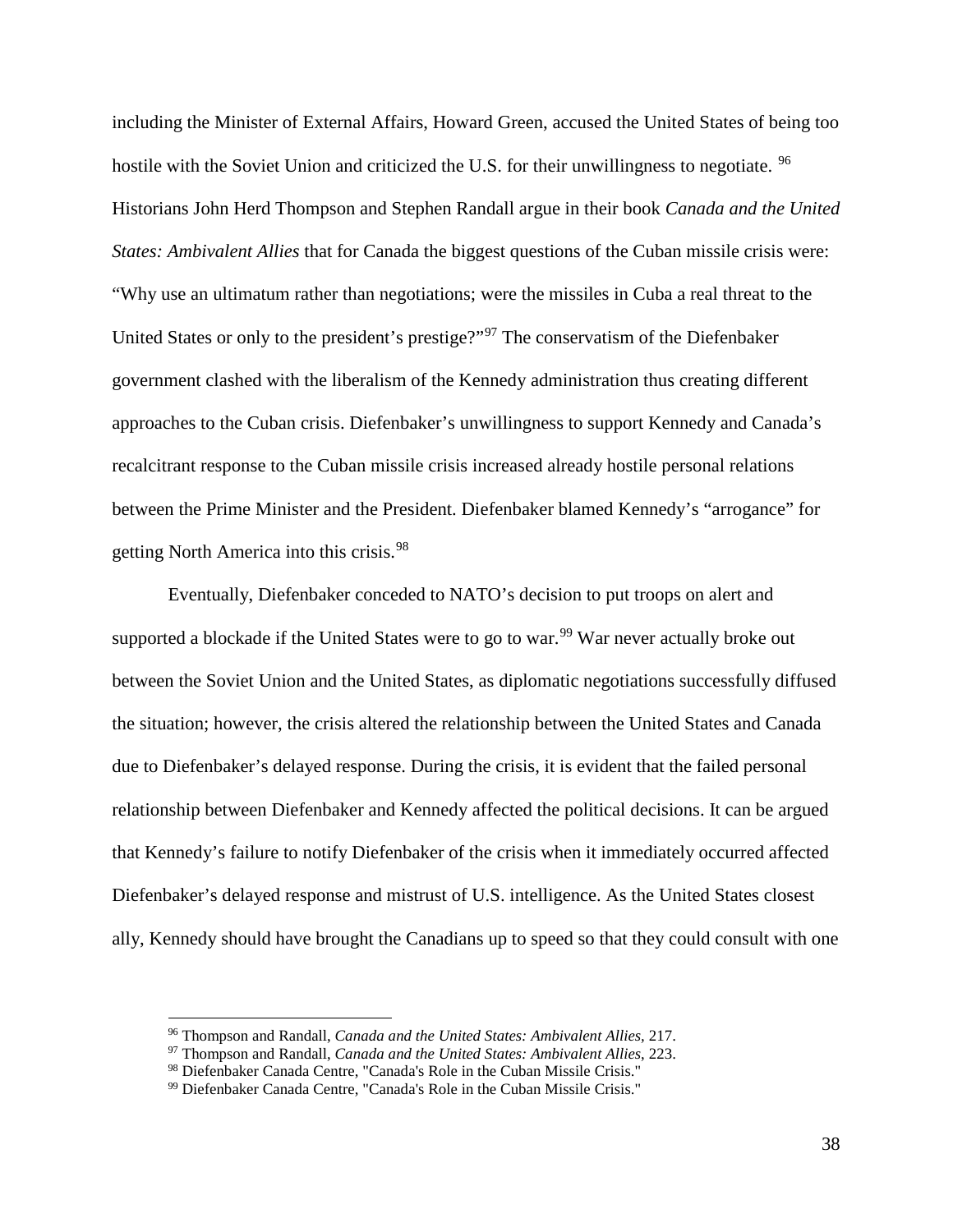another before making any decisions.<sup>[100](#page-39-0)</sup> It is also necessary to note that during this time Canada had an "enduring policy" with Cuba because Diefenbaker shared a common ground with Fidel Castro as both leaders sought to work with the United States while also rejecting their political dominance. [101](#page-39-1) In a document brief on Canadian trade with Cuba dated December 23, 1960, Canada is cited as having "no limitations on such trade with Cuba."[102](#page-39-2) Historian Asa McKercher argues that Diefenbaker's "antiyanquismo" (anti-american) attitude affected his ability to react appropriately to the Cuban missile crisis.<sup>[103](#page-39-3)</sup> Diefenbaker's delayed response to the crisis increased tensions between the two nations. Kennedy was furious at Canada's response and as a result put more pressure on Canada to resolve the nuclear weapons controversy within Canada.[104](#page-39-4)

For the United States, the Cuban missile crisis was the highlight of Kennedy's administration as he was credited with ending the nuclear threat quickly and peacefully through diplomatic negotiations. Instead of threatening war, Kennedy sanctioned an American naval blockade of Cuba until the Soviet Union agreed to remove its missiles from the island. Despite Canadian criticism that Kennedy failed to consult Canada before making this decision, it is clear that when Kennedy met with his advisors in secret, he decided to not inform any NATO members, not just Canada. Kennedy and his advisors feared that the intelligence would leak if he tried to inform other nations and they did not want the Soviet Union or Cuba to know that the United States had discovered the missiles. Another Canadian criticism was that the United States was too aggressive and hostile in its dealing with the USSR; however, it was Kennedy's

<span id="page-39-1"></span><span id="page-39-0"></span><sup>&</sup>lt;sup>100</sup> Grant, *Polar Imperative*, 324.<br><sup>101</sup> Asa McKercher, "A Helpful Fixer in a Hard Place: Canadian Meditation in the U.S. Confrontation with Cuba," *Journal of Cold War Studies* 17, no. 3 (2015): 4-35.

<span id="page-39-2"></span><sup>&</sup>lt;sup>102</sup> "Canadian Trade with Cuba." Diefenbaker Canada Centre (038862 – 038865).<br><sup>103</sup> McKercher 6.

<span id="page-39-4"></span><span id="page-39-3"></span><sup>&</sup>lt;sup>104</sup> Thompsonand Randall, *Canada and the United States: Ambivalent Allies*, 225.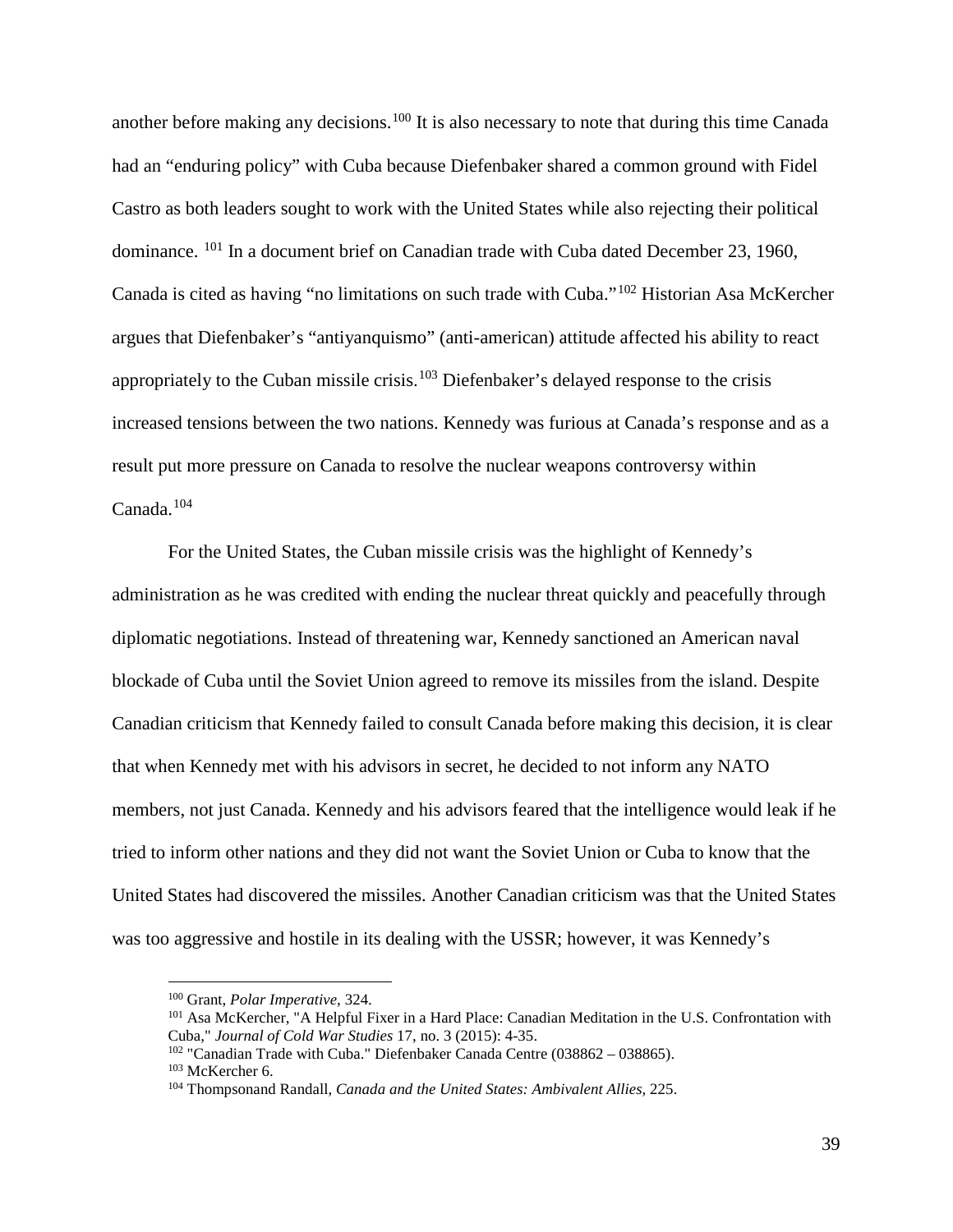willingness to provide an ultimatum that prevented a nuclear war. Kennedy later accused the Diefenbaker government of being unwilling to clearly see the situation at hand. <sup>[105](#page-40-0)</sup>

Prime Minister Diefenbaker's hesitancy and his push for a UN-led action rather than a U.S.-led action brought the personal tensions between Diefenbaker and Kennedy to a peak. Diefenbaker believed that Canada could serve as a mediator between Cuba and the United States however Kennedy viewed this approach as completely unhelpful and instead asked Canada to help the United States pay for its economic and naval embargo of Cuba.<sup>[106](#page-40-1)</sup> Diefenbaker refused to accede this request. Furthermore, Canada continued its trade relationship with Cuba thus diminishing the Canadian role in aiding the United States in the midst of the crisis.

Fortunately for Canadian and American diplomats, Soviet leader Nikita Khrushchev and President Kennedy agreed on a deal. The Soviets removed their Cuban missiles and the United States agreed not to invade Cuba and to remove missiles in Turkey. This compromise led to the defusing of the Cuban missile crisis despite the fact that the Cold War continued to rage on. <sup>[107](#page-40-2)</sup> The continuation of the Cold War also meant the continuation of cooperation but also relational dissonance between the United States and Canada.

The dissonance between the U.S. and Canada in the midst of the Cuban missile crisis actually proved to be beneficial for the United States. Diefenbaker's refusal to aid the U.S. naval blockade of Cuba benefited the United States because Canada was able to informally gather intelligence for the U.S. $^{108}$  $^{108}$  $^{108}$  Dissonance between the political leaders ironically strengthened the joint defense between the two allies after the Cuban crisis because not only were they able to protect the North American continent from the Soviets, but it also encouraged the United States

<span id="page-40-1"></span><span id="page-40-0"></span><sup>105</sup> Thompsonand Randall, *Canada and the United States: Ambivalent Allies,* 217. 106 Thompsonand Randall, *Canada and the United States: Ambivalent Allies,* 218.

<span id="page-40-2"></span><sup>&</sup>lt;sup>107</sup> John F. Kennedy Presidential Library and Museum. "Cuban Missile Crisis."

<span id="page-40-3"></span><sup>108</sup> Thompson and Randall, *Canada and the United States: Ambivalent Allies,* 219.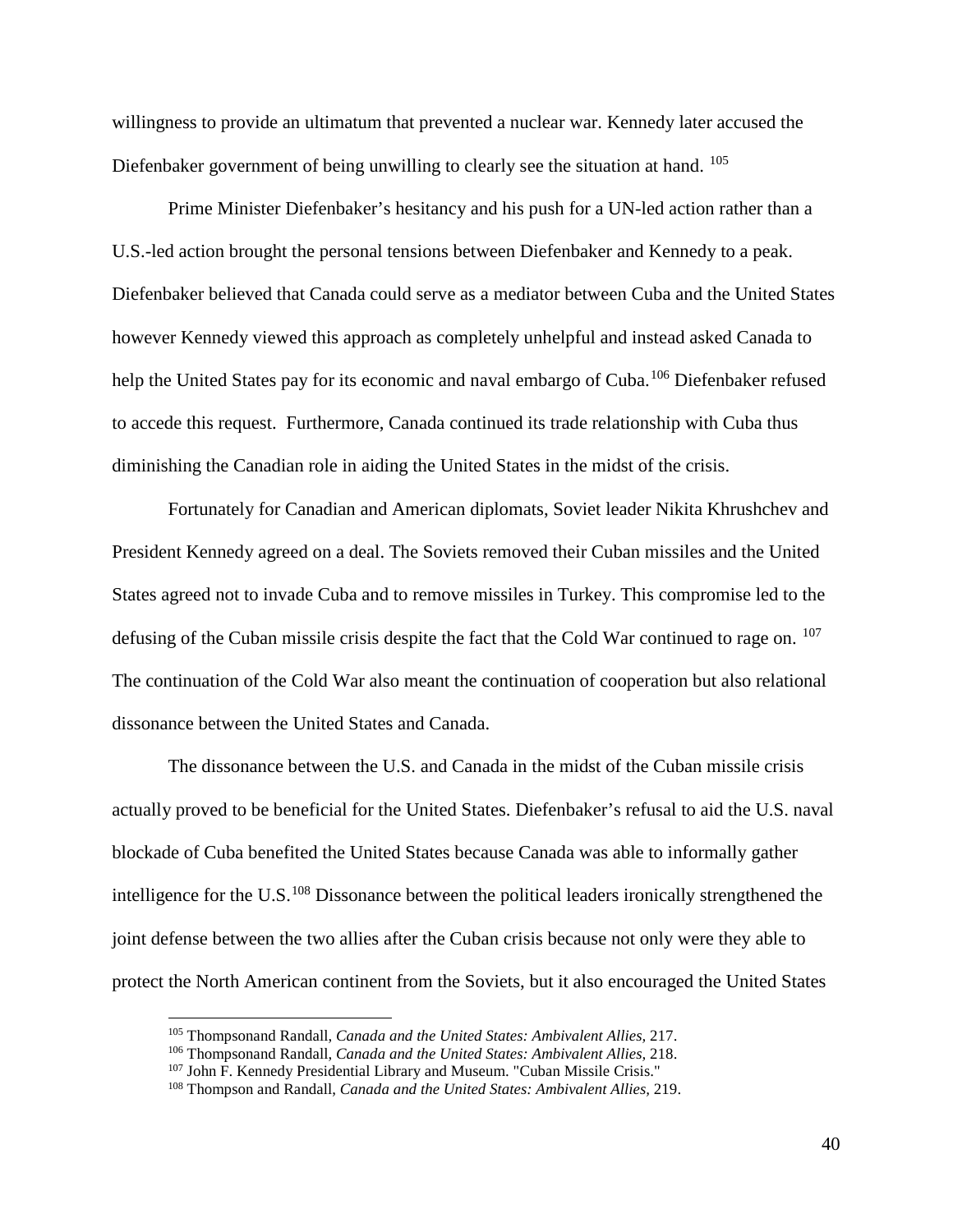to look to Canada for intelligence, trade, and political relationship with Cuba. Due to its geographic location and proximity to the continental United States, a stable relationship with Cuba was important to the United States. The ultimatum that the United States made with the Soviet Union made this stability impossible without the aid and assistance of their Canadian ally.

## **The Cold War's Impact on Canada's Arctic Sovereignty**

When the Cuban missile crisis ended, the United States and Canada were able to shift some of their attention back to the Arctic as they focused on protecting their northern flank from the Soviets. Defense of the Arctic became necessary for Canada as the conditions to claim sovereignty changed. In order to claim sovereignty a nation must demonstrate actual occupation and the ability to manage, regulate, police, and protect that territory. Canadian Rangers (largely made up of Inuit) played a key role in demonstrating Canada's ability to demonstrate these sets of requirements by patrolling the region; In fact, the Rangers were sometimes referred to as Canada's "sovereignty soldiers."[109](#page-41-0) In the seventeenth and eighteenth centuries, nations could simply stake their land claim by putting down a flag and then returning home to their mother country to inform her of the new territory gained. During the post-World War II era, that all changed. Nations now had to demonstrate political and military presence in order to claim sovereignty. As the Cold War continued, the United States had an increasingly larger presence in the Arctic as they partnered with Canada in defending the region. While Canada needed the defense help from the United States, there was an underlying fear that the United States would

<span id="page-41-0"></span> <sup>109</sup> Whitney Lackenbauer, *The Canadian Rangers* (Vancouver: UBC Press, 2013), pgs. 8-23.

The Canadian Rangers are a grassroots force of citizen soldiers who work to defend Canada's borders, conduct search and rescue missions, and serve as scouts to the Canadian Army. Rangers do not go overseas as their primary mission is to preserve and protect Canada's national sovereignty. The basic mandate of the Rangers is "to provide a military presence in sparsely settled northern, coastal, and isolated areas of Canada that cannot conveniently or economically be provided for by other components of the Canadian forces." About 86% of the Northern patrols were made of Inuit peoples of the Arctic.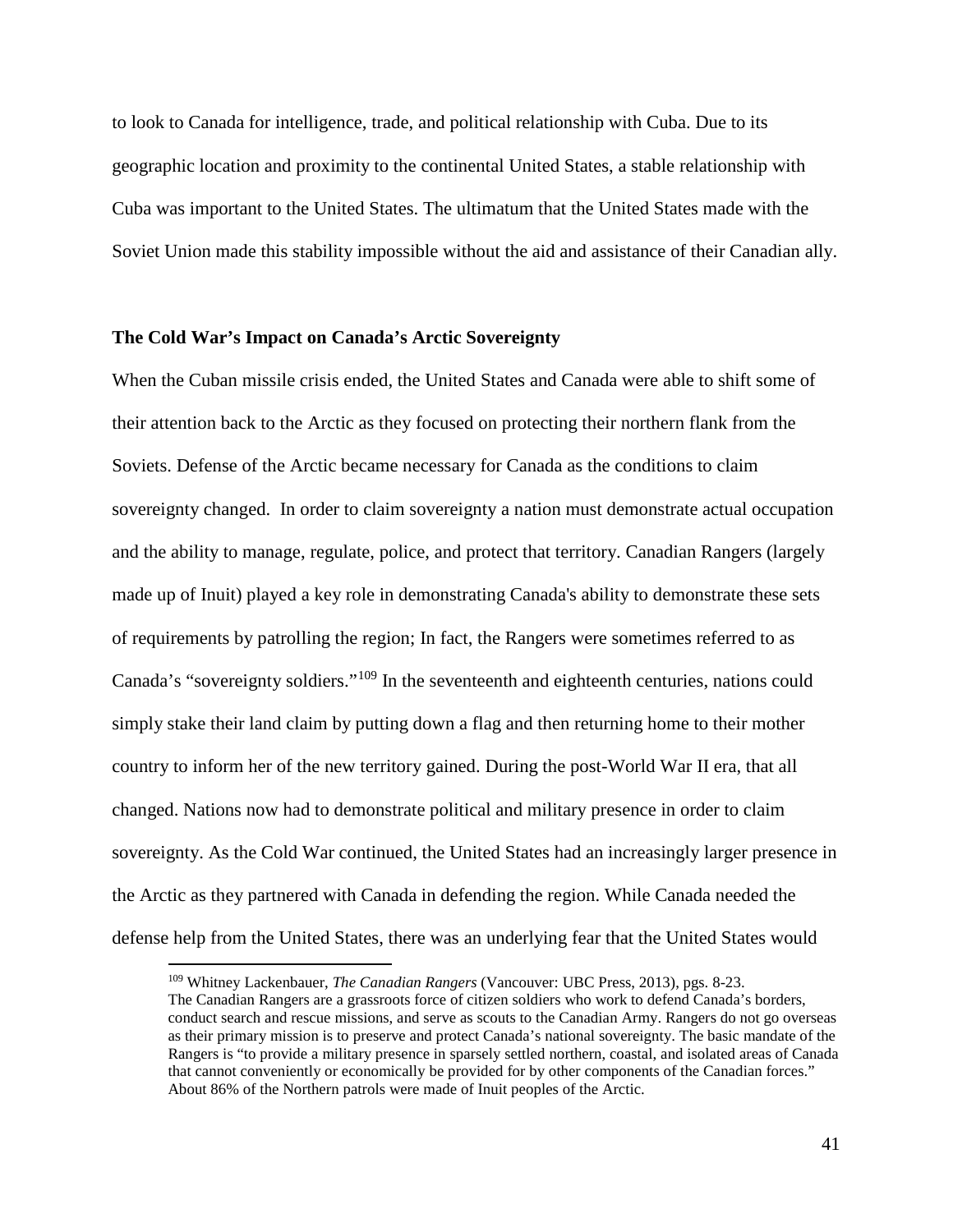attempt to claim sovereignty due to the fact that they now had a military presence there. Nevertheless, as mentioned previously, the Soviets were a far greater threat than the United States was, therefore Canada knew that a strong alliance with the United States was necessary. As the authors of *Arctic Front* stated, "The winds of war blew closer to Canada, and isolation no longer suggested security but vulnerability." <sup>[110](#page-42-0)</sup> With isolation no longer an option, joint defense was imperative in the Arctic.

In the new Cold War context, skilled foot soldiers such as the Rangers were no longer enough to provide defense of the Arctic. New technologies had to be employed to provide an adequate defense of the region, and chief among them was the submarine. In a 2013 article of the *Cold War History*, Dr. Adam Lajeunesse, a historian at the University of Calgary in Alberta, discusses the importance of the Canadian-American defense relationship in the Arctic with the development of under-ice submarines. Lajeunesse challenges the argument that the American submarine program in the Canadian Arctic was a secret program that undermined Canadian sovereignty. From his intensive research, Lajeunesse learned that the under-ice submarine program was very much a cooperative venture by the Americans and Canadians that proved vital to North American defense during the Cold War.<sup>[111](#page-42-1)</sup> Between 1960 and 1986, there were eight different U.S. Navy voyages, and historical documents indicate that the Canadians knew about the majority of the voyages. Only two of the voyages, USS *Spadefish* and USS *Pintado*, that took place lack immediate evidence to support Canadian concurrence or active participation.<sup>[112](#page-42-2)</sup> Although the United States rarely asked for permission to voyage through the Arctic waters, Canada chose to be non-confrontational. Lajeunesse describes the situation:

<span id="page-42-1"></span><span id="page-42-0"></span>

<sup>&</sup>lt;sup>110</sup> Coates, Lackenbauer, Morrison, and Poelzer, *Arctic Front*, 56.<br><sup>111</sup>Adam Lajeunesse. "A Very Practical Requirement: Under-Ice Operations in the Canadian Arctic 1960-1986." *Cold War History*13, no. 4 (November 2013): 508.

<span id="page-42-2"></span><sup>112</sup> Lajeunesse, "A Very Practical Requirement," 508.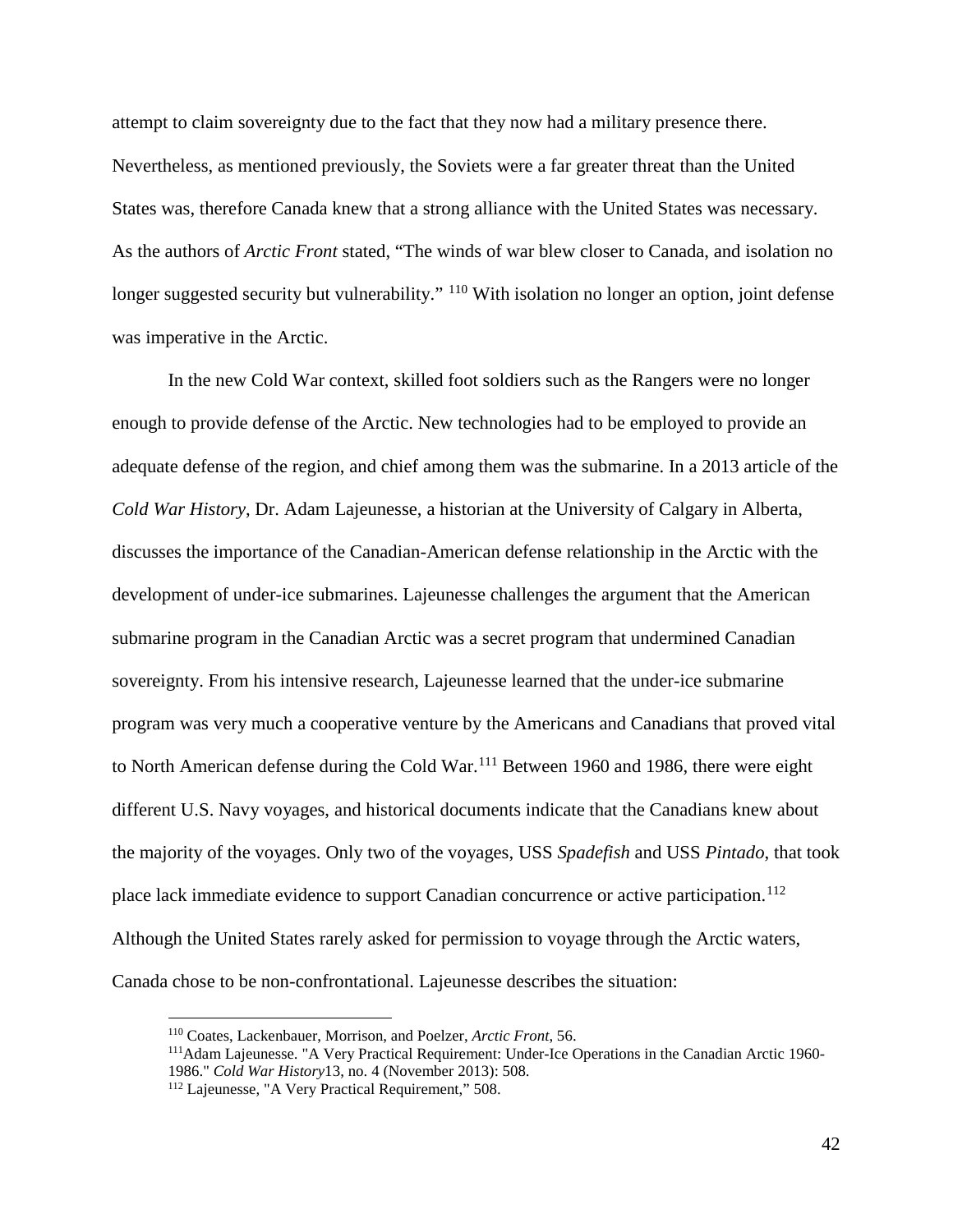As the United States had proven itself unwilling to request formal permission for these transits, Canada had only two options: to declare sovereignty outright and demand compliance or to work with the Americans and assert as much control as possible on a functional basis.<sup>[113](#page-43-0)</sup>

Canada chose to cooperate with the United States in order to keep the status quo and not start any more foreign relation problems; they already had enough to worry about with the threat of the Soviet Union.<sup>[114](#page-43-1)</sup> Canada opted for this discreet approach because it did not want the United States to do anything that could possibly threaten Canadian sovereignty in the Arctic and wanted to avoid potential public outcry through the media. Cooperation was the only way to keep the peace between the two nations. This approach to foreign policy proved very successful, but mostly because, according to Lajeunesse, "the State Department and the U.S. Navy continued to prove so sensitive and responsive to Canadian concerns," meaning that there was no attempt by the U.S. government to undermine Canadian sovereignty.<sup>[115](#page-43-2)</sup>

According to Lajeunesse, the primary purpose of the voyages was research. The Soviet threat in the Arctic failed to materialize therefore the voyages lacked a military strategy other than standard surveillance.<sup>[116](#page-43-3)</sup> In the early 1960s, the Soviet naval fleet was small and hardly a threat. Lajeunesse argues that the threat of a Soviet attack was primarily based on "potentiality rather than existing danger."<sup>[117](#page-43-4)</sup> In fact, the Canadian Nuclear Powered Submarine Program reported:

….the USSR can acquire no major military capability which it would otherwise lack nor can it achieve any strategically significant result. Indeed, one can argue in all seriousness that there are few areas in which the USSR could achieve less

<span id="page-43-1"></span><span id="page-43-0"></span><sup>&</sup>lt;sup>113</sup> Lajeunesse, "A Very Practical Requirement," 512.<br><sup>114</sup> Lajeunesse, "A Very Practical Requirement," 511.

<span id="page-43-2"></span><sup>&</sup>lt;sup>115</sup> Lajeunesse, "A Very Practical Requirement," 512.<br><sup>116</sup> Lajeunesse, "A Very Practical Requirement," 513.<br><sup>117</sup> Lajeunesse, "A Very Practical Requirement," 513.

<span id="page-43-4"></span><span id="page-43-3"></span>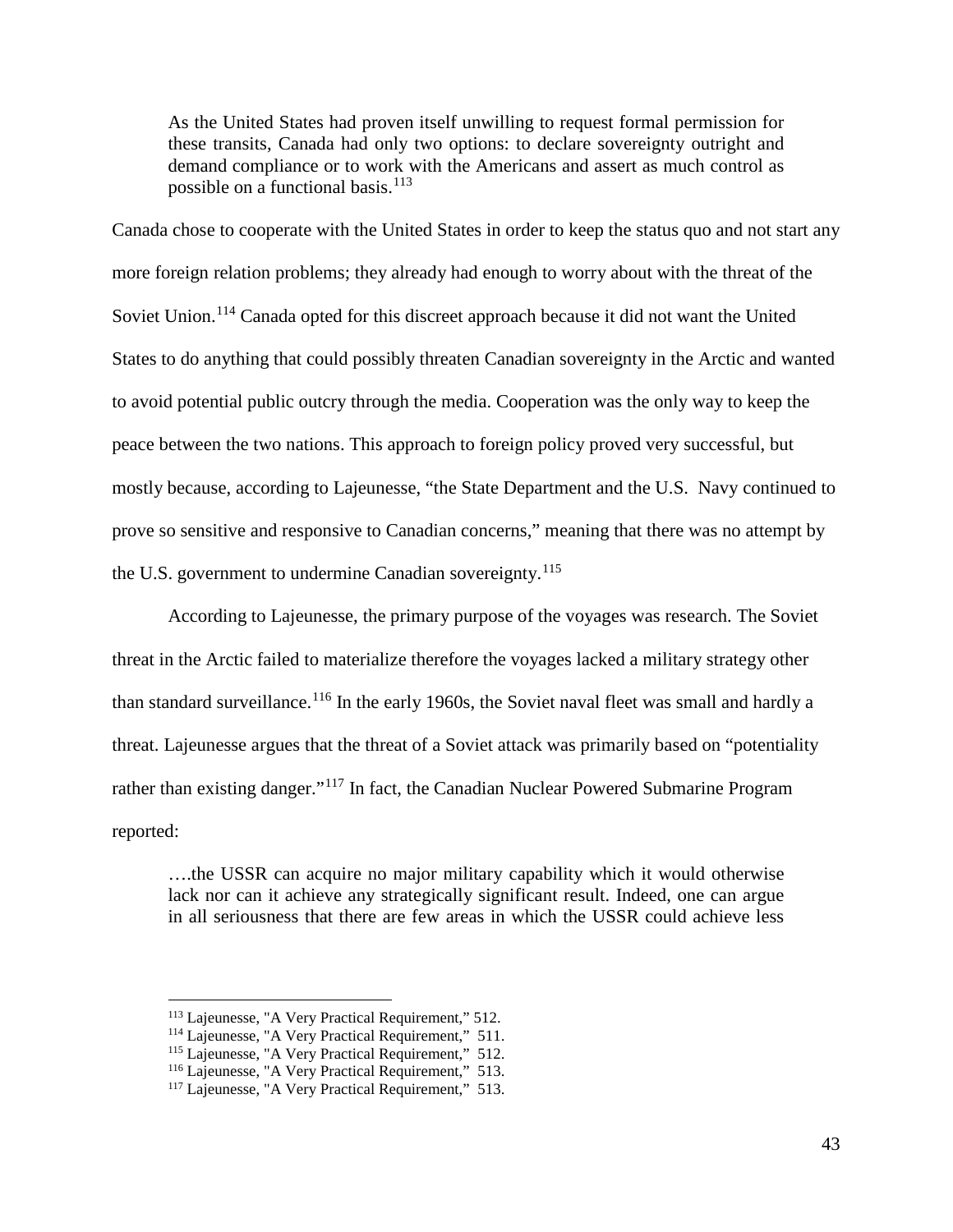for a given expenditure of resources than by deploying its submarines to the Canadian Arctic [118](#page-44-0)

Despite popular belief, during the early 1960s, a Cold War theatre in the Arctic was merely hypothetical rather than an eminent reality.

The lack of military activity in the Arctic did not hinder the Canadian Navy's effort to continue its under-ice detection system and technology. The under-ice research was a joint effort between the Canadian and U.S. navies. The objective of this research was to improve northern anti-submarine capabilities and to create a fully operational submarine detection network.<sup>[119](#page-44-1)</sup> It was not until the controversial voyage of the USS *Manhattan* in 1969 that Canadian defense policy shifted towards the protection of Arctic sovereignty.[120](#page-44-2) Lajeunesse successfully supports the idea that the United States militarily supported Canada during the Cold War by providing a strong U.S. presence in the Arctic.

#### **Conclusion: Impact of Joint Defense**

From the emergence of NATO to the decline of the Cuban missile crisis, Canada and the United States worked closely as allies for the joint defense of North America. This era of military convergence transformed the political relationship between the two nations, which is often overlooked due to the strained relationship between Diefenbaker and Kennedy, 1957-1963. The impact of this era of convergence is evident in the Canadian White Paper on Defence that was drawn up in 1964, approximately one year after the Cuban missile crisis. The White Paper on

<span id="page-44-1"></span><span id="page-44-0"></span> <sup>118</sup> *A Canadian Nuclear Powered Submarine Program Report*, May 1964, DHH, Gigg Papers, 88/64, box 1. As quoted in Lajeunesse, "A Very Practical Requirement," 514.

<sup>&</sup>lt;sup>119</sup>Banks to Director, Northern Economic Development, 24 July 1970 & R.E. Banks and R.E. M. Shanestone, 17 July 1970, LAC, RG 24, vol.24033, file 3801-06. As quoted in Lajeunesse, "A Very Practical Requirement," 515.<br><sup>120</sup> Lajeunesse, "A Very Practical Requirement," 515.

<span id="page-44-2"></span>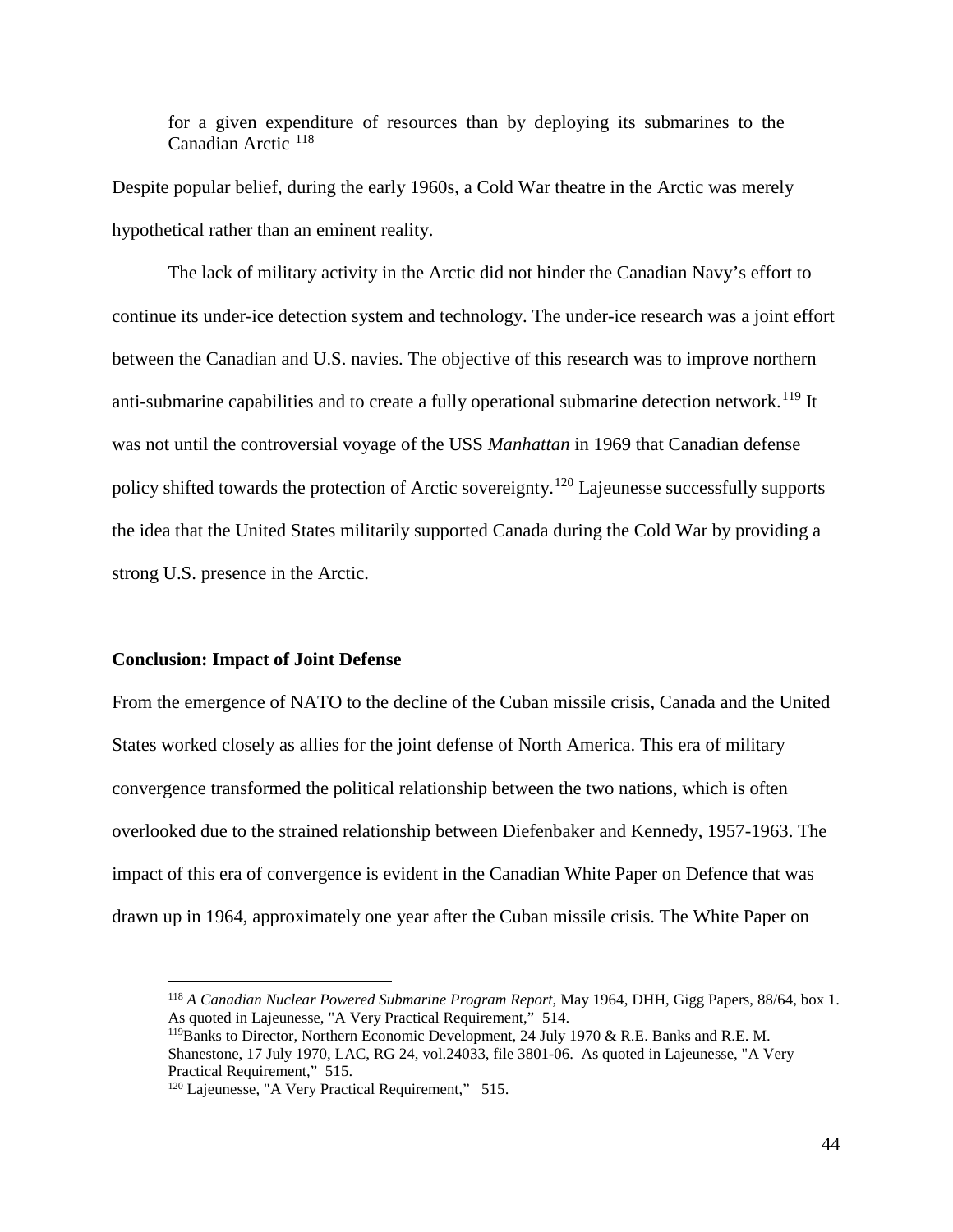Defence is a primary source document from the Canadian Department of National Defence.<sup>[121](#page-45-0)</sup> The document updated the Canadian government on the latest defense policy during the Cold War. The Honorable Paul Hellyer, Minister of National Defence in Canada, stated the primary objective of the Canadian defense policy:

Preserve the peace by supporting collective defense measures to deter military aggression; to support Canadian foreign policy including that arising out of our participation in international organizations, and to provide for the protection and surveillance of our territory, our air space and our coastal waters.<sup>[122](#page-45-1)</sup>

The document goes on to define the military relationship that Canada had with the U.S. and its European Allies following the Cuban crisis, with a special emphasis on Canadian partnership with the United States. In fact, in Section II of the White Paper, the Department of National Defence lays out "four parallel methods" by which the Canadian defense policy had been shaped around:

- (a) *Collective Measures* for maintenance of peace and security as embodied in the Charter of the United Nations, including the search for balanced and controlled disarmament;
- (b) *Collective Defence* as embodied in the North Atlantic Treaty;
- (c) *Partnership with the United States* in the defence of North America;
- (d) *National Measures* to discharge responsibility for the security and protection of Canada. [123](#page-45-2)

The fact that the third most important aspect of Canadian defense policy is Canada's partnership with the United States is evidence of how crucial the United States military was to helping Canada defend North America from a potential Soviet threat in the midst of the Cold War and also how crucial Canada's military and political support was to helping the United States. The White Paper highlights Canada's inability to defend itself against the Soviet Union without the help of the United States; "the contribution Canada can make to the deterrence of war is limited

<span id="page-45-0"></span><sup>&</sup>lt;sup>121</sup> Paul Hellyer, "White Paper on Defence," (Ottawa: Department of National Defence, 1964).<br><sup>122</sup> Hellyer, "White Paper on Defence," 5.

<span id="page-45-2"></span><span id="page-45-1"></span><sup>&</sup>lt;sup>123</sup> Hellyer, "White Paper on Defence," 6.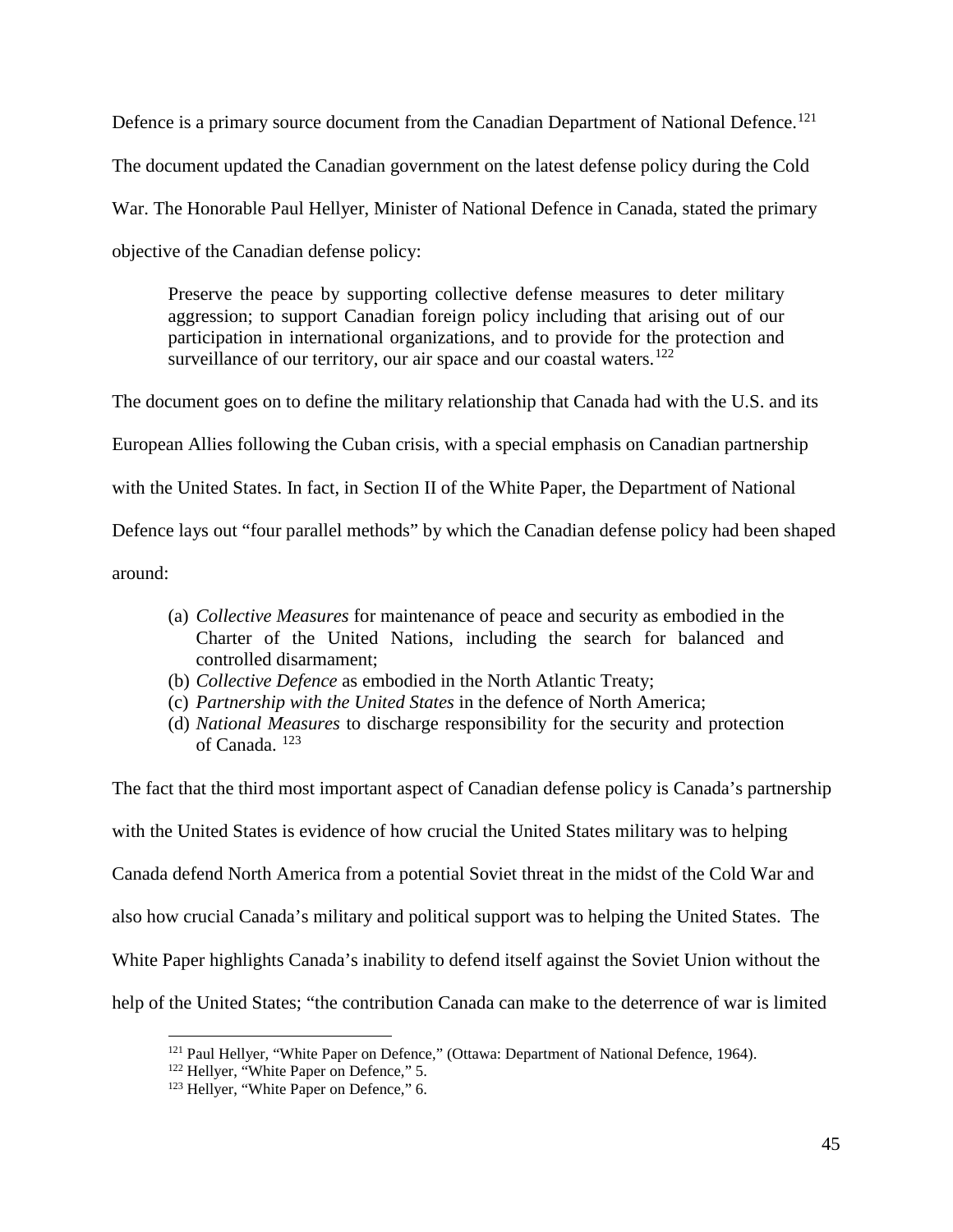by the size of our human and material resources."[124](#page-46-0) Canada relied so heavily on the United States during the Cold War years due to the vast territory it had to defend with limited manpower and resources. <sup>[125](#page-46-1)</sup> The White Paper on Defence is a direct result of the era of convergence that was made possible through the joint defense of Canada and the United States from 1949-1963.

Joint Defense between the United States and Canada was crucial to protecting the North American continent during the Cold War. Without the effectiveness of joint defense, both the United States and Canada could have succumbed to Soviet aggression in the form of military attacks. Today, joint defense between these two nations is vital for historians and military officials to understand as the threat of Russia becoming a dominating world power once again emerges. In recent news, there is much debate about whether or not the Cold War actually ended. It is becoming increasingly more evident that the war never ended as new reports of Russia building up its nuclear arsenal are released.<sup>[126](#page-46-2)</sup> One can argue that the understanding of the history of joint defense between the United States and Canada is more important now than ever before.

<span id="page-46-0"></span><sup>&</sup>lt;sup>124</sup> Hellyer, "White Paper on Defence," 12.<br><sup>125</sup> Hellyer, "White Paper on Defence," 13.

<span id="page-46-1"></span>

 $126$  Christine O'Donnell. "New Cold War or same one that never ended." Washington Post. (2014).

<span id="page-46-2"></span>http://www.washingtontimes.com/news/2014/jul/24/odonnell-new-cold-war-or-same-one-never-ended/.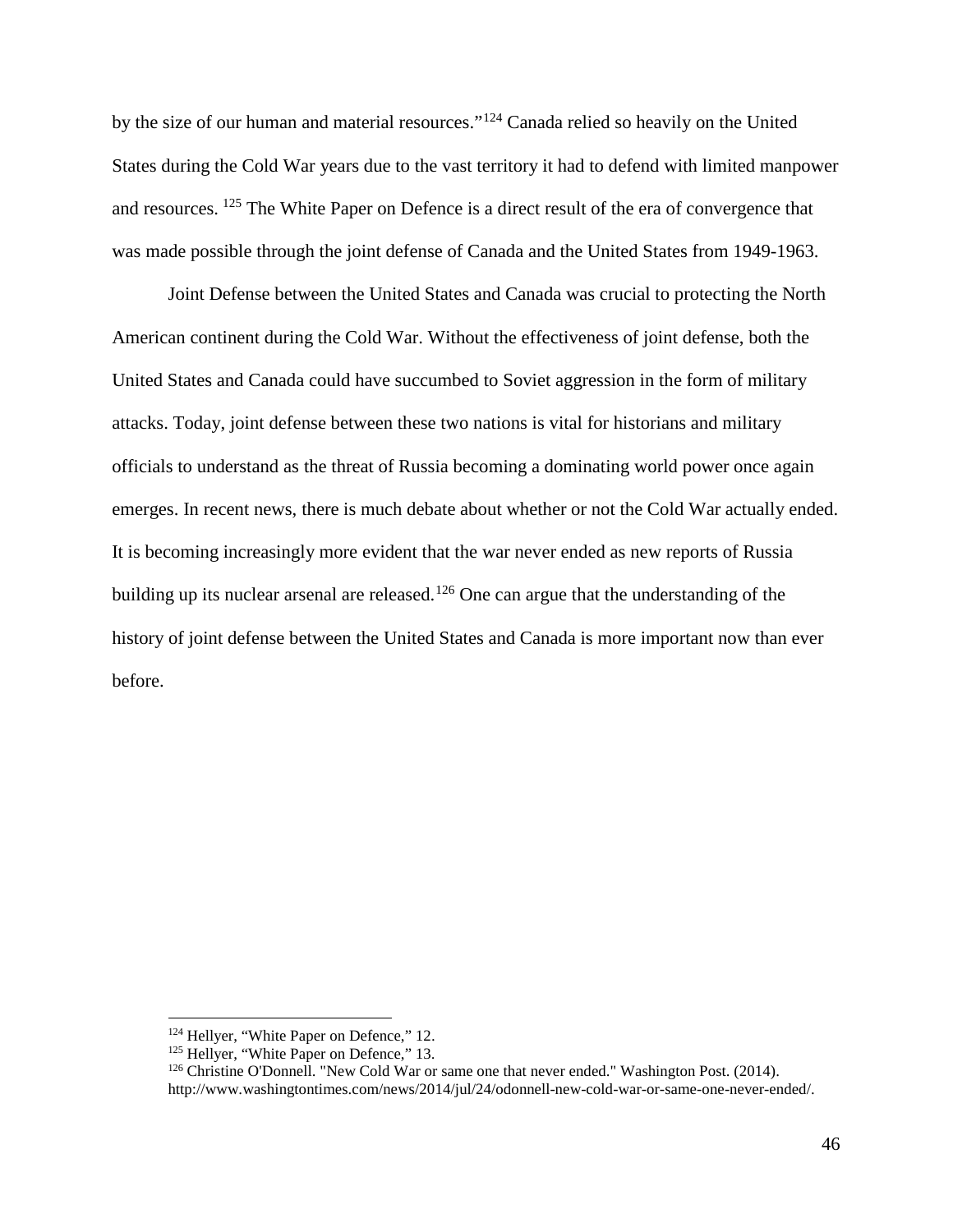## Bibliography

- Armstrong, William C., Louis S. Armstrong, and Francis O. Wilcox. Canada and the United States: Dependence and Divergence. Cambridge: Ballinger Publishing Company, 1982.
- "A Report to the National Security Council NSC 68", April 12, 1950. President's Secretary's File, Truman Papers. https://www.trumanlibrary.org/whistlestop/study\_collections/coldwar/documents/pdf/10- 1.pdf
- Atkinson, Joseph S., "The Basic Question." *Toronto Daily Star*, January 15, 1963.
- Bothwell, Robert. *Canada and the United States: Politics and Partnership*. Toronto: Twayne Publishers, 1992.
- Canada's Human Rights History. "Gouzenko Affair." University of Alberta. 2016. http://historyofrights.ca/history/gouzenko/.
- Canada, House of Commons, Debates, various, Diefenbaker Response to Norman's Death, April 4, 1957, 3059.
- "Canada's Defence: A Role Accepted." *Montreal Gazette*, January 7, 1963. John F. Kennedy Presidential Library and Museum.
- *A Canadian Nuclear Powered Submarine Program Report*, May 1964, DHH, Gigg Papers, 88/64, box 1.
- Canadian Nuclear Safety Commission. "Canada's historical role in developing nuclear weapons." http://nuclearsafety.gc.ca/eng/resources/fact-sheets/Canadas-contribution-to-nuclearweapons-development.cfm.

"Canadian Trade with Cuba." Diefenbaker Canada Centre (038862 – 038865).

- Charron, Andrea and James Fergusson. "NORAD in Perpetuity? Challenges and Opportunities for Canada." (March 31, 2014). https://umanitoba.ca/centres/cdss/media/NORAD\_in\_Perpetuity\_final\_report\_March\_20 14.pdf.
- Coates, Kevin S., P. Whitney Lackenbauer, William R. Morrison, and Greg Poelzer, *Arctic Front: Defending Canada in the Far North*. Toronto: Thomas Allen Publishers, 2008.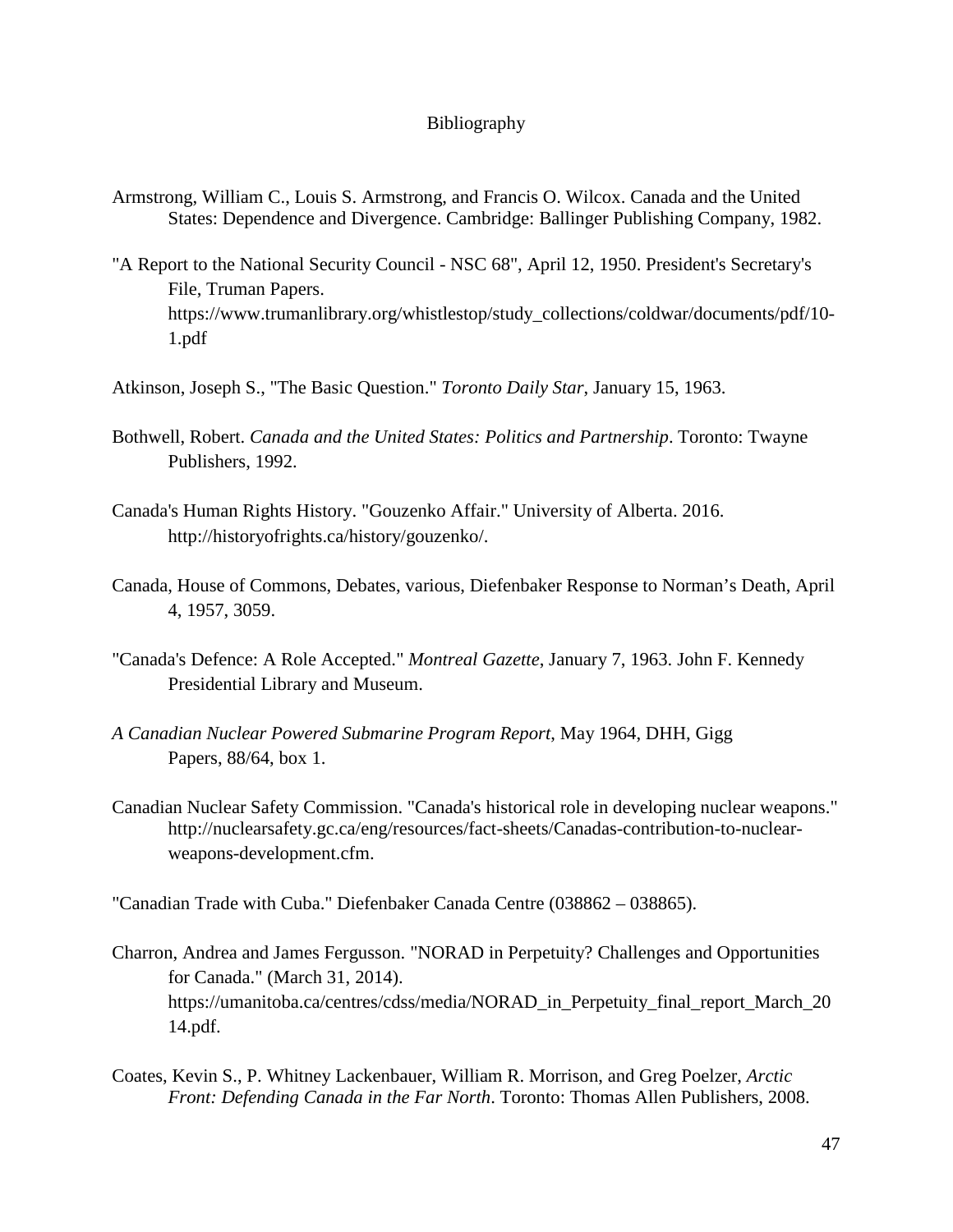- Dickinson, Frances J. *The DEW Line Years: Voices from the Coldest Cold War*. Nova Scotia: Pottersfield Press, 2007.
- Diefenbaker Canada Centre. "The Nuclear Question in Canada." http://www.usask.ca/diefenbaker/galleries/virtual exhibit/nuclear question in canada/
- Diefenbaker, John. G. "Nuclear Weapons for Canadian Forces." Diefenbaker Canada Centre Archives (071575 – 071576). http://www.usask.ca/diefenbaker/galleries/virtual\_exhibit/nuclear\_question\_in\_canada/.
- Dwight D. Eisenhower Presidential Library, Museum and Boyhood Home. "McCarthyism / The "Red Scare". http://www.eisenhower.archives.gov/research/online\_documents/mccarthyism.html.
- Exchange of Notes Between Canada and the United States Of America Governing the Establishment of a Distant Early Warning System in Canadian Territory (May 5, 1955). http://pubs.aina.ucalgary.ca/aina/dewlinebib.pdf
- "Extracts from "Defence Scheme No.1". Army Records (April 12, 1921). James Eayrs. *In Defence of Canada: From the Great War to the Great Depression*. Vol. 1. Toronto: University of Toronto Press, 1964.
- Freedman, Max. "Debate Forces Major Change in U.S. Defence Policy." *Toronto Daily Star*, May 25, 1959.
- General Charles H Jacoby, Jr. "A Brief History of NORAD." North American Aerospace Defense Command. 2012.
- Glass, Andrew. "JFK and Khrushchev meet in Vienna: June 3, 1961." Politico. <http://www.politico.com/story/2009/06/jfk-and-khrushchev-meet-in-vienna-june-3-1961-> 023278.
- Gouzenko, Igor, "Gouzenko's Statement to the RCMP." *Commission's Final Report*. 638-640. Canada's Human Rights History. http://historyofrights.ca/archives/gouzenko/gouzenko-archives/#statement.
- Grant, Shelagh D. *Polar Imperative: A History of Arctic Sovereignty in North America*. Vancouver: Douglas & McIntyre, 2010.
- Green, Harold. "Envoy Smeared by U.S., Kills Self." *Toronto Daily Star*, April 4, 1957.

Hellyer, Paul. *White Paper on Defence*. Ottawa: Department of National Defence, 1964.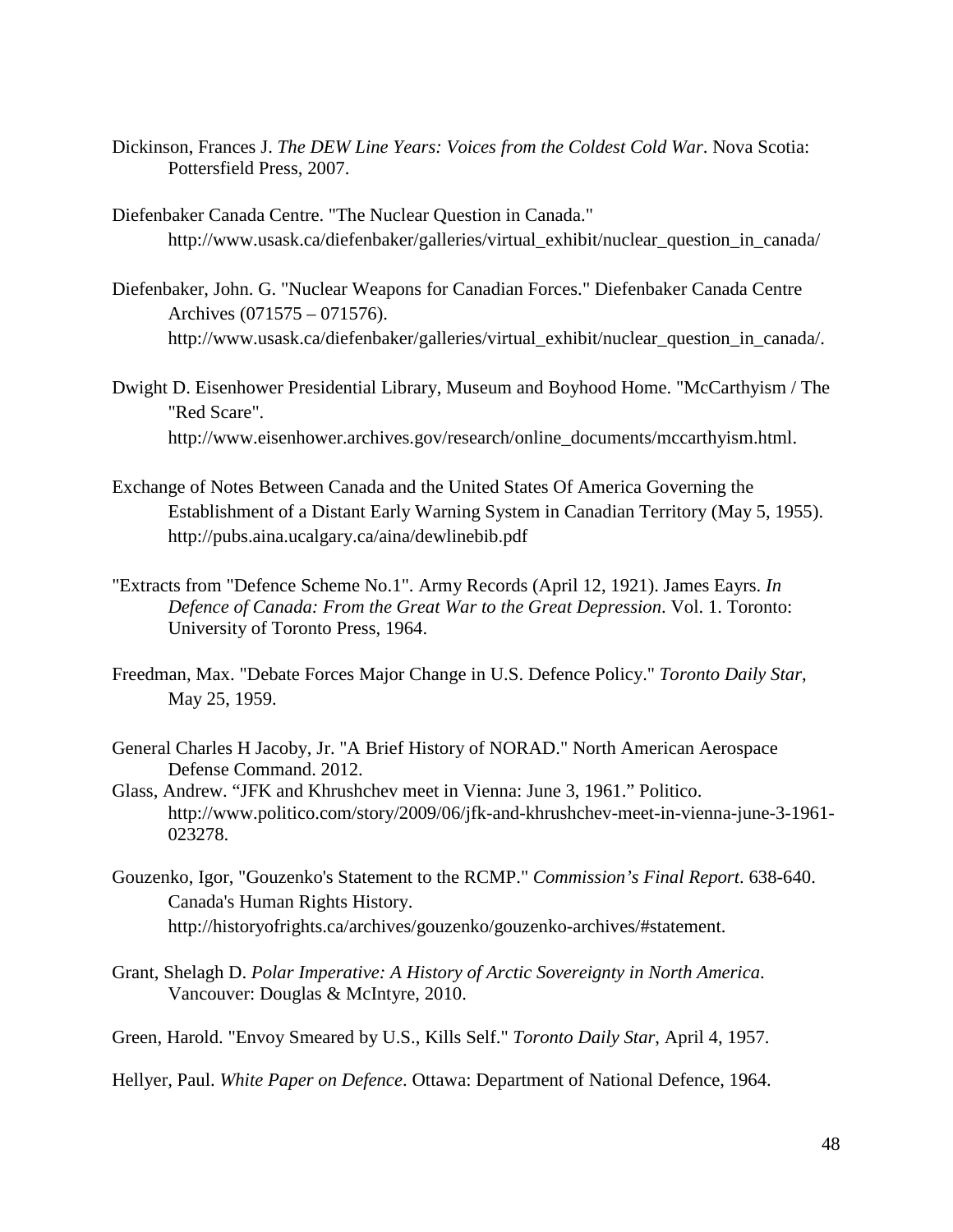- Historica Canada. "Avro Arrow." https://www.historicacanada.ca/content/heritage-minutes/avroarrow.
- Hobson, Elton. "55 years later, biggest question surrounding Avro Arrow remains "what if?" Global News. http://www.calvin.edu/library/knightcite/index.php.
- Holloway, Steven K. *Canadian Foreign Policy: Defining the National Interest*. Toronto: Broadview press, 2006
- John F. Kennedy Presidential Library and Museum. "The Bay of Pigs." http://www.jfklibrary.org/JFK/JFK-in-History/The-Bay-of-Pigs.aspx.
- John F. Kennedy Presidential Library and Museum. "Cuban Missile Crisis." http://www.jfklibrary.org/JFK/JFK-in-History/Cuban-Missile-Crisis.aspx.
- John F. Kennedy Presidential Library and Museum. "Executive Office of the President: National Security Council-Memorandum for the President." John Kennedy Presidential Library and Museum (13526).
- Lajeunesse, Adam. "A Very Practical Requirement: Under-Ice Operations in the Canadian Arctic 1960-1986." *Cold War History* 13, no. 4 (November 2013)507-524.
- Lane, D.W. Juno Beach. "The Canadians On D-Day." http://www.junobeach.info/. December 2014.
- Lubell, Samuel. "Kennedy-Pearson Nuclear Formula Must be Designed to Restore Canadian Confidence." Department of State National Security Files (February 27, 1963). JFK Library Archives.
- Lundestad, Geir. "Empire by Invitation? The United States and Western Europe, 1945- 1952." *Journal of Peace Research* 23, no. 3 (September 1986). http://www.ies.be/files/private/17)%20Lundestad%20- %20Empire%20by%20Invitation.pdf.
- Mackenzie King Papers. "Joint Canadian-United States Basic Security Plan. (5 June 1946). James Eayers. *In Defence of Canada: Peacemaking and Deterrence*. Vol.3. Toronto: University of Toronto Press, 1972.
- Maloney, Sean M. "Secrets of the BOMARC: Re-examining Canada's Misunderstood Missile Part 1." Royal Canadian Air Force. http://www.rcaf-arc.forces.gc.ca/en/cf-aerospacewarfare-centre/elibrary/journal/2014-vol3-iss3-06-secrets-of-the-bomarc.page.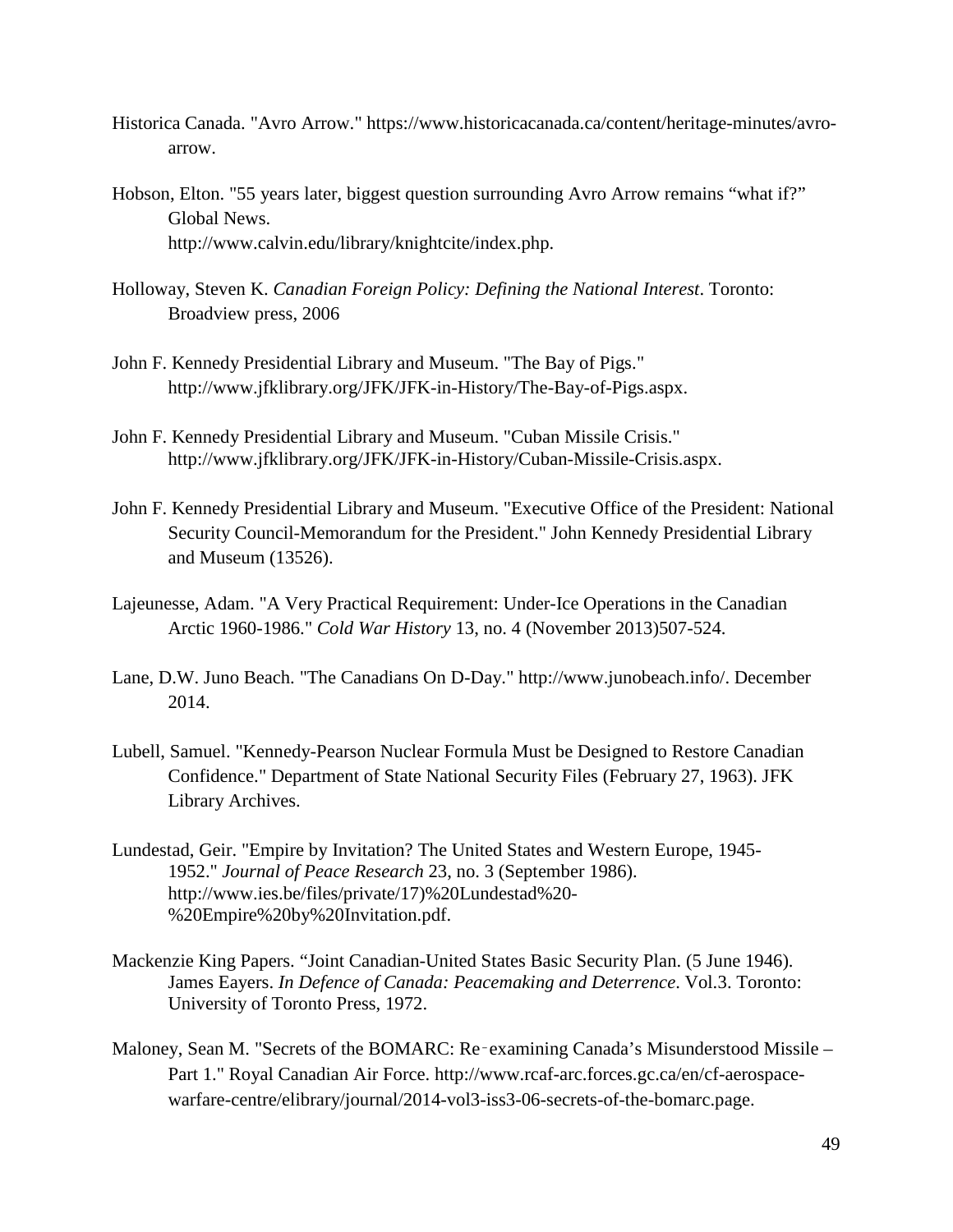- McMahon, Robert J. *The Cold War: A Very Short Introduction*. Oxford: Oxford University Press, 2003.
- McCarthy, Joseph. "United States Senate Committee on Government Operations ." Dwight D. Eisenhower Presidential Library, Museum and Boyhood Home . Eisenhower Archives.
- McKercher, Asa. "A Helpful Fixer in a Hard Place: Canadian Meditation in the U.S. Confrontation with Cuba." *Journal of Cold War Studies* 17, no. 3 (2015): 4-35.
- McMahon, Patricia I.. *Essence of Indecision*. Montreal: McGill-Queen's University Press, 2009.
- "Memorandum of Conversation between Merchant and Diefenbaker." Department of State National Security Files (October 22, 1962). JFK Library Archives.
- Nash, Knowlton. *Kennedy and Diefenbaker: The Feud that Helped Topple a Government*. McClelland & Stewart, 1991.
- National Defense and the Canadian Armed Forces. "The Canada-U.S. Defence Relationship." http://www.forces.gc.ca/en/news/article.page?doc=the-canada-u-s-defencerelationship/hob7hd8s.
- National Defence and the Canadian Armed Forces. "NORAD." 2014. http://www.forces.gc.ca/en/news/article.page?doc=norad/hjiq6lbn.
- National Park Service. "Intercontinental Ballistic Missiles." http://www.nps.gov/mimi/learn/historyculture/intercontinental-ballistic-missiles.htm.
- North Atlantic Treaty Hearings, Senate Committee on Foreign Relations, 81 Cong. 1 sess,3 pts. (Washington, DC., 1949), 1:1-4.
- North American Aerospace Defense Command. "NORAD History." http://www.norad.mil/AboutNORAD/NORADAgreement.aspx
- Nuefeld, David, "The Distant Early Warning (DEW) Line: A Preliminary Assessment of its Role and Effects upon Northern Canada." Arctic Institute of North America. http://www.stankievech.net/projects/DEW/BAR-1/bin/Neufeld\_DEWLinehistory.pdf.
- O'Donnell, Christine. "New Cold War or same one that never ended." Washington Post. (2014). http://www.washingtontimes.com/news/2014/jul/24/odonnell-new-cold-war-or-sameonenever-ended/.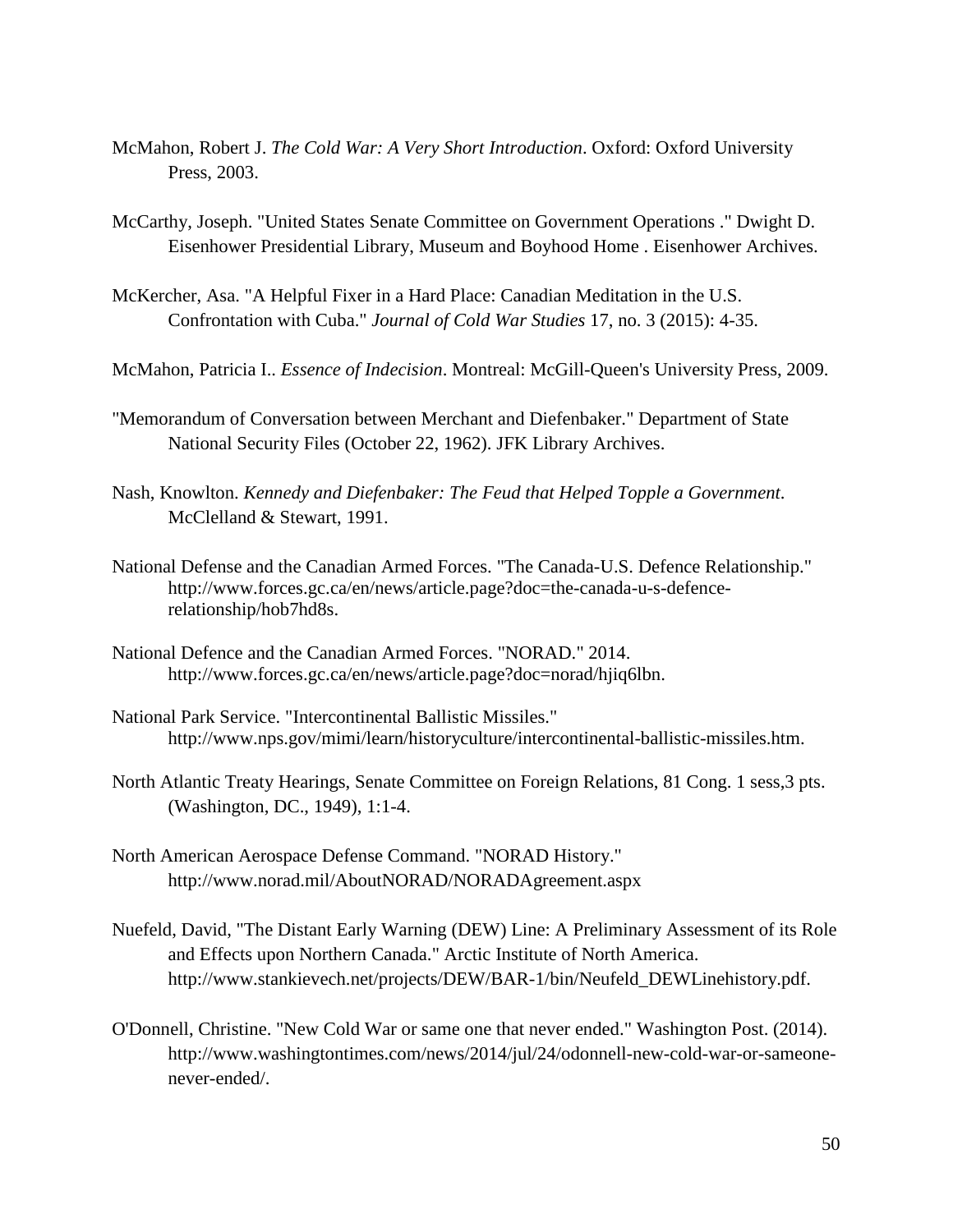PBS: NOVA Online . "Alger Hiss." http://www.pbs.org/wgbh/nova/venona/dece\_hiss.html.

- Pearson, Lester B. "On Signing the North Atlantic Treaty." *War and Society in Post-Confederation Canada.*
- Pearson, Lester B. "Text of Pearson Speech on Canada's A-Arms Policy." *Toronto Daily Star*, January 12, 1963.
- Pearson L.B., "Pearson says Canada Will Cut off Security Information to USA," (April 8, 1957).
- "Post-War Canadian Defence Relationship with the United States: General Considerations," *Department of External Affairs Files* (January 23, 1945). "Report of the Advisory Committee on Post-Hostilities Problems," in James Eayrs, *In Defence of Canada: Peacemaking and Deterrence*, vol. 3 (Toronto: University of Toronto Press), 1972. 375.
- R.E. Banks to Director, Northern Economic Development, 24 July 1970 & R.E. Banks M. Shanestone, 17 July 1970, LAC, RG 24, vol.24033, file 3801-06.
- Roosevelt, Franklin D. "Address at Queen's University, Kingston, Ontario, Canada," August 18, 1938. Online by Gerhard Peters and John T. Woolley, The American Presidency Project. http://www.presidency.ucsb.edu/ws/?pid=15525.
- Schlesinger, Arthur. "Memorandum to the President." John F. Kennedy Presidential Library and Museum, President Office Files (April 5, 1961).
- Sims, Gordon H. E. *A History of the Atomic Energy Control Board*. Ottawa: Canadian Government Publishing Centre, 1980. http://www.iaea.org/inis/collection/NCLCollectionStore/\_Public/14/762/14762380.pdf.
- Statement of Conditions to Govern the Establishment of a Distant Early Warning System in Canadian Territory. 1955. (Arctic Institute of North America 2005). http://pubs.aina.ucalgary.ca/aina/dewlinebib.pdf
- Stevenson, William. "Norman Seen Victim of U.S. Witch Hunters." Toronto Daily Star, April 4, 1957, p. 1. *Toronto Daily Star* Archives. Bruce MacDonald. "Murdered By Slander." *Toronto Daily Star*, April 4, 1957, p. 1. *Toronto Daily Star* Archives.
- Storrs, Landon R.Y. "McCarthyism and the Second Red Scare." American History Oxford Research Encyclopedias (July 2015).